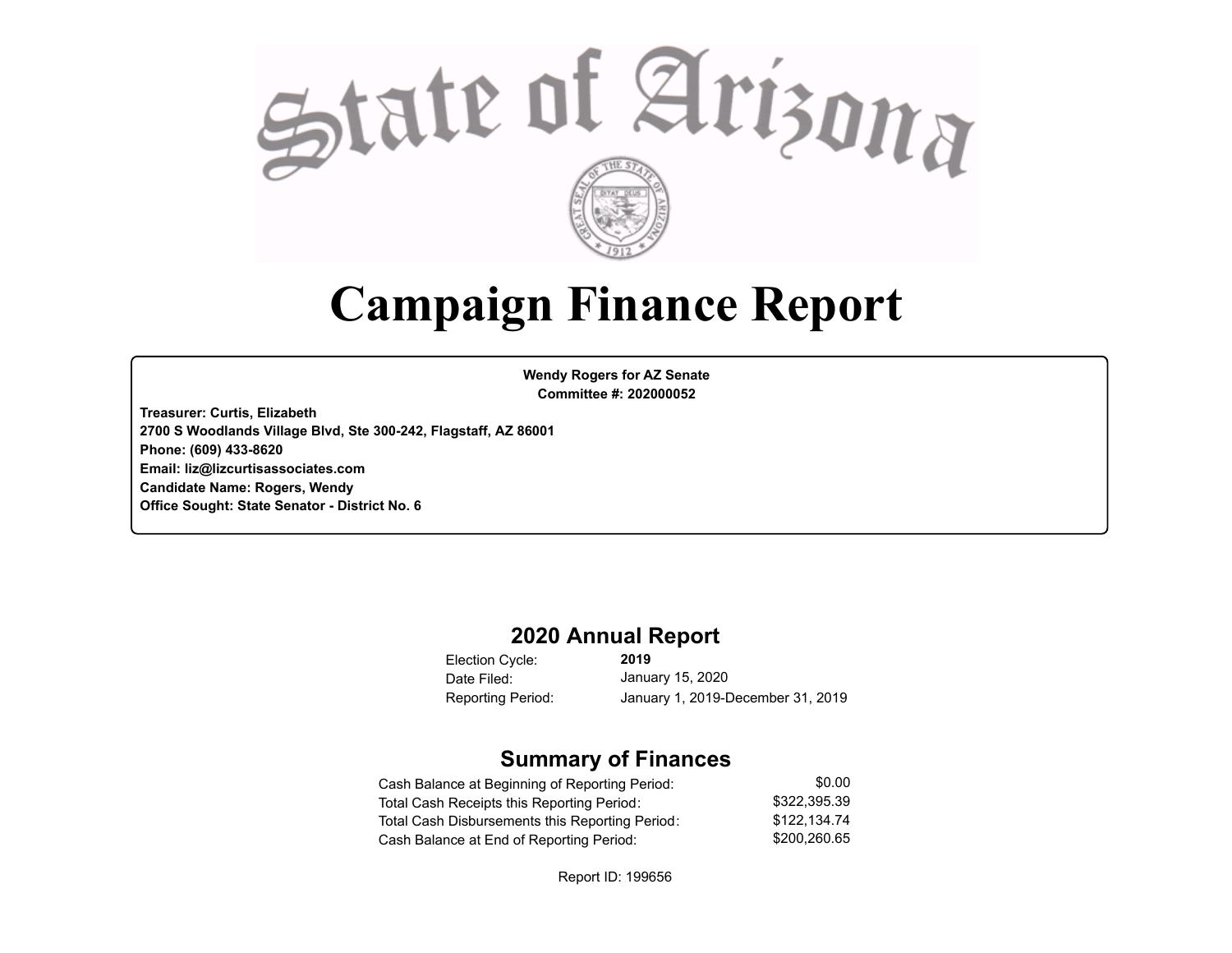# **Summary of Activity** Filed on 01/15/2020

| <b>Income</b>                                    | <b>Schedule</b> |              | <b>Total to Date</b> |              |              |
|--------------------------------------------------|-----------------|--------------|----------------------|--------------|--------------|
|                                                  |                 | Cash         | Other                | Total        |              |
| Personal and Family Contributions                | C1              | \$0.00       | \$0.00               | \$0.00       | \$0.00       |
| Individual Contributions                         | C <sub>2</sub>  | \$269,679.00 | \$0.00               | \$269,679.00 | \$269,679.00 |
| <b>Contributions from Political Committees</b>   | C3a,b,c         | \$0.00       | \$0.00               | \$0.00       | \$0.00       |
| <b>Business Contributions</b>                    | C4a.b.c         | \$0.00       | \$0.00               | \$0.00       | \$0.00       |
| <b>Small Contributions</b>                       | C <sub>5</sub>  | \$44.716.39  | \$0.00               | \$44,716.39  | \$44,716.39  |
| <b>CCEC Funding and Matching</b>                 | C <sub>6</sub>  | \$0.00       | \$0.00               | \$0.00       | \$0.00       |
| <b>Qualifying Contributions</b>                  | C <sub>7</sub>  | \$0.00       | \$0.00               | \$0.00       | \$0.00       |
| Loans Made to this Committee                     | L1              | \$8,000,00   | \$0.00               | \$8,000.00   | \$8,000.00   |
| Other Receipts, including Interest and Dividends | R <sub>1</sub>  | \$0.00       | \$0.00               | \$0.00       | \$0.00       |
| <b>Transfers from Other Committees</b>           | Τ1              | \$0.00       | \$0.00               | \$0.00       | \$0.00       |
| Cash Surplus from Previous Committee             | S <sub>1</sub>  | \$0.00       | \$0.00               | \$0.00       | \$0.00       |
| <b>Total Income</b>                              |                 | \$322,395.39 | \$0.00               | \$322,395.39 | \$322,395.39 |

| <b>Expenditures</b>                            | <b>Schedule</b> |              | <b>This Period</b> |              |                      |  |  |
|------------------------------------------------|-----------------|--------------|--------------------|--------------|----------------------|--|--|
|                                                |                 | Cash         | Other              | Total        | <b>Total to Date</b> |  |  |
| <b>Operating Expenses</b>                      | E1              | \$122,134,74 | \$0.00             | \$122,134.74 | \$122, 134.74        |  |  |
| Independent & Ballot Measure Expenditures      | E2a,b,c         | \$0.00       | \$0.00             | \$0.00       | \$0.00               |  |  |
| Contributions to Committees/Businesses         | E3a -E3f        | \$0.00       | \$0.00             | \$0.00       | \$0.00               |  |  |
| Small Expenses                                 | E <sub>4</sub>  | \$0.00       | \$0.00             | \$0.00       | \$0.00               |  |  |
| Transfers to Other Committees                  | T <sub>1</sub>  | \$0.00       | \$0.00             | \$0.00       | \$0.00               |  |  |
| Loans Made by This Committee                   | L2              | \$0.00       | \$0.00             | \$0.00       | \$0.00               |  |  |
| Disposal of Surplus Cash                       | S <sub>1</sub>  | \$0.00       | \$0.00             | \$0.00       | \$0.00               |  |  |
| <b>Total Expenditures</b>                      |                 | \$122,134.74 | \$0.00             | \$122,134.74 | \$122,134.74         |  |  |
| <b>Bill Payments for Previous Expenditures</b> | D <sub>1</sub>  | \$0.00       |                    | \$0.00       | \$0.00               |  |  |
| <b>Total Cash Disbursed</b>                    |                 | \$122,134.74 |                    |              |                      |  |  |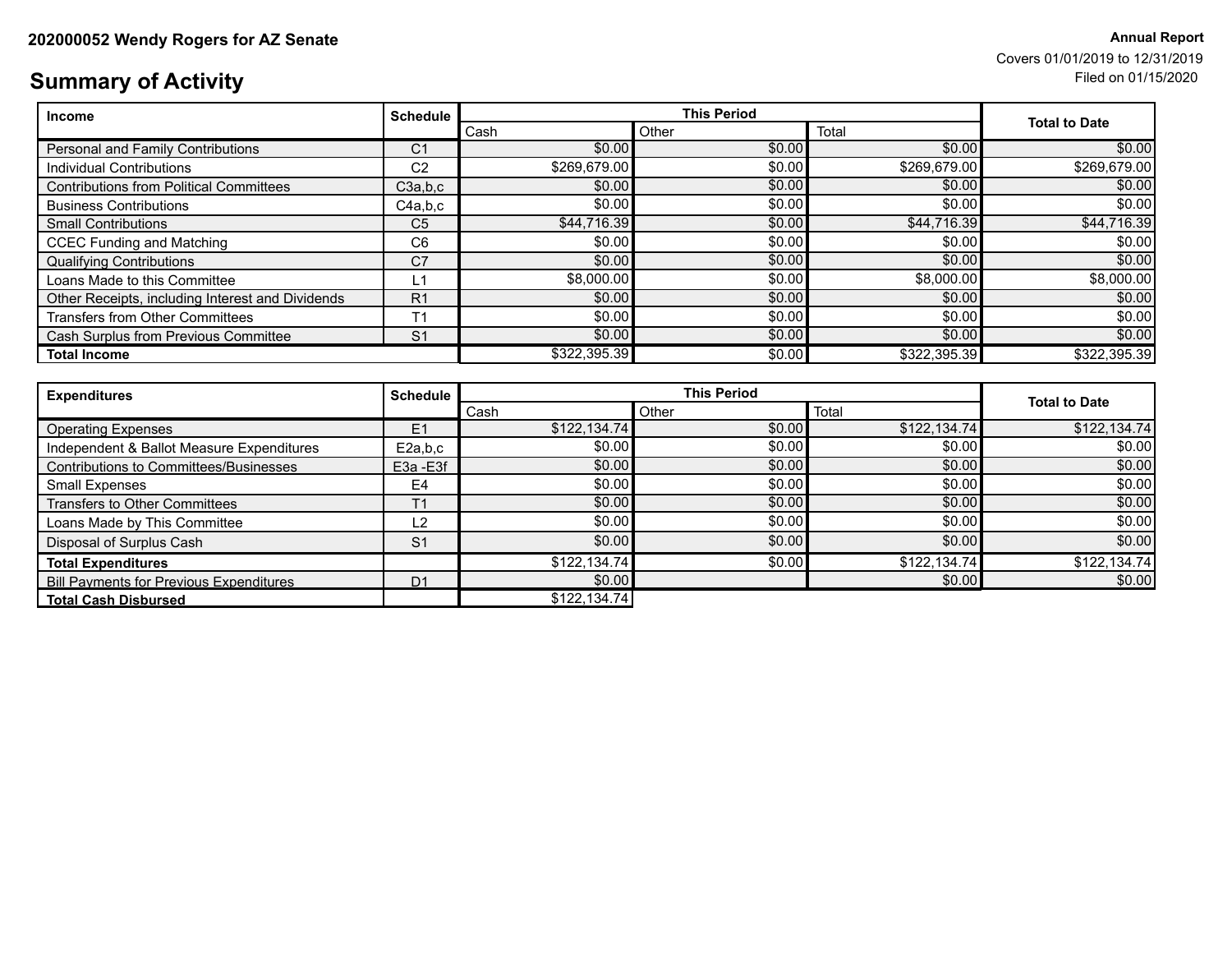#### **Schedule C2 - Individual contributions Date Date** *Date* **<b>Amount Cycle To Date** Hillman, Roberta **Address:** Cash 504 W Bleeker St, Aspen, CO 81611 **Cash 7 (1996)** 3 (2008) 2 (2008) 2 (2008) 2 (2008) 2 (2008) **Name:** 03/21/2019 \$5,200.00 \$5,200.00 **Occupation:** Retired, Retired Hillman, Tatnall **Address:** Cash 504 W Bleeker St, Aspen, CO 81611 **Cash 60 September 2016** 2017 12:30 Address: **Name:** 03/21/2019 \$5,200.00 \$5,200.00 **Occupation:** Retired, retired Schliem, Janice 5353 Meaders Ln, Dallas, TX 75229 **Address:** Cash **Name:** Chilem, Janice **1996. In the set of the set of the set of the set of the set of the set of the set of the set of the set of the set of the set of the set of the set of the set of the set of the set of the set of th** \$5,200.00 **Occupation:** Retired, Retired Schliem, Thom 5353 Meaders Ln, Dallas, TX 75229 **Address:** Cash **Name:** 03/22/2019 \$5,200.00 \$5,200.00 **Occupation:** Retired, Retired Cornell, Delor 172 Trellis Ln, Sewell, NJ 08080 **Address:** Cash **Name:** 03/28/2019 \$5,200.00 \$5,700.00 **Occupation:** Ceo, Cornell & Co Johnson, Franklin 2100 Geng Rd, Palo Alto, CA 94303 **Address:** Cash **Name:** 03/29/2019 \$5,200.00 \$5,200.00 **Occupation:** Asset Management Co, Venture Capitalist Pusta, Lenora 138 W Sunflower Dr, Payson, TX 85541 **Address:** Cash **Name:** 04/04/2019 \$5,200.00 \$5,200.00 **Occupation:** Retired, Retired Salter, Nancy 3104 E Camelback Rd, Unit 854, Phoenix, AZ 85016 **Address:** Cash **Name:** 04/08/2019 \$5,200.00 \$5,200.00 **Occupation:** Retired, N/A Salter, Peter 3104 E Camelback Rd, Apt 854, Phoenix, AZ 85016 **Address:** Cash **Name:** 04/08/2019 \$5,200.00 \$5,200.00 **Occupation:** Retired, N/A Mabee, Guy 2555 Stagecoach Trl, Gordon, TX 76453 **Address:** Cash **Name:** Mabee, Guy **Mabee, Guy South American Control** Control of the Maria Control of the Maria Control of the S5,200.00 state of the S5,200.00 state of the S5,200.00 state of the S5,200.00 state of the S5,200.00 state of \$5,200.00 **Occupation:** Retired, Retired Mabee, Helen 2555 Stagecoach Trl, Gordon, TX 76453 **Address:** Cash **Name:** Mabee, Helen \$5,200.00 **\$5,200.00 \$5,200.00 \$5,200.00 \$5,200.00 \$** \$5,200.00 \$ \$5,200.00 **Occupation:** Retired, Retired Brown, Sean 5062 26th Rd N, Arlington, VA 22207 **Address:** Cash **Name:** 05/07/2019 \$500.00 \$500.00

**Occupation:** VP, Vanguard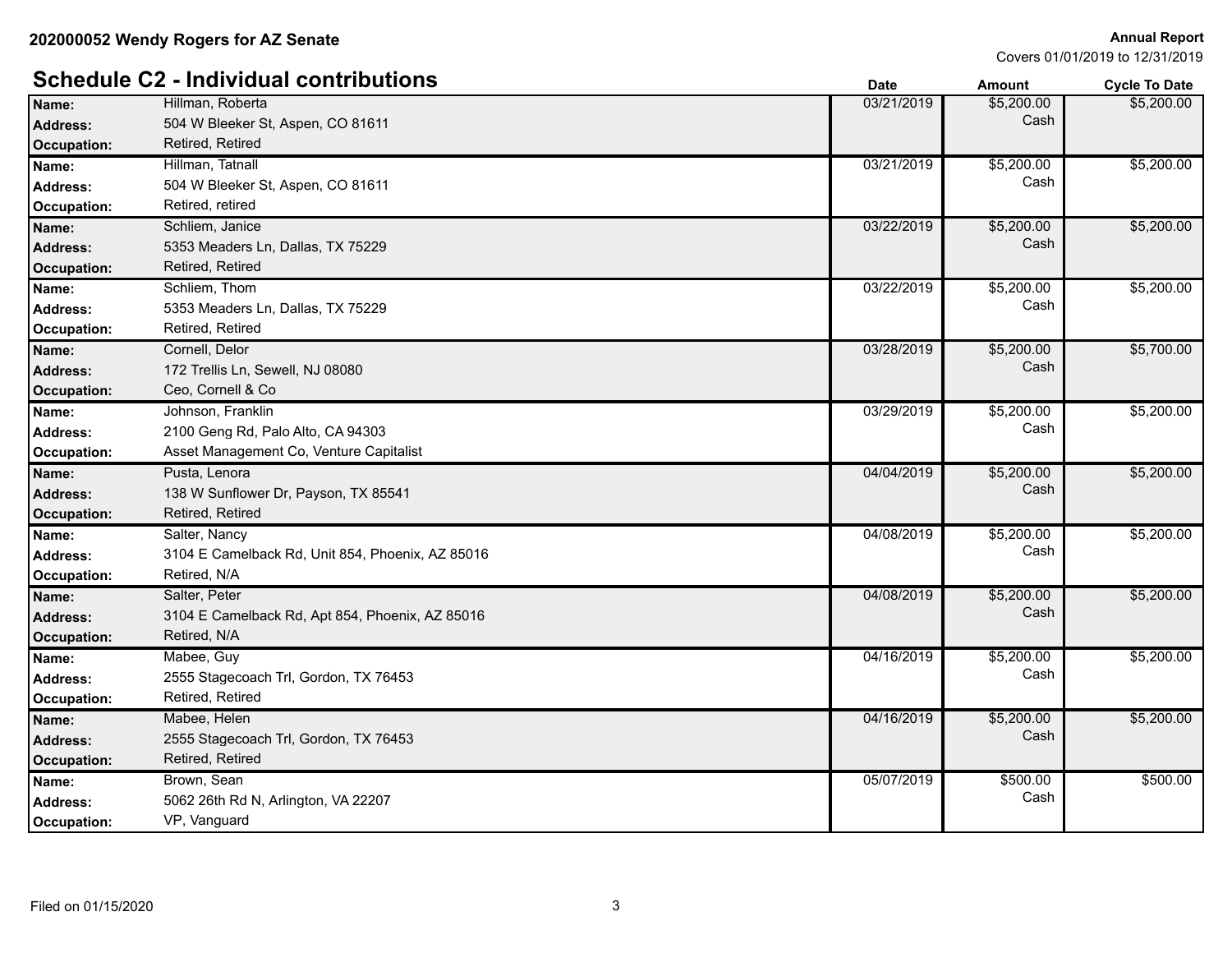# **Schedule C2 - Individual contributions Date Date Date Amount Cycle To Date**

| Name:              | Casey, James                                                | 05/07/2019 | \$1,000.00 | \$2,500.00 |
|--------------------|-------------------------------------------------------------|------------|------------|------------|
| Address:           | 9 Canyon Crest Dr, Corona del Mar, CA 92625                 |            | Cash       |            |
| Occupation:        | Software Sales, Self                                        |            |            |            |
| Name:              | Busch, August III                                           | 05/09/2019 | \$5,200.00 | \$5,200.00 |
| <b>Address:</b>    | 1 Mid Rivers Mall Dr, Ste 210, Saint Peters, MO 63376       |            | Cash       |            |
| Occupation:        | Former Chairman, President, & CEO, Anheuser-Busch Companies |            |            |            |
| Name:              | Komarek, Andrew                                             | 05/10/2019 | \$2,000.00 | \$2,000.00 |
| <b>Address:</b>    | 2033 Turk Hill Rd, Fairport, NY 14450                       |            | Cash       |            |
| <b>Occupation:</b> | Engineer, ANKOM Tech                                        |            |            |            |
| Name:              | Barrons, James                                              | 05/14/2019 | \$1,000.00 | \$2,000.00 |
| <b>Address:</b>    | 4425 N 24th St, Ste 200, Phoenix, AZ 85016                  |            | Cash       |            |
| <b>Occupation:</b> | Owner, First Financial Strategies Inc                       |            |            |            |
| Name:              | Korpan, Richard                                             | 05/14/2019 | \$500.00   | \$1,000.00 |
| Address:           | 31483 Morning Star Dr, Evergreen, CO 80439                  |            | Cash       |            |
| <b>Occupation:</b> | Retired, Retired                                            |            |            |            |
| Name:              | McRae, Betty                                                | 05/17/2019 | \$2,000.00 | \$2,000.00 |
| <b>Address:</b>    | 8101 N 47th St, Paradise Valley, NY 85253                   |            | Cash       |            |
| Occupation:        | Retired, Retired                                            |            |            |            |
| Name:              | Rettig, Jack                                                | 05/22/2019 | \$2,700.00 | \$2,700.00 |
| <b>Address:</b>    | 316 Royal Plaza Dr, Fort Lauderdale, FL 33301               |            | Cash       |            |
| Occupation:        | Engineer, Self                                              |            |            |            |
| Name:              | Riley, Doug                                                 | 05/22/2019 | \$1,500.00 | \$1,500.00 |
| <b>Address:</b>    | 4400 N Scottsdale Rd, Ste 9-333, Scottsdale, AZ 85251       |            | Cash       |            |
| Occupation:        | Investor, Riley Resources                                   |            |            |            |
| Name:              | Semcer, Frank                                               | 05/23/2019 | \$2,600.00 | \$5,100.00 |
| Address:           | 27503 Riverbank Dr, Bonita Springs, FL 34134                |            | Cash       |            |
| Occupation:        | Executive, Micro Stamping Corp                              |            |            |            |
| Name:              | Wareing, Peter                                              | 05/24/2019 | \$1,000.00 | \$1,000.00 |
| <b>Address:</b>    | 3511 Del Monte Dr, Houston, TX 77019                        |            | Cash       |            |
| Occupation:        | Retired, Retired                                            |            |            |            |
| Name:              | Awerkamp, Robert                                            | 05/29/2019 | \$1,000.00 | \$2,000.00 |
| Address:           | PO Box 37, Belvue, KS 66407                                 |            | Cash       |            |
| <b>Occupation:</b> | Mgmt, Traditional Trucking Corp                             |            |            |            |
| Name:              | <b>BALES, Steven</b>                                        | 05/29/2019 | \$1,050.00 | \$1,050.00 |
| <b>Address:</b>    | 20600 W Beloat Rd, Buckeye, AZ 85326                        |            | Cash       |            |
| Occupation:        | farmer, Self                                                |            |            |            |
|                    |                                                             |            |            |            |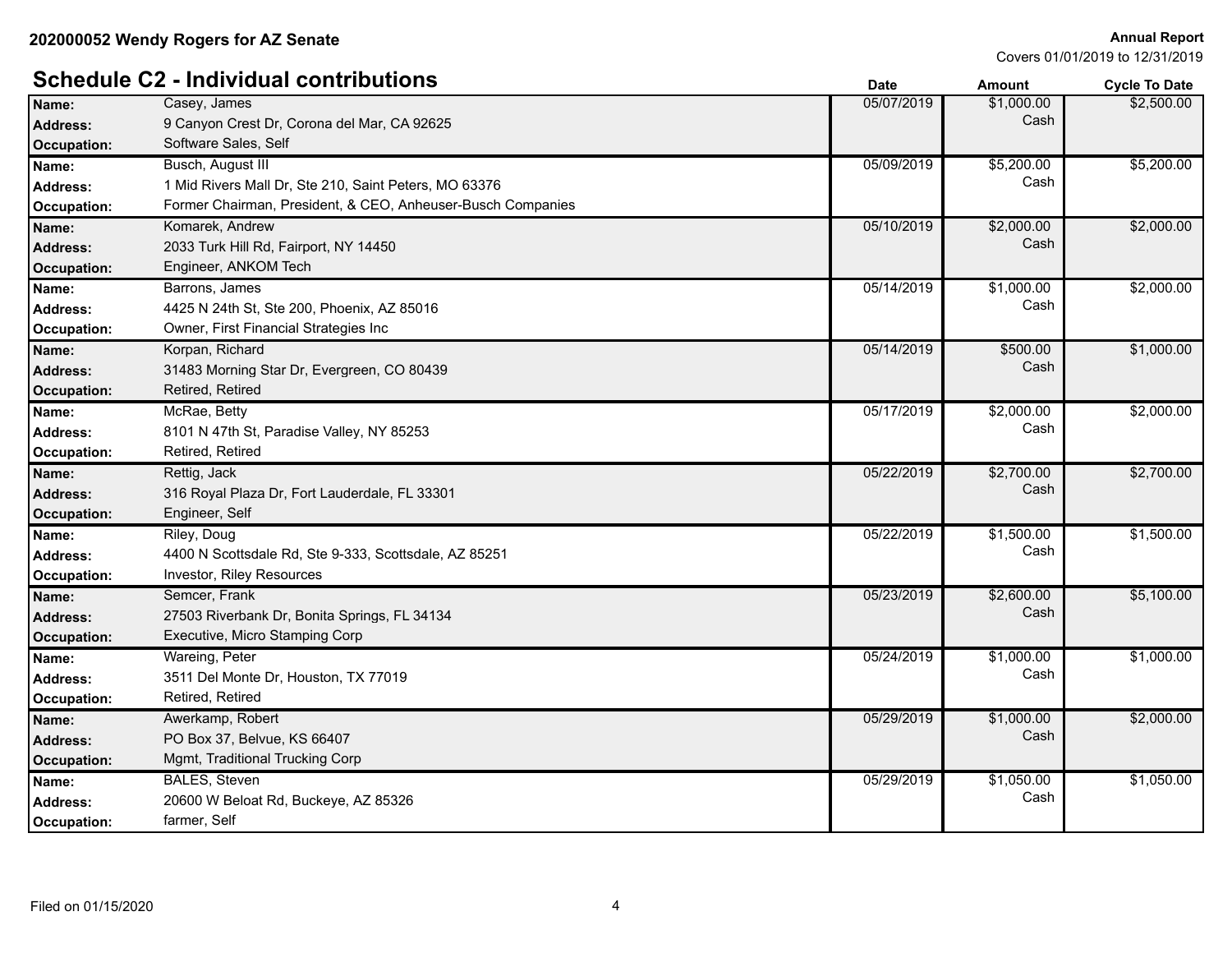| Covers 01/01/2019 to 12/31/2019 |  |
|---------------------------------|--|
|                                 |  |

|                 | <b>Schedule C2 - Individual contributions</b>    | <b>Date</b> | <b>Amount</b> | <b>Cycle To Date</b> |
|-----------------|--------------------------------------------------|-------------|---------------|----------------------|
| Name:           | Berylson, John                                   | 05/29/2019  | \$1,000.00    | \$1,000.00           |
| <b>Address:</b> | 38 Highgate, Wellesley, MA 02481                 |             | Cash          |                      |
| Occupation:     | Executive, JD Partners                           |             |               |                      |
| Name:           | Blann, Thomas                                    | 05/29/2019  | \$250.00      | \$250.00             |
| <b>Address:</b> | 4811 E Sedona View Ln, Rimrock, AZ 86335         |             | Cash          |                      |
| Occupation:     | Retired, N/A                                     |             |               |                      |
| Name:           | Hendricks, Kimberlee                             | 05/29/2019  | \$2,500.00    | \$2,500.00           |
| Address:        | 2353 N Parker Dr, Janesville, WI 53545           |             | Cash          |                      |
| Occupation:     | Hendricks Holdings, Chairman                     |             |               |                      |
| Name:           | Radcliff, Mary                                   | 05/29/2019  | \$2,000.00    | \$2,000.00           |
| <b>Address:</b> | 6677 E Indian Bend Rd, Paradise Valley, AZ 85253 |             | Cash          |                      |
| Occupation:     | Retired, Retired                                 |             |               |                      |
| Name:           | ROSE, LESLIE                                     | 05/29/2019  | \$500.00      | \$500.00             |
| Address:        | 330 S Ocean Blvd, # Apt3b, Palm Beach, FL 33480  |             | Cash          |                      |
| Occupation:     | RETIRED, Retired                                 |             |               |                      |
| Name:           | Summers, Don                                     | 05/29/2019  | \$1,000.00    | \$1,000.00           |
| <b>Address:</b> | 801 Frontage Rd, Oxford, MS 38655                |             | Cash          |                      |
| Occupation:     | Prof, U of Miss                                  |             |               |                      |
| Name:           | Curry, Jeremy                                    | 05/31/2019  | \$500.00      | \$500.00             |
| Address:        | 3592 W Brandi Ln, Yuma, AZ 85364                 |             | Cash          |                      |
| Occupation:     | Physician, Self                                  |             |               |                      |
| Name:           | Edwards, Colleen                                 | 05/31/2019  | \$250.00      | \$250.00             |
| Address:        | 5176 E Calle del Norte, Phoenix, AZ 85018        |             | Cash          |                      |
| Occupation:     | Co-Founder, Carefree Communities                 |             |               |                      |
| Name:           | Irby, Charles                                    | 05/31/2019  | \$1,000.00    | \$5,200.00           |
| <b>Address:</b> | 1817 Tyne Blvd, Nashville, TN 37215              |             | Cash          |                      |
| Occupation:     | Investor, Self Employed                          |             |               |                      |
| Name:           | Casey, Michael                                   | 06/03/2019  | \$2,000.00    | \$4,000.00           |
| <b>Address:</b> | 1111 W El Camino Real, Sunnyvale, CA 94087       |             | Cash          |                      |
| Occupation:     | Engineer, Intel                                  |             |               |                      |
| Name:           | <b>JOHNSTON, ANN</b>                             | 06/03/2019  | \$2,000.00    | \$3,000.00           |
| <b>Address:</b> | 105 Autumn Wood Ct, WEATHERFORD, TX 76087        |             | Cash          |                      |
| Occupation:     | Retired, Retired                                 |             |               |                      |
| Name:           | Vidal, Annabell                                  | 06/03/2019  | \$200.00      | \$200.00             |
| <b>Address:</b> | 223 N Hall Dr, Sugar Land, TX 77478              |             | Cash          |                      |
| Occupation:     | Commercial Developer, Bearden Investments        |             |               |                      |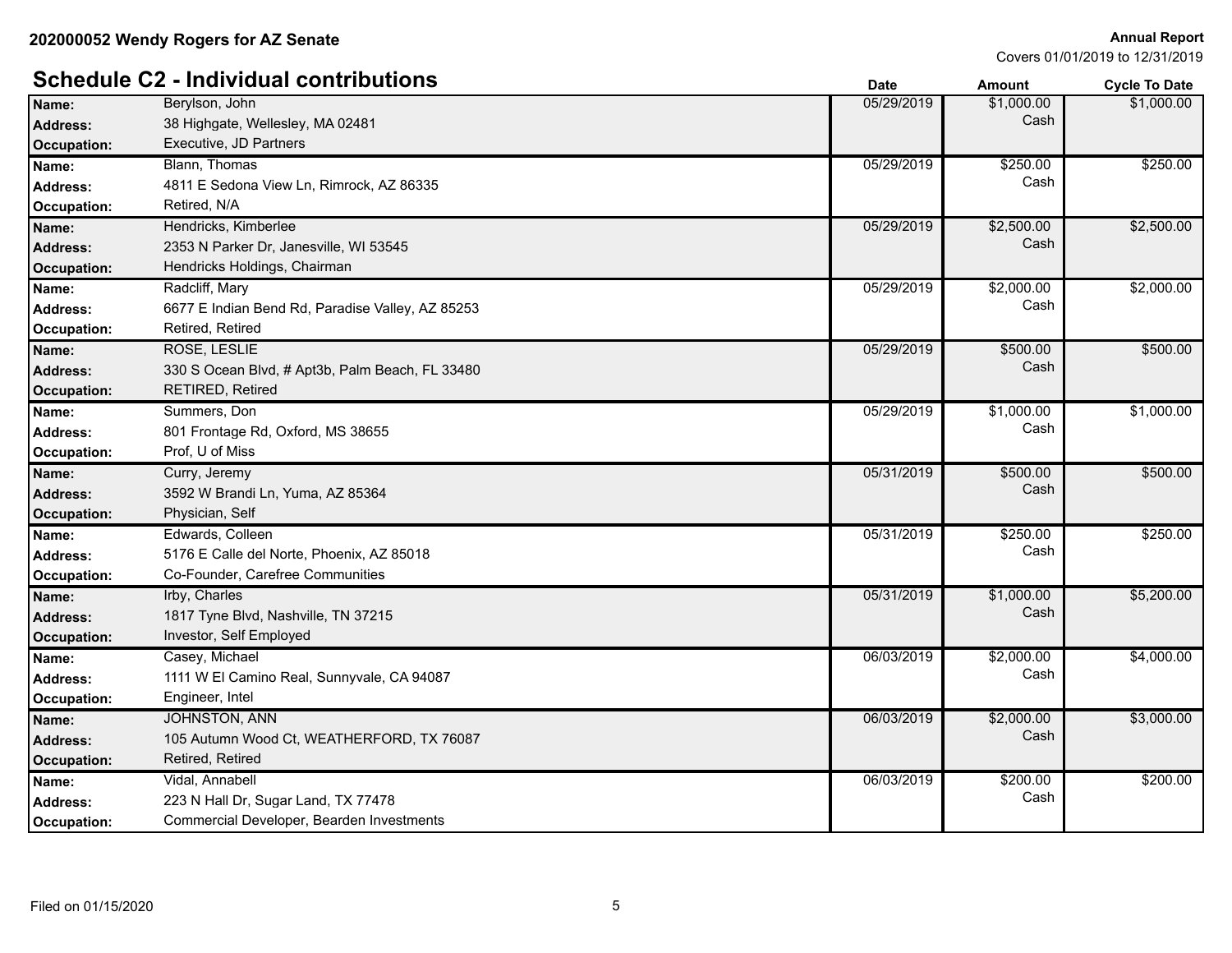|                    | <b>Schedule C2 - Individual contributions</b> | <b>Date</b> | <b>Amount</b> | <b>Cycle To Date</b> |
|--------------------|-----------------------------------------------|-------------|---------------|----------------------|
| Name:              | Creasman, John                                | 06/09/2019  | \$1,000.00    | \$3,000.00           |
| <b>Address:</b>    | 1130 N Loma Vis, Mesa, AZ 85213               |             | Cash          |                      |
| <b>Occupation:</b> | Retired, Retired                              |             |               |                      |
| Name:              | Bowers, Guy                                   | 06/11/2019  | \$1,000.00    | \$1,500.00           |
| <b>Address:</b>    | PO Box 8090, Ruidoso, NM 88355                |             | Cash          |                      |
| Occupation:        | Retired, Retired                              |             |               |                      |
| Name:              | Daniels, George                               | 06/11/2019  | \$5,200.00    | \$5,200.00           |
| <b>Address:</b>    | PO Box 590007, Orlando, FL 32859              |             | Cash          |                      |
| <b>Occupation:</b> | Executive, Daniels Mfg Co                     |             |               |                      |
| Name:              | Moskowitz, Michael                            | 06/11/2019  | \$1,000.00    | \$1,000.00           |
| <b>Address:</b>    | 310 Lexington Ave, New York, NY 10016         |             | Cash          |                      |
| Occupation:        | Mortgage Broker, Self                         |             |               |                      |
| Name:              | Nusz, Thomas                                  | 06/11/2019  | \$1,500.00    | \$1,500.00           |
| <b>Address:</b>    | 11 Willowend Dr, Houston, TX 77024            |             | Cash          |                      |
| <b>Occupation:</b> | CEO, Oasis Petroleum                          |             |               |                      |
| Name:              | Rayes, Patrick                                | 06/11/2019  | \$5,200.00    | \$5,200.00           |
| <b>Address:</b>    | 4212 Lomo Alto Dr, Dallas, TX 75219           |             | Cash          |                      |
| Occupation:        | Oil & Gas, Self Employed                      |             |               |                      |
| Name:              | Sandlian, Colby                               | 06/11/2019  | \$1,000.00    | \$1,000.00           |
| <b>Address:</b>    | 435 N Broadway St, Wichita, KS 67202          |             | Cash          |                      |
| <b>Occupation:</b> | Real Estate, Sandlian Realty                  |             |               |                      |
| Name:              | Broe, Patrick                                 | 06/13/2019  | \$1,000.00    | \$1,000.00           |
| <b>Address:</b>    | 252 Clayton St, Denver, CO 80206              |             | Cash          |                      |
| Occupation:        | President, Broe Cos                           |             |               |                      |
| Name:              | Dolan, William                                | 06/13/2019  | \$1,000.00    | \$1,000.00           |
| <b>Address:</b>    | 1010 E Osham Rd Unit 604, Phoenix, AZ 85014   |             | Cash          |                      |
| <b>Occupation:</b> | Retired, Retired                              |             |               |                      |
| Name:              | <b>DAHM, CHRIS</b>                            | 06/14/2019  | \$300.00      | \$300.00             |
| <b>Address:</b>    | 1064 E SANDPIPER DR, TEMPE, AZ 85283          |             | Cash          |                      |
| Occupation:        | CAMPAIGN MGT CONSULTANT, COLEMAN DAHM         |             |               |                      |
| Name:              | Stillman, Jesse                               | 06/15/2019  | \$500.00      | \$500.00             |
| <b>Address:</b>    | 325 Fairgrounds Rd, Duncan, AZ 85534          |             | Cash          |                      |
| <b>Occupation:</b> | Maintenance Supervisor, Freeport McMoRan      |             |               |                      |
| Name:              | Crawford, Susan                               | 06/19/2019  | \$500.00      | \$500.00             |
| <b>Address:</b>    | 6100 E Swede Dr, Flagstaff, AZ 86004          |             | Cash          |                      |
| <b>Occupation:</b> | <b>Pilot, United Airlines</b>                 |             |               |                      |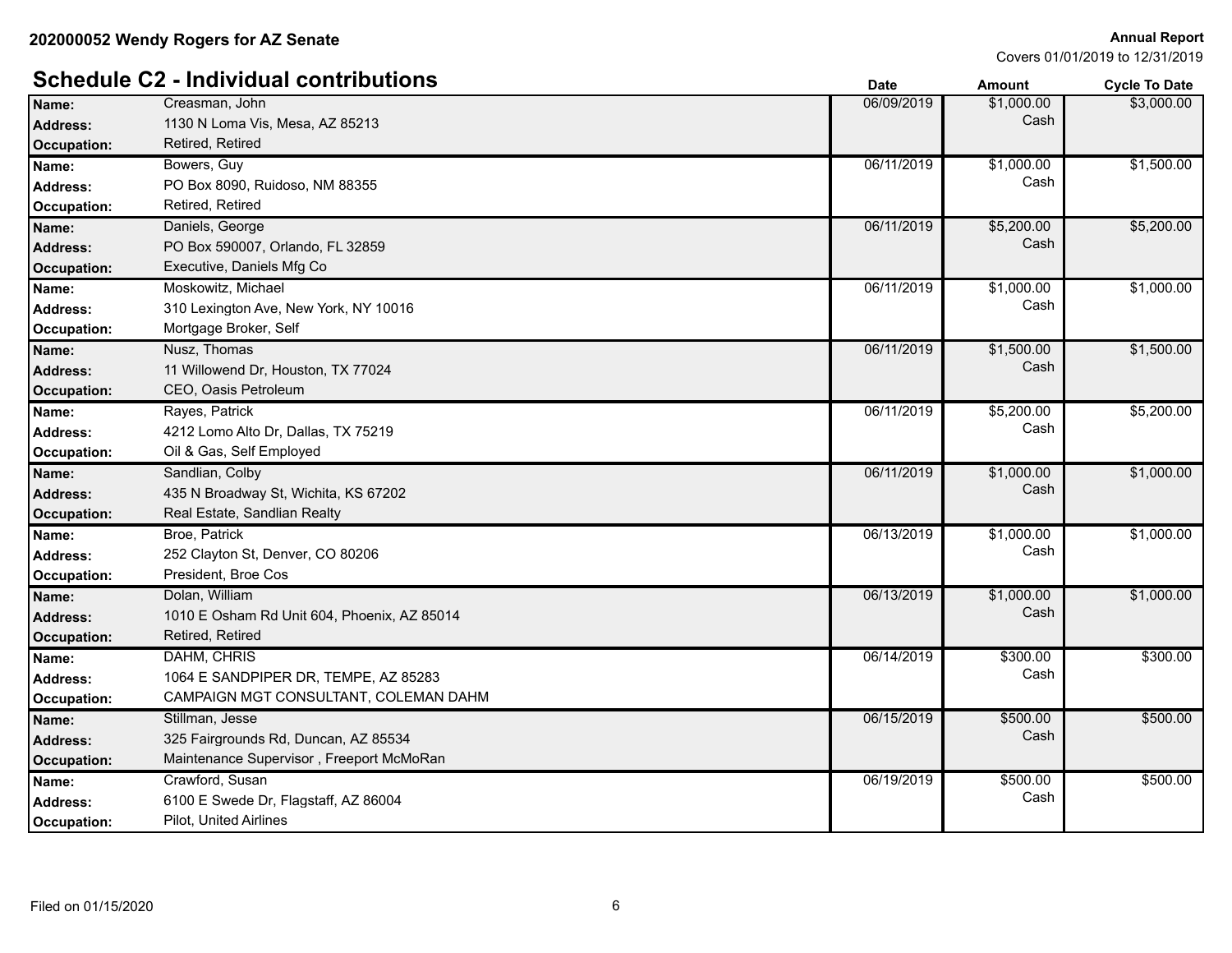|                 | <b>Schedule C2 - Individual contributions</b> | <b>Date</b> | Amount     | <b>Cycle To Date</b> |
|-----------------|-----------------------------------------------|-------------|------------|----------------------|
| Name:           | Crowell, Steven                               | 06/19/2019  | \$500.00   | \$1,500.00           |
| <b>Address:</b> | 5599 San Felipe St, Houston, TX 77056         |             | Cash       |                      |
| Occupation:     | Retired, Retired                              |             |            |                      |
| Name:           | Finch, Paul                                   | 06/19/2019  | \$125.00   | \$125.00             |
| <b>Address:</b> | PO Box 1625, Las Cruces, NM 88004             |             | Cash       |                      |
| Occupation:     | Retired, Retired                              |             |            |                      |
| Name:           | Friess, Foster                                | 06/19/2019  | \$1,000.00 | \$1,000.00           |
| <b>Address:</b> | PO Box 9790, Jackson, WY 83002                |             | Cash       |                      |
| Occupation:     | Advisor, Friess Assoc.                        |             |            |                      |
| Name:           | Hooker, Fay                                   | 06/20/2019  | \$250.00   | \$250.00             |
| <b>Address:</b> | PO Box 3095, Albany, TX 76430                 |             | Cash       |                      |
| Occupation:     | Retired, Retired                              |             |            |                      |
| Name:           | Malo, Michael                                 | 06/20/2019  | \$1,000.00 | \$1,000.00           |
| Address:        | 43261 W Blazen Trl, Maricopa, AZ 85138        |             | Cash       |                      |
| Occupation:     | Retired, Retired                              |             |            |                      |
| Name:           | Minite, Al                                    | 06/20/2019  | \$1,000.00 | \$1,000.00           |
| Address:        | 15700 Amelung Ln, Rockville, MD 20855         |             | Cash       |                      |
| Occupation:     | Commercial Flooring, Alks & Assoc             |             |            |                      |
| Name:           | Uihlein, Lucia                                | 06/20/2019  | \$500.00   | \$750.00             |
| Address:        | 715 Lands End Dr, Longboat Key, FL 34228      |             | Cash       |                      |
| Occupation:     | Retired, Retired                              |             |            |                      |
| Name:           | Wintersteen, James                            | 06/20/2019  | \$500.00   | \$1,700.00           |
| <b>Address:</b> | 27 Myrtle Ave, Mill Valley, CA 94941          |             | Cash       |                      |
| Occupation:     | Retired, Retired                              |             |            |                      |
| Name:           | Young, Kathryn                                | 06/24/2019  | \$500.00   | \$500.00             |
| Address:        | PO Box 66269, Tucson, AZ 86754                |             | Cash       |                      |
| Occupation:     | Owner, Central AZ Block                       |             |            |                      |
| Name:           | HOTALING, WILLIAM                             | 06/26/2019  | \$2,000.00 | \$3,000.00           |
| <b>Address:</b> | 125 Quassaick Ave, NEW WINDSOR, NY 12553      |             | Cash       |                      |
| Occupation:     | RETIRED, RETIRED                              |             |            |                      |
| Name:           | McCann, Peter                                 | 06/26/2019  | \$1,500.00 | \$2,000.00           |
| Address:        | PO Box 416, Groveport, OH 43125               |             | Cash       |                      |
| Occupation:     | RE Developer, Self Employed                   |             |            |                      |
| Name:           | Crowell, Steven                               | 06/28/2019  | \$1,000.00 | \$1,500.00           |
| <b>Address:</b> | 5599 San Felipe St, Houston, TX 77056         |             | Cash       |                      |
| Occupation:     | Retired, Retired                              |             |            |                      |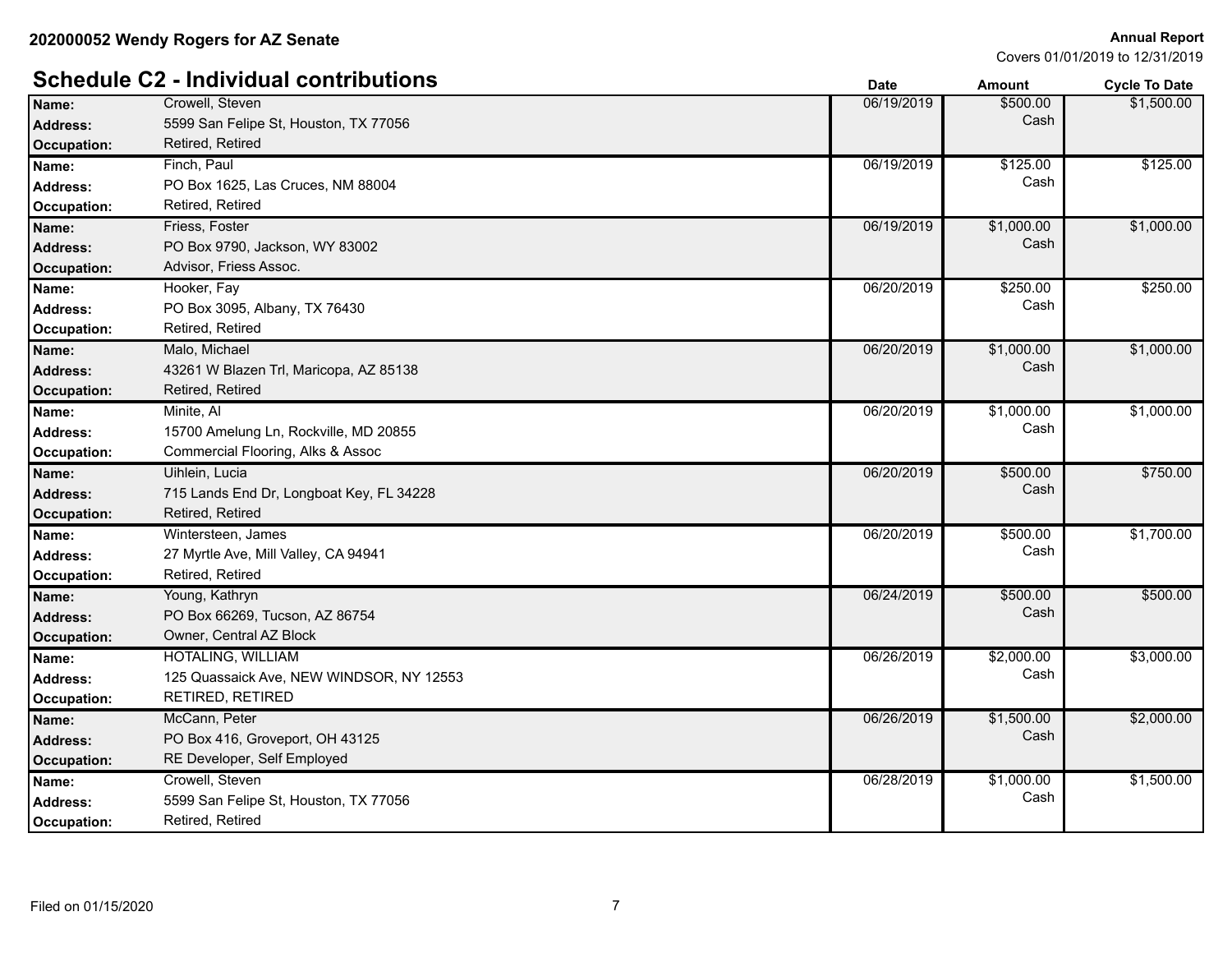|                    | <b>Schedule C2 - Individual contributions</b> | <b>Date</b> | <b>Amount</b> | <b>Cycle To Date</b> |
|--------------------|-----------------------------------------------|-------------|---------------|----------------------|
| Name:              | McBride, Herman                               | 06/28/2019  | \$250.00      | \$750.00             |
| Address:           | 14601 Ohio 65, Jackson Center, OH 45334       |             | Cash          |                      |
| Occupation:        | Owner, Rising Sun Express                     |             |               |                      |
| Name:              | Thompson, Stacey                              | 06/28/2019  | \$500.00      | \$500.00             |
| Address:           | 3765 E Bruce Ct, Gilbert, AZ 85234            |             | Cash          |                      |
| Occupation:        | Retired, Retired                              |             |               |                      |
| Name:              | Howell, Steven                                | 06/30/2019  | \$250.00      | \$250.00             |
| Address:           | 1836 Norfolk St, Houston, TX 77098            |             | Cash          |                      |
| Occupation:        | Retired, Retired                              |             |               |                      |
| Name:              | Gillin, John                                  | 07/01/2019  | \$500.00      | \$500.00             |
| <b>Address:</b>    | 4645 Harris Trl, Atlanta, GA 30327            |             | Cash          |                      |
| Occupation:        | Retired, Retired                              |             |               |                      |
| Name:              | Mack, David                                   | 07/01/2019  | \$200.00      | \$200.00             |
| Address:           | 2115 Linwood Ave, Fort Lee, NJ 07024          |             | Cash          |                      |
| Occupation:        | RE Developer, Mack-Cali                       |             |               |                      |
| Name:              | Matthews, Suzanna                             | 07/02/2019  | \$250.00      | \$250.00             |
| Address:           | 2184 Gold Rush Ln, Cottonwood, AZ 86326       |             | Cash          |                      |
| Occupation:        | Homemaker, Homemaker                          |             |               |                      |
| Name:              | Hackman, Dodd                                 | 07/08/2019  | \$250.00      | \$250.00             |
| <b>Address:</b>    | 302 Saddlebranch Ct, Houston, TX 77024        |             | Cash          |                      |
| <b>Occupation:</b> | Executive, DH Investments                     |             |               |                      |
| Name:              | Smith, John                                   | 07/11/2019  | \$150.00      | \$150.00             |
| Address:           | PO Box 57, Maricopa, AZ 85139                 |             | Cash          |                      |
| Occupation:        | Retired, Retired                              |             |               |                      |
| Name:              | Pendery, David                                | 07/15/2019  | \$500.00      | \$500.00             |
| <b>Address:</b>    | 6700 Lighthouse Dr, Flower Mound, TX 75022    |             | Cash          |                      |
| <b>Occupation:</b> | Retired, Retired                              |             |               |                      |
| Name:              | LABRIOLA, FRANCIS                             | 07/22/2019  | \$1,000.00    | \$2,000.00           |
| <b>Address:</b>    | 12013 S Honah Lee Ct, Phoenix, AZ 85044       |             | Cash          |                      |
| Occupation:        | RETIRED, RETIRED                              |             |               |                      |
| Name:              | Diaz, Chuck                                   | 07/24/2019  | \$1,000.00    | \$3,000.00           |
| <b>Address:</b>    | 9150 E Broadway Blvd, Tucson, AZ 85710        |             | Cash          |                      |
| <b>Occupation:</b> | Retired, n/a                                  |             |               |                      |
| Name:              | Foltin, Anton                                 | 07/25/2019  | \$500.00      | \$500.00             |
| Address:           | 7425 N Van Ark Rd, Tucson, AZ 85743           |             | Cash          |                      |
| Occupation:        | Truck Driver, Maalt                           |             |               |                      |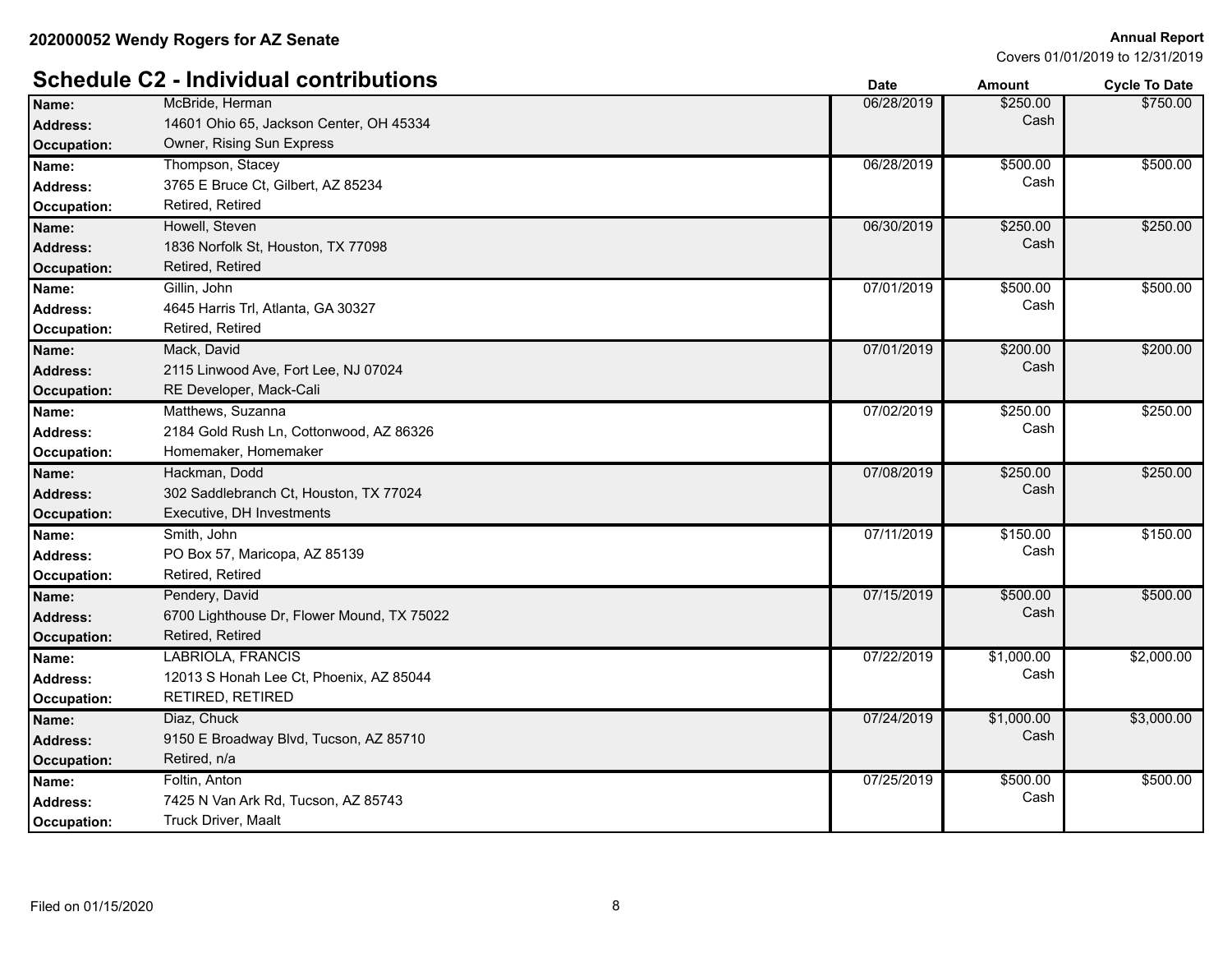# **Schedule C2 - Individual contributions Date Amount Cycle To Date**

|                    | Schedule C2 - Individual contributions            | <b>Date</b> | <b>Amount</b> | <b>Cycle To Date</b> |
|--------------------|---------------------------------------------------|-------------|---------------|----------------------|
| Name:              | OMelia, Kevin                                     | 07/29/2019  | \$2,600.00    | \$2,600.00           |
| <b>Address:</b>    | 950 N Page Springs Rd, Cornville, AZ 86325        |             | Cash          |                      |
| Occupation:        | Tax Expert, 20/20 Resolution                      |             |               |                      |
| Name:              | Webster, Cheryl                                   | 07/29/2019  | \$500.00      | \$500.00             |
| <b>Address:</b>    | PO Box 831, Taylor, TX 76574                      |             | Cash          |                      |
| Occupation:        | VP, Noren Products                                |             |               |                      |
| Name:              | Rasor, John                                       | 08/01/2019  | \$1,000.00    | \$1,000.00           |
| <b>Address:</b>    | 11411 N Tatum Blvd, Phoenix, AZ 85028             |             | Cash          |                      |
| <b>Occupation:</b> | Real Estate, WDP Partners                         |             |               |                      |
| Name:              | <b>GARVIN, TIM</b>                                | 08/05/2019  | \$500.00      | \$2,500.00           |
| <b>Address:</b>    | 8543 E Camelback Rd, Scottsdale, AZ 85251         |             | Cash          |                      |
| <b>Occupation:</b> | Handy Man, City Property Management               |             |               |                      |
| Name:              | Moran, Frank                                      | 08/05/2019  | \$500.00      | \$1,500.00           |
| <b>Address:</b>    | PO Box 4848, Shreveport, LA 71134                 |             | Cash          |                      |
| <b>Occupation:</b> | Retired, Retired                                  |             |               |                      |
| Name:              | Roby, Fred                                        | 08/08/2019  | \$200.00      | \$200.00             |
| <b>Address:</b>    | 13500 N Rancho Vistoso Blvd, Oro Valley, AZ 85755 |             | Cash          |                      |
| <b>Occupation:</b> | Retired, Retired                                  |             |               |                      |
| Name:              | Lawson, Marilyn                                   | 08/09/2019  | \$250.00      | \$250.00             |
| <b>Address:</b>    | 12178 N Reflection Ridge Dr, Oro Valley, AZ 85755 |             | Cash          |                      |
| <b>Occupation:</b> | retired, retired                                  |             |               |                      |
| Name:              | Cornell, Delor                                    | 08/12/2019  | \$500.00      | \$5,700.00           |
| Address:           | 172 Trellis Ln, Sewell, NJ 08080                  |             | Cash          |                      |
| Occupation:        | Ceo, Cornell & Co                                 |             |               |                      |
| Name:              | Hagenah, Phil                                     | 08/12/2019  | \$1,000.00    | \$1,000.00           |
| <b>Address:</b>    | 6214 E Cholla PI, Paradise Valley, AZ 85253       |             | Cash          |                      |
| <b>Occupation:</b> | Retired, None                                     |             |               |                      |
| Name:              | Lowder, William                                   | 08/12/2019  | \$175.00      | \$175.00             |
| <b>Address:</b>    | 2309 S Phillips Ave, Sioux Falls, SD 57105        |             | Cash          |                      |
| <b>Occupation:</b> | Retired, Retired                                  |             |               |                      |
| Name:              | <b>STRICKLAND, GERALD</b>                         | 08/12/2019  | \$300.00      | \$800.00             |
| <b>Address:</b>    | 8282 E Cortez Dr. Scottsdale, AZ 85260            |             | Cash          |                      |
| <b>Occupation:</b> | VICE-PRESIDENT, STATE FARM INSURANCE              |             |               |                      |
| Name:              | Johnson, Susan                                    | 08/13/2019  | \$250.00      | \$250.00             |
| <b>Address:</b>    | 3418 E Suncrest Ct, Phoenix, AZ 85044             |             | Cash          |                      |
| <b>Occupation:</b> | VP, Trafficade                                    |             |               |                      |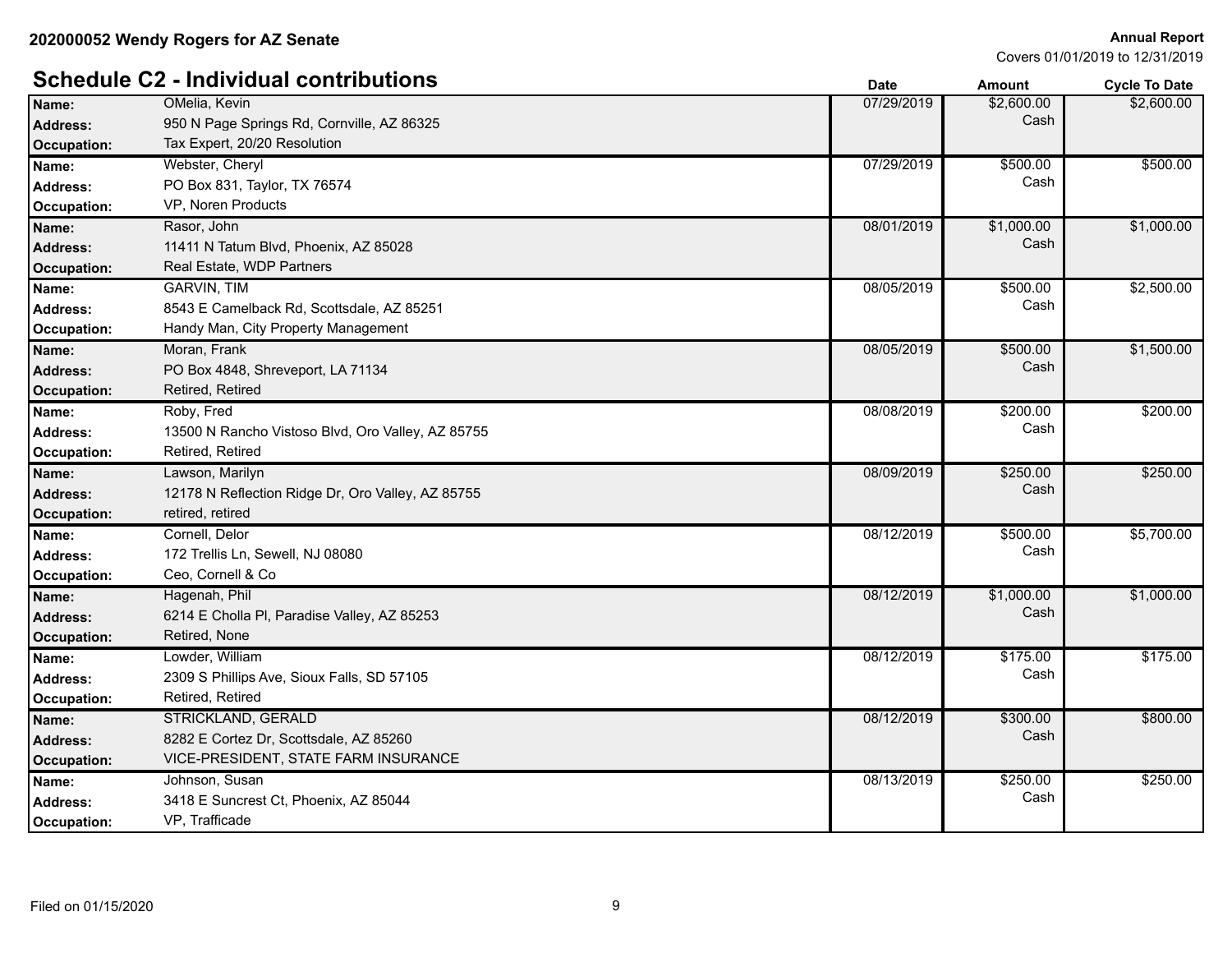# **Schedule C2 - Individual contributions Date Date** *Date**Amount* **Cycle To Date <b>***Cycle To Date*

| Name:              | Walker, Tom                                       | 08/13/2019 | \$250.00   | \$250.00   |
|--------------------|---------------------------------------------------|------------|------------|------------|
| <b>Address:</b>    | 2055 N Almond Grv, Mesa, AZ 85213                 |            | Cash       |            |
| Occupation:        | Pilot, American Airlines                          |            |            |            |
| Name:              | Evans, Karen                                      | 08/14/2019 | \$250.00   | \$250.00   |
| <b>Address:</b>    | 7288 N Cloud Canyon Pl, Tucson, AZ 85718          |            | Cash       |            |
| Occupation:        | Retired, Retired                                  |            |            |            |
| Name:              | Luurtsema, Bill                                   | 08/14/2019 | \$5,200.00 | \$5,200.00 |
| <b>Address:</b>    | 485 Stonehenge Dr SW, Grandville, MI 49418        |            | Cash       |            |
| <b>Occupation:</b> | Retired, Retired                                  |            |            |            |
| Name:              | Ainley, Pat                                       | 08/19/2019 | \$100.00   | \$100.00   |
| <b>Address:</b>    | PO Box 3908P, Crestline, CA 92325                 |            | Cash       |            |
| Occupation:        | Property Management, Ainley Enterprises           |            |            |            |
| Name:              | Wagner, George                                    | 08/20/2019 | \$200.00   | \$200.00   |
| <b>Address:</b>    | 6004 Glen Hill Rd, Louisville, KY 40222           |            | Cash       |            |
| <b>Occupation:</b> | Retired, Retired                                  |            |            |            |
| Name:              | Wintersteen, James                                | 08/21/2019 | \$200.00   | \$1,700.00 |
| <b>Address:</b>    | 27 Myrtle Ave, Mill Valley, CA 94941              |            | Cash       |            |
| Occupation:        | Retired, Retired                                  |            |            |            |
| Name:              | Valntiner, Sheryl                                 | 08/22/2019 | \$125.00   | \$125.00   |
| <b>Address:</b>    | 919 W Country Ln, Payson, AZ 85541                |            | Cash       |            |
| Occupation:        | Self, Self                                        |            |            |            |
| Name:              | Rowland, Herman                                   | 08/26/2019 | \$250.00   | \$250.00   |
| <b>Address:</b>    | 1 Jelly Belly Ln, Fairfield, CA 94533             |            | Cash       |            |
| Occupation:        | Chairman, Jelly Belly Candy                       |            |            |            |
| Name:              | Knighton, Suzanne                                 | 09/01/2019 | \$250.00   | \$250.00   |
| <b>Address:</b>    | 8222 Parkinson Drive, Strawberry, AZ 85544        |            | Cash       |            |
| <b>Occupation:</b> | Real Estate Broker, Realty Exec Northern AZ-HJack |            |            |            |
| Name:              | Weiss, Nancy                                      | 09/03/2019 | \$150.00   | \$150.00   |
| <b>Address:</b>    | 8562 N Bobby Jones Dr, Tucson, AZ 85742           |            | Cash       |            |
| Occupation:        | Retired, N/A                                      |            |            |            |
| Name:              | Ellison, Gary                                     | 09/09/2019 | \$200.00   | \$200.00   |
| <b>Address:</b>    | PO Box 215, Overgaard, AZ 85933                   |            | Cash       |            |
| <b>Occupation:</b> | Assst. Chaplain, Williamette Univ.                |            |            |            |
| Name:              | McCann, Peter                                     | 09/09/2019 | \$500.00   | \$2,000.00 |
| <b>Address:</b>    | PO Box 416, Groveport, OH 43125                   |            | Cash       |            |
| Occupation:        | RE Developer, Self Employed                       |            |            |            |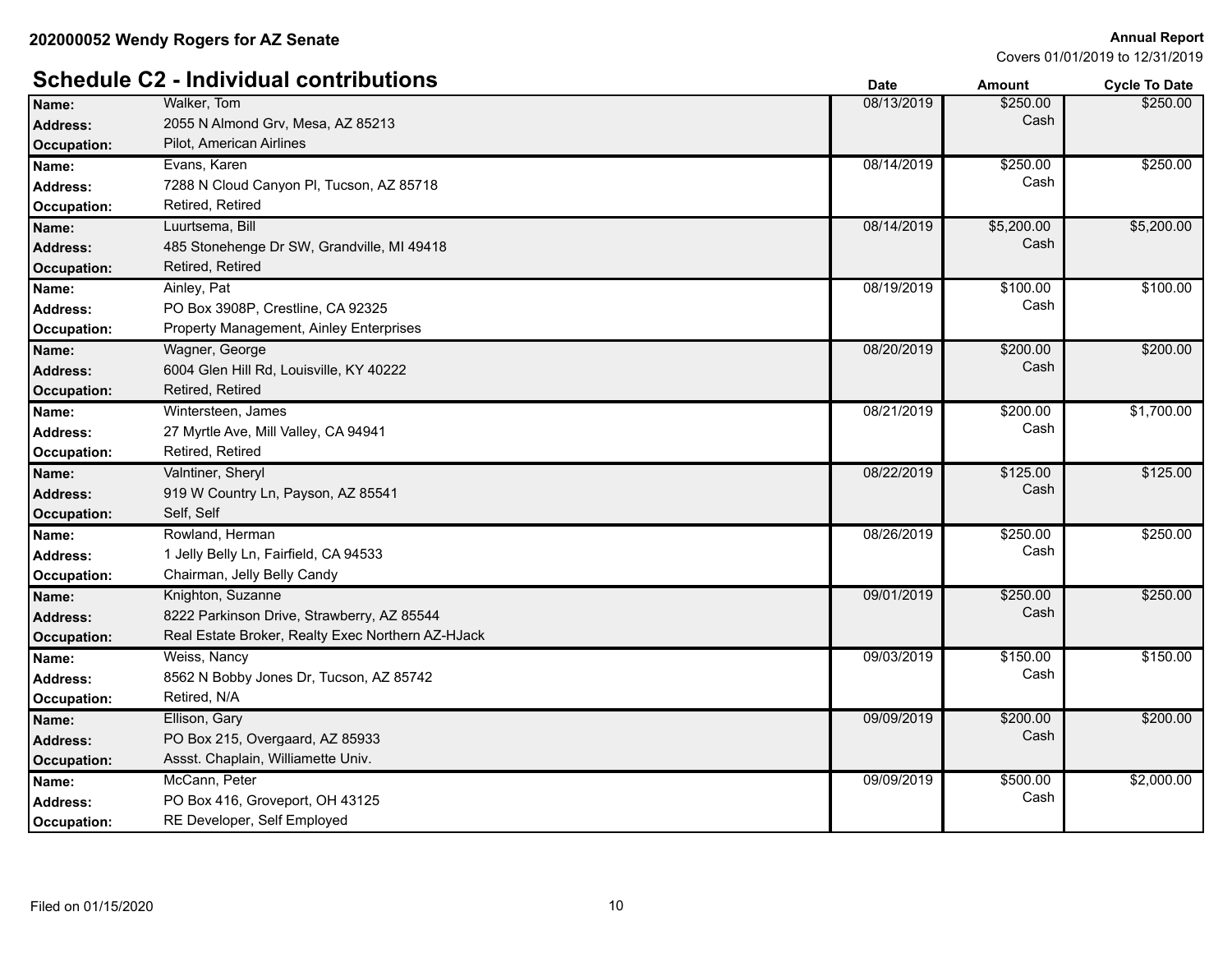# **Schedule C2 - Individual contributions Date Amount Cycle To Date**

|                    | Schedule C2 - Individual contributions      | <b>Date</b> | <b>Amount</b> | <b>Cycle To Date</b> |
|--------------------|---------------------------------------------|-------------|---------------|----------------------|
| Name:              | Casey, James                                | 09/10/2019  | \$500.00      | \$2,500.00           |
| <b>Address:</b>    | 9 Canyon Crest Dr, Corona del Mar, CA 92625 |             | Cash          |                      |
| Occupation:        | Software Sales, Self                        |             |               |                      |
| Name:              | LOPEZ, HUMBERTO                             | 09/10/2019  | \$2,500.00    | \$2,500.00           |
| <b>Address:</b>    | PO Box 53999, Phoenix, AZ 85072             |             | Cash          |                      |
| Occupation:        | Director, PNW                               |             |               |                      |
| Name:              | <b>GARVIN, TIM</b>                          | 09/12/2019  | \$1,500.00    | \$2,500.00           |
| <b>Address:</b>    | 8543 E Camelback Rd, Scottsdale, AZ 85251   |             | Cash          |                      |
| Occupation:        | Handy Man, City Property Management         |             |               |                      |
| Name:              | HOTALING, WILLIAM                           | 09/17/2019  | \$1,000.00    | \$3,000.00           |
| <b>Address:</b>    | 125 Quassaick Ave, NEW WINDSOR, NY 12553    |             | Cash          |                      |
| <b>Occupation:</b> | RETIRED, RETIRED                            |             |               |                      |
| Name:              | Woodrow, Kenneth                            | 09/17/2019  | \$500.00      | \$500.00             |
| Address:           | 875 Lake St E, Wayzata, MN 55391            |             | Cash          |                      |
| <b>Occupation:</b> | Retired, Retired                            |             |               |                      |
| Name:              | Barrons, James                              | 09/27/2019  | \$1,000.00    | \$2,000.00           |
| <b>Address:</b>    | 4425 N 24th St, Ste 200, Phoenix, AZ 85016  |             | Cash          |                      |
| Occupation:        | Owner, First Financial Strategies Inc       |             |               |                      |
| Name:              | Blake, Norman                               | 09/29/2019  | \$250.00      | \$250.00             |
| <b>Address:</b>    | 356 Seabreeze Dr, Marco Island, FL 34145    |             | Cash          |                      |
| Occupation:        | Retired, Retired                            |             |               |                      |
| Name:              | Blakemore, Bruce                            | 09/30/2019  | \$1,000.00    | \$1,000.00           |
| <b>Address:</b>    | 1901 N Akard St, Dallas, TX 75201           |             | Cash          |                      |
| Occupation:        | Oil & Gas, Primavera Resources              |             |               |                      |
| Name:              | Brown, Gary                                 | 09/30/2019  | \$250.00      | \$500.00             |
| <b>Address:</b>    | 5669 W Copperhead Dr, Tucson, AZ 85742      |             | Cash          |                      |
| Occupation:        | Retired, Retired                            |             |               |                      |
| Name:              | Emerson, Paul                               | 09/30/2019  | \$1,000.00    | \$1,000.00           |
| <b>Address:</b>    | 5901 E 7th St, Long Beach, CA 90822         |             | Cash          |                      |
| Occupation:        | Retired, Retired                            |             |               |                      |
| Name:              | Forsythe, Gerald                            | 09/30/2019  | \$1,000.00    | \$1,000.00           |
| <b>Address:</b>    | 1765 Braymore Dr, Inverness, IL 60010       |             | Cash          |                      |
| Occupation:        | CEO, Indeck Energy                          |             |               |                      |
| Name:              | Lair, Rosetta                               | 09/30/2019  | \$250.00      | \$250.00             |
| <b>Address:</b>    | 6207 Foxcroft Rd, Alexandria, VA 22307      |             | Cash          |                      |
| Occupation:        | Retired, Retired                            |             |               |                      |
|                    |                                             |             |               |                      |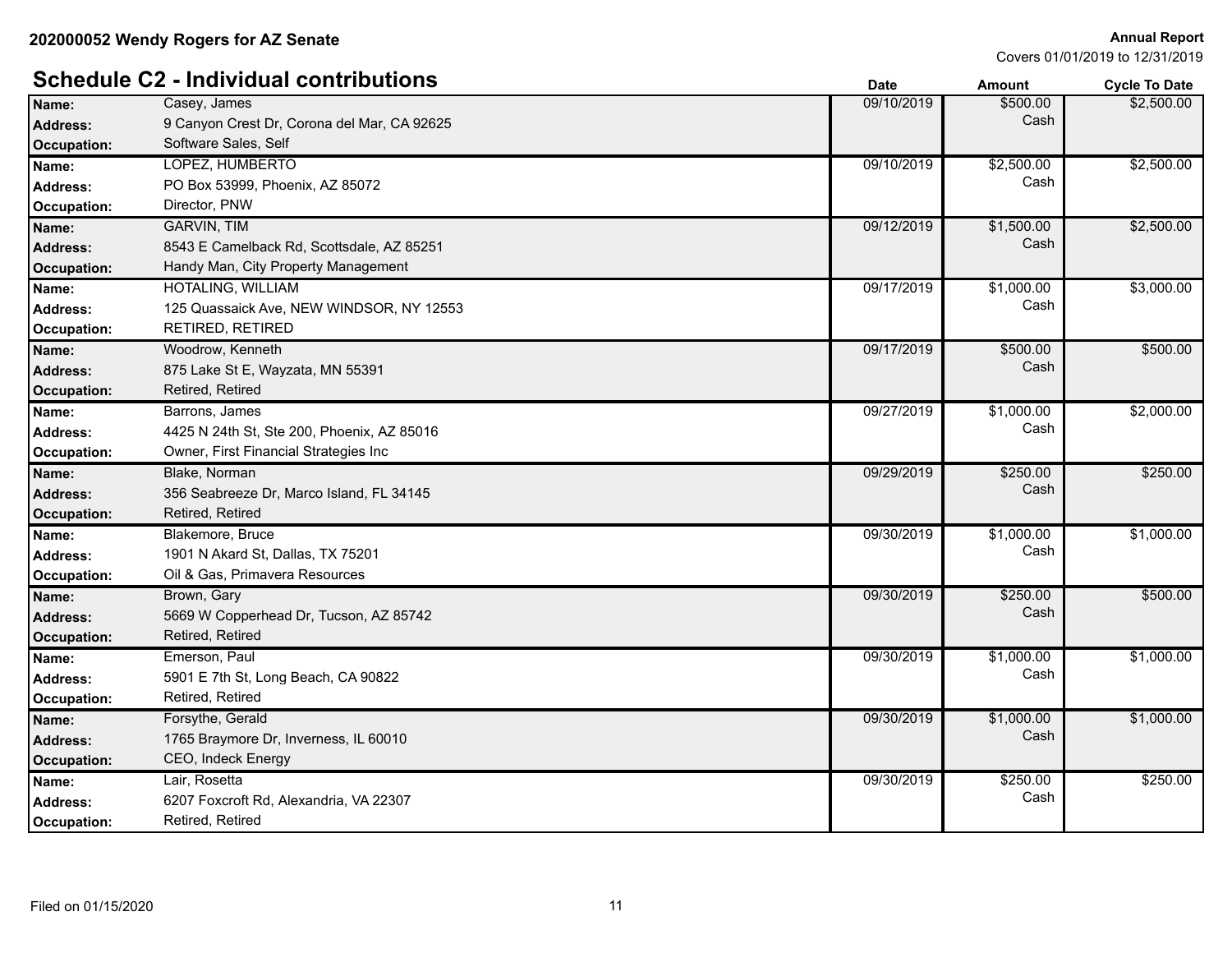|                    | <b>Schedule C2 - Individual contributions</b>  | <b>Date</b> | <b>Amount</b> | <b>Cycle To Date</b> |
|--------------------|------------------------------------------------|-------------|---------------|----------------------|
| Name:              | Luke, Debra                                    | 09/30/2019  | \$5,200.00    | \$5,200.00           |
| Address:           | 25 W Vista Ave, Phoenix, AZ 85021              |             | Cash          |                      |
| Occupation:        | Interior Designer, Self                        |             |               |                      |
| Name:              | McBride, Herman                                | 09/30/2019  | \$250.00      | \$750.00             |
| Address:           | 14601 Ohio 65, Jackson Center, OH 45334        |             | Cash          |                      |
| Occupation:        | Owner, Rising Sun Express                      |             |               |                      |
| Name:              | Moore, Robert                                  | 09/30/2019  | \$250.00      | \$250.00             |
| <b>Address:</b>    | 2435 Homestead Rd, Sedona, AZ 86336            |             | Cash          |                      |
| <b>Occupation:</b> | Retired, Retired                               |             |               |                      |
| Name:              | Powers, Kenneth                                | 09/30/2019  | \$150.00      | \$150.00             |
| <b>Address:</b>    | 4214 Lanier Ridge Walk, Cumming, GA 30041      |             | Cash          |                      |
| Occupation:        | Retired, retired                               |             |               |                      |
| Name:              | <b>SCHNEIDNER, LEROY</b>                       | 09/30/2019  | \$250.00      | \$250.00             |
| <b>Address:</b>    | 322 E Glenn Dr, Phoenix, CA 85020              |             | Cash          |                      |
| <b>Occupation:</b> | Retired, Retired                               |             |               |                      |
| Name:              | St. George, Nicholas                           | 09/30/2019  | \$250.00      | \$250.00             |
| <b>Address:</b>    | 971 Georgia Ave, Winter Park, FL 32789         |             | Cash          |                      |
| Occupation:        | Retired, Retired                               |             |               |                      |
| Name:              | <b>STRICKLAND, GERALD</b>                      | 09/30/2019  | \$300.00      | \$800.00             |
| <b>Address:</b>    | 8282 E Cortez Dr, Scottsdale, AZ 85260         |             | Cash          |                      |
| Occupation:        | VICE-PRESIDENT, STATE FARM INSURANCE           |             |               |                      |
| Name:              | Uihlein, Lucia                                 | 09/30/2019  | \$250.00      | \$750.00             |
| <b>Address:</b>    | 715 Lands End Dr, Longboat Key, FL 34228       |             | Cash          |                      |
| Occupation:        | Retired, Retired                               |             |               |                      |
| Name:              | UNDERWOOD, JON                                 | 09/30/2019  | \$250.00      | \$250.00             |
| Address:           | 7811 N 54th St, Paradise Valley, CO 85253      |             | Cash          |                      |
| Occupation:        | Retired, Retired                               |             |               |                      |
| Name:              | Wagner, Bill                                   | 09/30/2019  | \$1,000.00    | \$1,000.00           |
| Address:           | 2015 SE Columbia River Dr, Vancouver, WA 98661 |             | Cash          |                      |
| Occupation:        | Retired, REtired                               |             |               |                      |
| Name:              | Awerkamp, Robert                               | 10/01/2019  | \$1,000.00    | \$2,000.00           |
| Address:           | PO Box 37, Belvue, KS 66407                    |             | Cash          |                      |
| Occupation:        | Mgmt, Traditional Trucking Corp                |             |               |                      |
| Name:              | Campbell, Natalie                              | 10/01/2019  | \$250.00      | \$250.00             |
| <b>Address:</b>    | 32 Ridge Rd, Pleasant Ridge, MI 48069          |             | Cash          |                      |
| Occupation:        | Retired, Retired                               |             |               |                      |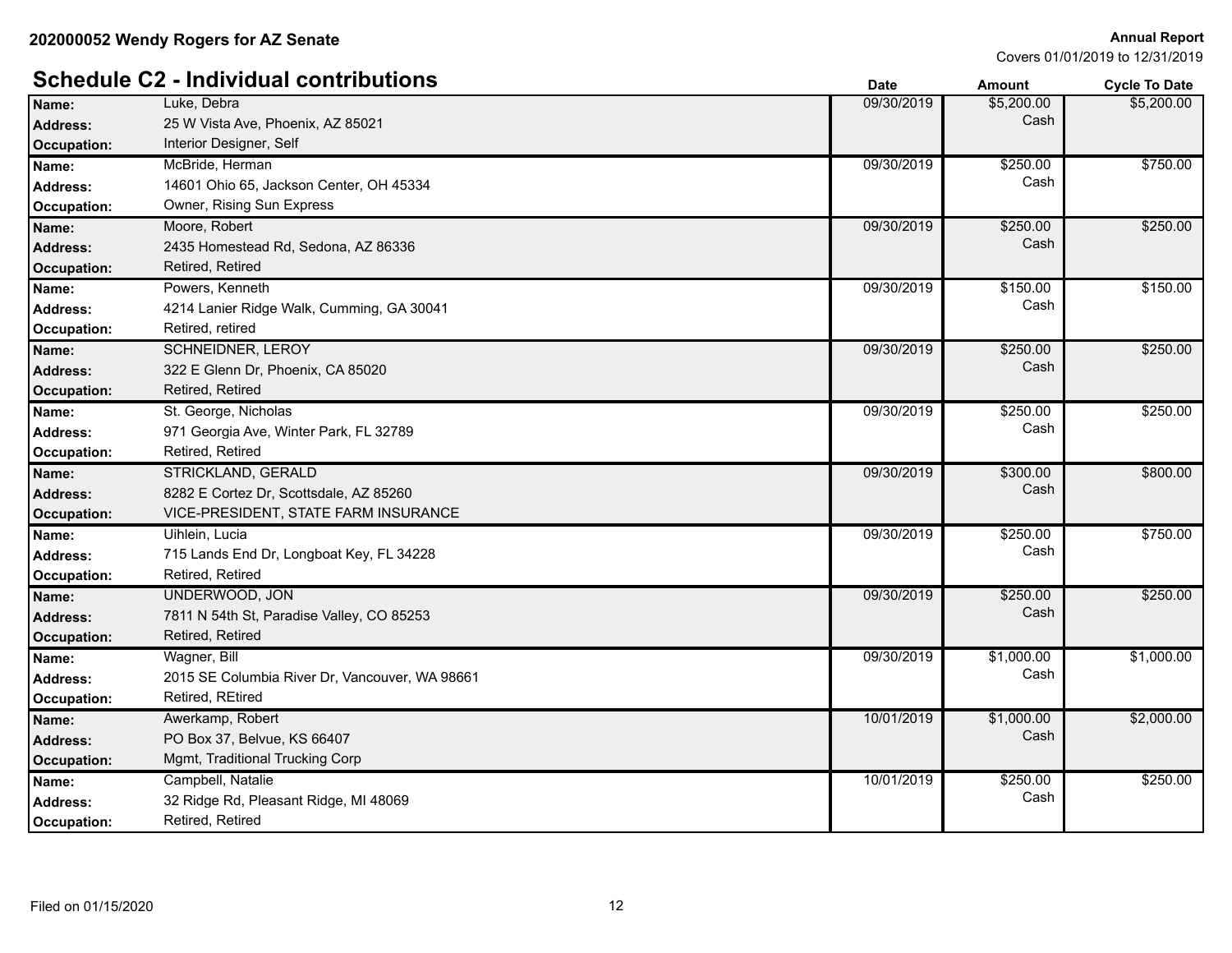|                 | <b>Schedule C2 - Individual contributions</b> | <b>Date</b> | <b>Amount</b> | <b>Cycle To Date</b> |
|-----------------|-----------------------------------------------|-------------|---------------|----------------------|
| Name:           | Edmund, Robert                                | 10/01/2019  | \$500.00      | \$3,000.00           |
| Address:        | 6321 N Calle Tregua Serena, Tucson, AZ 85750  |             | Cash          |                      |
| Occupation:     | CEO, Edmund Optics                            |             |               |                      |
| Name:           | Folsom, Gloria                                | 10/01/2019  | \$400.00      | \$400.00             |
| Address:        | 7816 196th St SW, Edmonds, WA 98026           |             | Cash          |                      |
| Occupation:     | Retired, Retired                              |             |               |                      |
| Name:           | Gearhart, Marilyn                             | 10/01/2019  | \$250.00      | \$250.00             |
| <b>Address:</b> | 817 Briarwood Dr, East Wenatchee, WA 98802    |             | Cash          |                      |
| Occupation:     | Retired, Retired                              |             |               |                      |
| Name:           | Krieble, Helen                                | 10/01/2019  | \$250.00      | \$250.00             |
| <b>Address:</b> | PO Box 507, Old Lyme, CT 06371                |             | Cash          |                      |
| Occupation:     | retired, Retired                              |             |               |                      |
| Name:           | Spencer, Wendy                                | 10/01/2019  | \$199.00      | \$199.00             |
| Address:        | 12650 W 64th Ave, Arvada, CO 80004            |             | Cash          |                      |
| Occupation:     | Financial Planner, Self                       |             |               |                      |
| Name:           | Boyington, Gregory                            | 10/02/2019  | \$500.00      | \$500.00             |
| <b>Address:</b> | PO Box 1309, Alameda, CA 94501                |             | Cash          |                      |
| Occupation:     | Retired, Retired                              |             |               |                      |
| Name:           | Burton, Sherry                                | 10/03/2019  | \$250.00      | \$250.00             |
| <b>Address:</b> | 12693 N 79th St, Scottsdale, AZ 85260         |             | Cash          |                      |
| Occupation:     | Property Manager, self                        |             |               |                      |
| Name:           | Vredegoogd, Mike                              | 10/06/2019  | \$500.00      | \$500.00             |
| <b>Address:</b> | 1764 Jackson St, Hudsonville, MI 49426        |             | Cash          |                      |
| Occupation:     | HVAC Contractor, Vredevoogd Heating           |             |               |                      |
| Name:           | Crockett, Carmen                              | 10/07/2019  | \$200.00      | \$200.00             |
| <b>Address:</b> | 1113 Candela Ln, Grand Ledge, MI 48837        |             | Cash          |                      |
| Occupation:     | Retired, Retired                              |             |               |                      |
| Name:           | Price, Anthony                                | 10/09/2019  | \$500.00      | \$3,000.00           |
| <b>Address:</b> | 485 Puddingstone Dr, San Dimas, CA 91773      |             | Cash          |                      |
| Occupation:     | retired, retired                              |             |               |                      |
| Name:           | Siviero, Mark                                 | 10/09/2019  | \$250.00      | \$250.00             |
| Address:        | 19035 Yaupon Ranch Dr, Cypress, TX 77433      |             | Cash          |                      |
| Occupation:     | Drafting, Self                                |             |               |                      |
| Name:           | Casey, Michael                                | 10/16/2019  | \$2,000.00    | \$4,000.00           |
| <b>Address:</b> | 1111 W El Camino Real, Sunnyvale, CA 94087    |             | Cash          |                      |
| Occupation:     | Engineer, Intel                               |             |               |                      |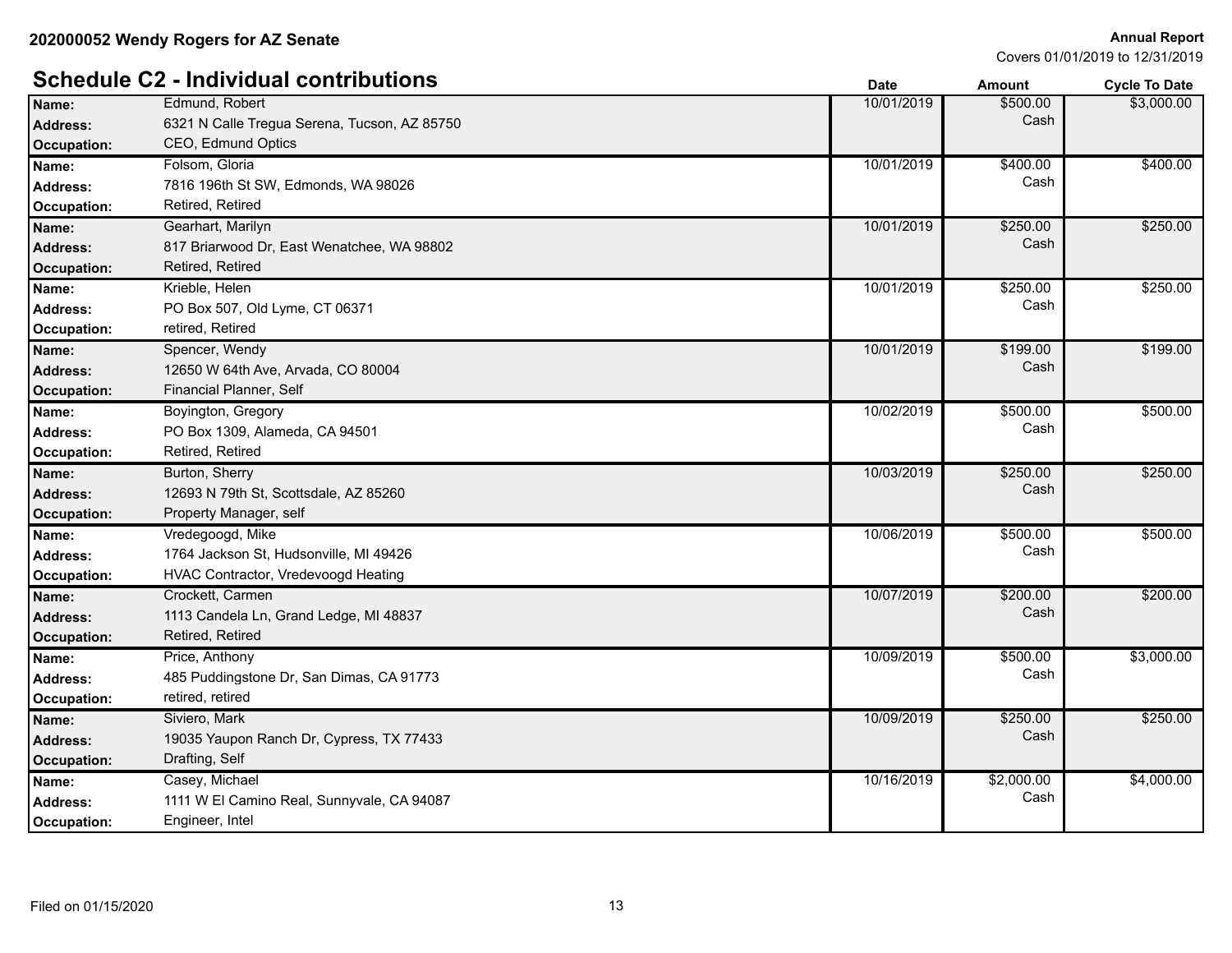|                    | <b>Schedule C2 - Individual contributions</b>    | <b>Date</b> | <b>Amount</b> | <b>Cycle To Date</b> |
|--------------------|--------------------------------------------------|-------------|---------------|----------------------|
| Name:              | Coolidge, David                                  | 10/16/2019  | \$1,000.00    | \$1,000.00           |
| Address:           | 122 Knipp Ct, Houston, TX 77024                  |             | Cash          |                      |
| Occupation:        | Finance, Velite Benchmark Capital                |             |               |                      |
| Name:              | Creasman, John                                   | 10/16/2019  | \$1,000.00    | \$3,000.00           |
| <b>Address:</b>    | 1130 N Loma Vis, Mesa, AZ 85213                  |             | Cash          |                      |
| Occupation:        | Retired, Retired                                 |             |               |                      |
| Name:              | Casey, James                                     | 10/17/2019  | \$1,000.00    | \$2,500.00           |
| <b>Address:</b>    | 9 Canyon Crest Dr, Corona del Mar, CA 92625      |             | Cash          |                      |
| Occupation:        | Software Sales, Self                             |             |               |                      |
| Name:              | Cudzewicz, Alexander                             | 10/17/2019  | \$500.00      | \$500.00             |
| Address:           | 10659 E Karen Dr, Scottsdale, AZ 85255           |             | Cash          |                      |
| Occupation:        | Financial Advisor, Oak Brook Asset Management    |             |               |                      |
| Name:              | Edmund, Robert                                   | 10/18/2019  | \$2,000.00    | \$3,000.00           |
| Address:           | 6321 N Calle Tregua Serena, Tucson, AZ 85750     |             | Cash          |                      |
| Occupation:        | CEO, Edmund Optics                               |             |               |                      |
| Name:              | Diaz, Chuck                                      | 10/19/2019  | \$2,000.00    | \$3,000.00           |
| <b>Address:</b>    | 9150 E Broadway Blvd, Tucson, AZ 85710           |             | Cash          |                      |
| Occupation:        | Retired, n/a                                     |             |               |                      |
| Name:              | Bryden, Elizabeth                                | 10/24/2019  | \$105.00      | \$105.00             |
| <b>Address:</b>    | 1 W 67th St, New York, NY 10023                  |             | Cash          |                      |
| Occupation:        | Retired, Retired                                 |             |               |                      |
| Name:              | Irby, Charles                                    | 10/24/2019  | \$4,200.00    | \$5,200.00           |
| <b>Address:</b>    | 1817 Tyne Blvd, Nashville, TN 37215              |             | Cash          |                      |
| Occupation:        | Investor, Self Employed                          |             |               |                      |
| Name:              | Korpan, Richard                                  | 10/24/2019  | \$250.00      | \$1,000.00           |
| <b>Address:</b>    | 31483 Morning Star Dr, Evergreen, CO 80439       |             | Cash          |                      |
| Occupation:        | Retired, Retired                                 |             |               |                      |
| Name:              | <b>JOHNSTON, ANN</b>                             | 10/28/2019  | \$1,000.00    | \$3,000.00           |
| <b>Address:</b>    | 105 Autumn Wood Ct, WEATHERFORD, TX 76087        |             | Cash          |                      |
| <b>Occupation:</b> | Retired, Retired                                 |             |               |                      |
| Name:              | Kester, Elsie                                    | 10/28/2019  | \$200.00      | \$200.00             |
| <b>Address:</b>    | 6002 Ron King Trl, Littleton, CO 80125           |             | Cash          |                      |
| Occupation:        | Retired, Retired                                 |             |               |                      |
| Name:              | Kirke, Gerald                                    | 10/28/2019  | \$2,000.00    | \$2,000.00           |
| <b>Address:</b>    | 5465 Mills Civic Pkwy, West Des Moines, IA 50266 |             | Cash          |                      |
| Occupation:        | <b>CEO, Kirke Financial</b>                      |             |               |                      |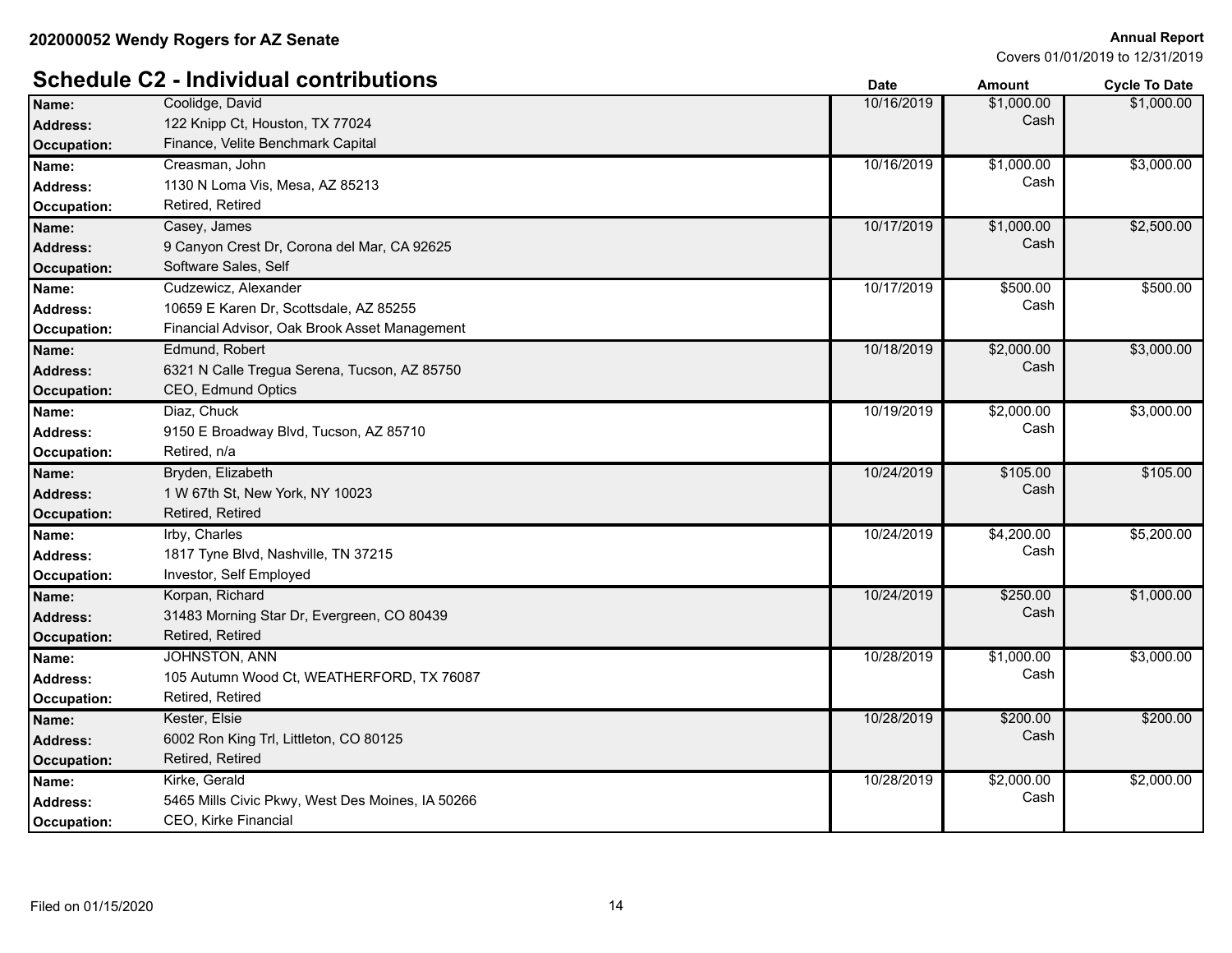|                    | <b>Schedule C2 - Individual contributions</b>    | <b>Date</b> | <b>Amount</b> | <b>Cycle To Date</b> |
|--------------------|--------------------------------------------------|-------------|---------------|----------------------|
| Name:              | Lalum, David                                     | 10/28/2019  | \$500.00      | \$500.00             |
| <b>Address:</b>    | 2602 N 14th Ave, Tucson, AZ 85705                |             | Cash          |                      |
| <b>Occupation:</b> | Retired, Retired                                 |             |               |                      |
| Name:              | Cox, Eugene                                      | 10/31/2019  | \$1,000.00    | \$1,000.00           |
| <b>Address:</b>    | 1650 E Lamar Rd, Phoenix, AZ 85016               |             | Cash          |                      |
| Occupation:        | Retired, Retired                                 |             |               |                      |
| Name:              | Palmieri, Philip                                 | 11/01/2019  | \$500.00      | \$500.00             |
| <b>Address:</b>    | 1505 Columbine Way, Upland, CA 91786             |             | Cash          |                      |
| <b>Occupation:</b> | Conductor, UPRR                                  |             |               |                      |
| Name:              | Guggenheim, Daniel                               | 11/04/2019  | \$2,000.00    | \$2,000.00           |
| <b>Address:</b>    | 4 Beach Dr, Newport Beach, CA 92663              |             | Cash          |                      |
| Occupation:        | RE Developer, Guggenheim Co                      |             |               |                      |
| Name:              | Mayhall, Robert                                  | 11/04/2019  | \$250.00      | \$250.00             |
| <b>Address:</b>    | 6140 N Las Brisas Dr, Paradise Valley, AZ 85253  |             | Cash          |                      |
| <b>Occupation:</b> | Real Estate, WDP Partners                        |             |               |                      |
| Name:              | McKee, Philip                                    | 11/05/2019  | \$2,500.00    | \$2,500.00           |
| <b>Address:</b>    | 6 Windsor Rdg, Frisco, TX 75034                  |             | Cash          |                      |
| Occupation:        | Executive, Appliance Innovation inc              |             |               |                      |
| Name:              | Skilton, David                                   | 11/05/2019  | \$500.00      | \$500.00             |
| <b>Address:</b>    | 2724 S Voyager Dr, Gilbert, AZ 85295             |             | Cash          |                      |
| <b>Occupation:</b> | CFO, Canyon State CU                             |             |               |                      |
| Name:              | Colbath, George                                  | 11/06/2019  | \$1,000.00    | \$1,000.00           |
| <b>Address:</b>    | 1677 N Wood Hollow Way, Flagstaff, AZ 86004      |             | Cash          |                      |
| Occupation:        | <b>Educational Consultant, Self</b>              |             |               |                      |
| Name:              | Gelman, Lawrence                                 | 11/06/2019  | \$2,000.00    | \$2,000.00           |
| <b>Address:</b>    | 3900 Sundown Dr, McAllen, TX 78503               |             | Cash          |                      |
| <b>Occupation:</b> | Physician, McAllen Anesthesia Consultation       |             |               |                      |
| Name:              | Valente, Mike                                    | 11/06/2019  | \$1,000.00    | \$1,000.00           |
| <b>Address:</b>    | 6840 E Paradise Pkwy, Scottsdale, AZ 85251       |             | Cash          |                      |
| Occupation:        | Contractor, Self                                 |             |               |                      |
| Name:              | Winn, Gregory                                    | 11/06/2019  | \$2,000.00    | \$2,000.00           |
| <b>Address:</b>    | 6677 E Indian Bend Rd, Paradise Valley, AZ 85253 |             | Cash          |                      |
| <b>Occupation:</b> | Retired, Retired                                 |             |               |                      |
| Name:              | Creasman, John                                   | 11/07/2019  | \$1,000.00    | \$3,000.00           |
| <b>Address:</b>    | 1130 N Loma Vis, Mesa, AZ 85213                  |             | Cash          |                      |
| <b>Occupation:</b> | Retired, Retired                                 |             |               |                      |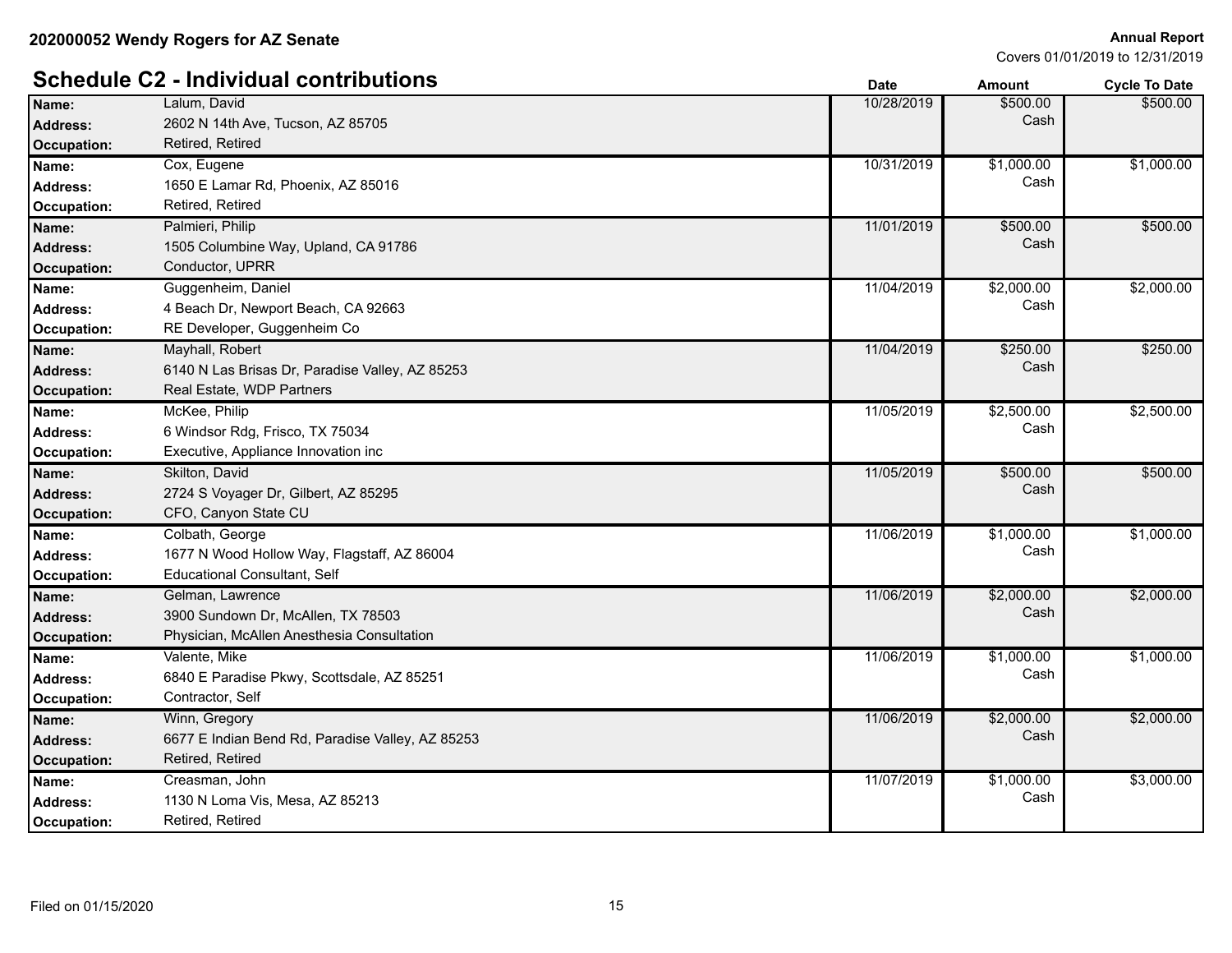|                    | <b>Schedule C2 - Individual contributions</b>   | <b>Date</b> | <b>Amount</b> | <b>Cycle To Date</b> |
|--------------------|-------------------------------------------------|-------------|---------------|----------------------|
| Name:              | Edwards, James                                  | 11/07/2019  | \$1,000.00    | \$1,000.00           |
| <b>Address:</b>    | 5176 E Calle de Norte, Phoenix, AZ 85018        |             | Cash          |                      |
| <b>Occupation:</b> | Owner, Edwards Medical                          |             |               |                      |
| Name:              | <b>EVANS, ARDUTH</b>                            | 11/07/2019  | \$500.00      | \$500.00             |
| Address:           | 5825 E Starlight Way, Paradise Valley, WY 85253 |             | Cash          |                      |
| Occupation:        | HOUSEWIFE, Homemaker                            |             |               |                      |
| Name:              | Moran, Frank                                    | 11/07/2019  | \$1,000.00    | \$1,500.00           |
| <b>Address:</b>    | PO Box 4848, Shreveport, LA 71134               |             | Cash          |                      |
| <b>Occupation:</b> | Retired, Retired                                |             |               |                      |
| Name:              | Young, Thomas                                   | 11/07/2019  | \$1,000.00    | \$1,000.00           |
| <b>Address:</b>    | 4600 N Sunset Hills Ln, Tucson, AZ 85745        |             | Cash          |                      |
| Occupation:        | Owner, Central AZ Block                         |             |               |                      |
| Name:              | Bobo, Jack                                      | 11/18/2019  | \$1,000.00    | \$1,000.00           |
| <b>Address:</b>    | 1660 W Glendale Ave, Phoenix, AZ 85021          |             | Cash          |                      |
| <b>Occupation:</b> | Retired, Retired                                |             |               |                      |
| Name:              | Fancelli, Julia                                 | 11/18/2019  | \$5,200.00    | \$5,200.00           |
| <b>Address:</b>    | 2000 E Edgewood Dr, Lakeland, FL 33803          |             | Cash          |                      |
| <b>Occupation:</b> | Retired, Retired                                |             |               |                      |
| Name:              | Greenwood, William                              | 11/18/2019  | \$200.00      | \$200.00             |
| <b>Address:</b>    | 545 E Buckingham Way, Fresno, CA 93704          |             | Cash          |                      |
| <b>Occupation:</b> | Retired, Retired                                |             |               |                      |
| Name:              | Jelks-Wilson, Carolyn                           | 11/18/2019  | \$500.00      | \$500.00             |
| <b>Address:</b>    | 1115 Senda Verde, Santa Barbara, CA 93105       |             | Cash          |                      |
| Occupation:        | Retired, Retired                                |             |               |                      |
| Name:              | Katsenes, John                                  | 11/18/2019  | \$200.00      | \$200.00             |
| <b>Address:</b>    | 4221 E McDonald Dr, Phoenix, AZ 85018           |             | Cash          |                      |
| <b>Occupation:</b> | Investor, Self                                  |             |               |                      |
| Name:              | Miller, Marshall                                | 11/18/2019  | \$1,000.00    | \$1,000.00           |
| <b>Address:</b>    | 319 Limestone Creek Rd, San Antonio, TX 78232   |             | Cash          |                      |
| Occupation:        | Attorney, Jackson Walker                        |             |               |                      |
| Name:              | Mulzet, Mark                                    | 11/18/2019  | \$500.00      | \$500.00             |
| <b>Address:</b>    | 6437 E Jackrabbit Rd, Paradise Valley, AZ 85253 |             | Cash          |                      |
| <b>Occupation:</b> | Retired, Retired                                |             |               |                      |
| Name:              | Nilsen, Laurance                                | 11/18/2019  | \$500.00      | \$500.00             |
| <b>Address:</b>    | 1320 E Lupine Ave, Phoenix, AZ 85020            |             | Cash          |                      |
| <b>Occupation:</b> | Retired, N/A                                    |             |               |                      |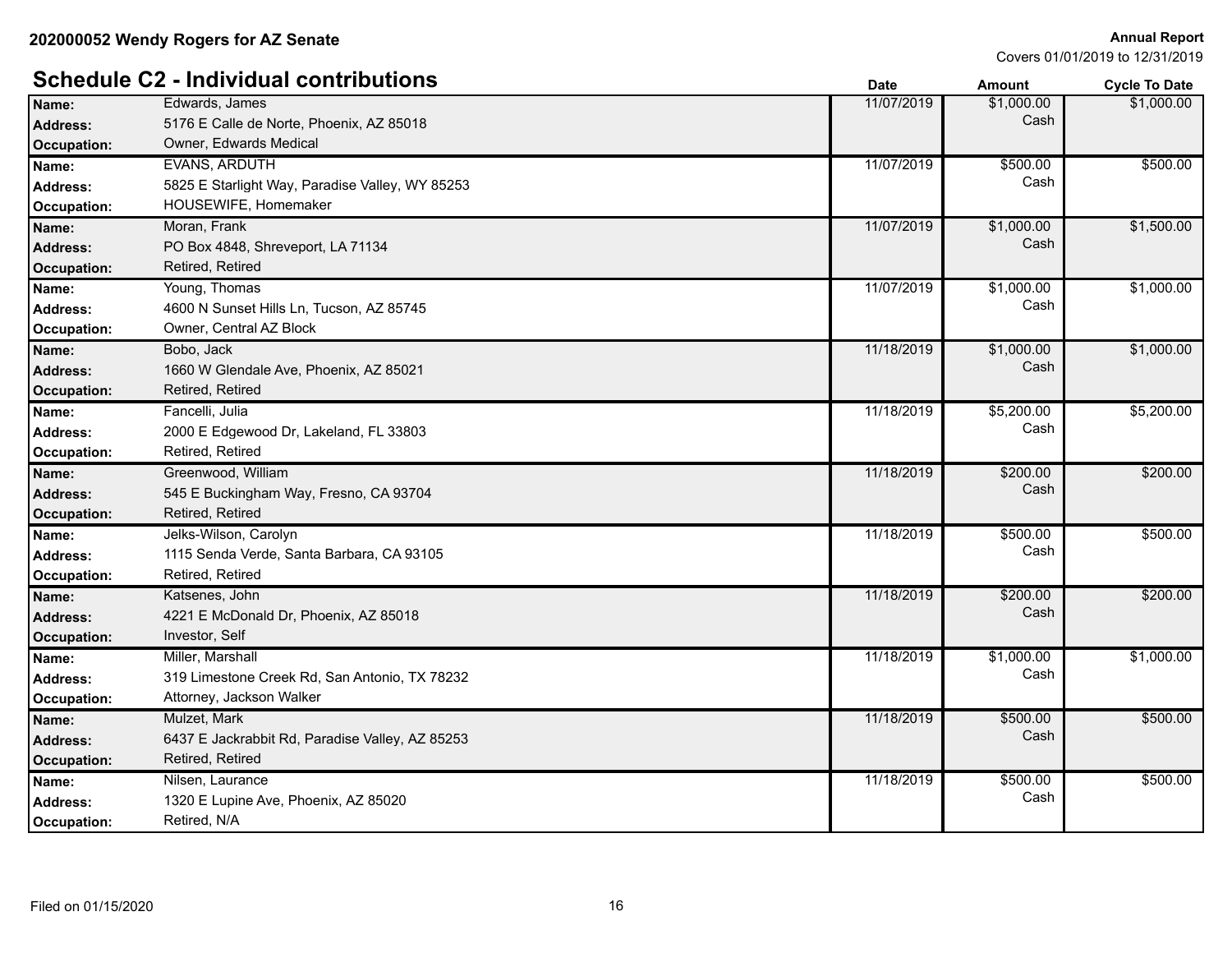|                    | <b>Schedule C2 - Individual contributions</b>    | <b>Date</b> | <b>Amount</b> | <b>Cycle To Date</b> |
|--------------------|--------------------------------------------------|-------------|---------------|----------------------|
| Name:              | Robson, Paula                                    | 11/18/2019  | \$1,000.00    | \$1,000.00           |
| <b>Address:</b>    | 9532 E Riggs Rd, Sun Lakes, AZ 85248             |             | Cash          |                      |
| <b>Occupation:</b> | Real Estate, Robson Communities                  |             |               |                      |
| Name:              | Shoen, Edward                                    | 11/18/2019  | \$5,200.00    | \$5,200.00           |
| <b>Address:</b>    | 2727 N Central Ave, Phoenix, AZ 85004            |             | Cash          |                      |
| Occupation:        | Uhaul, Executive                                 |             |               |                      |
| Name:              | Werner, Sandy                                    | 11/18/2019  | \$1,000.00    | \$1,000.00           |
| <b>Address:</b>    | 4555 E Mayo Blvd, Phoenix, AZ 85050              |             | Cash          |                      |
| <b>Occupation:</b> | Real Estate, Self                                |             |               |                      |
| Name:              | whitehead, philip                                | 11/18/2019  | \$200.00      | \$200.00             |
| <b>Address:</b>    | PO Box 13, Kirkland, AZ 86332                    |             | Cash          |                      |
| Occupation:        | Rancher, Self                                    |             |               |                      |
| Name:              | Harbert, Norman                                  | 11/19/2019  | \$2,500.00    | \$2,500.00           |
| <b>Address:</b>    | 40648 N 107th St, Scottsdale, AZ 85262           |             | Cash          |                      |
| <b>Occupation:</b> | Hawk Corp, Chairman                              |             |               |                      |
| Name:              | Hayden, Rufus                                    | 11/19/2019  | \$2,000.00    | \$2,000.00           |
| <b>Address:</b>    | 508 Hidalgo Ave, Alhambra, CA 91801              |             | Cash          |                      |
| Occupation:        | Retired, Retired                                 |             |               |                      |
| Name:              | McEvoy, Nancy                                    | 11/19/2019  | \$500.00      | \$500.00             |
| <b>Address:</b>    | 943 E Kortsen Rd, Unit 15, Casa Grande, AZ 85122 |             | Cash          |                      |
| <b>Occupation:</b> | Retired, Retired                                 |             |               |                      |
| Name:              | Reyns, Philippe                                  | 11/19/2019  | \$250.00      | \$250.00             |
| <b>Address:</b>    | 26 N Bullmoose Cir, Chandler, AZ 85224           |             | Cash          |                      |
| Occupation:        | MD, Self                                         |             |               |                      |
| Name:              | <b>STRICKLAND, GERALD</b>                        | 11/19/2019  | \$200.00      | \$800.00             |
| <b>Address:</b>    | 8282 E Cortez Dr, Scottsdale, AZ 85260           |             | Cash          |                      |
| <b>Occupation:</b> | VICE-PRESIDENT, STATE FARM INSURANCE             |             |               |                      |
| Name:              | Fox, Lily Kaye                                   | 11/20/2019  | \$1,000.00    | \$1,000.00           |
| <b>Address:</b>    | 2777 Paradise Rd, Las Vegas, NV 89109            |             | Cash          |                      |
| Occupation:        | Retired, Retired                                 |             |               |                      |
| Name:              | MICHELSEN, WARREN                                | 11/21/2019  | \$5,200.00    | \$5,200.00           |
| <b>Address:</b>    | PO Box 4540, Page, AZ 86040                      |             | Cash          |                      |
| <b>Occupation:</b> | WEBMASTER, SELF-EMPLOYED                         |             |               |                      |
| Name:              | Nyman, Robert                                    | 11/21/2019  | \$250.00      | \$250.00             |
| <b>Address:</b>    | 18844 E Via Hermosa, Rio Verde, AZ 85263         |             | Cash          |                      |
| Occupation:        | Retired, retired                                 |             |               |                      |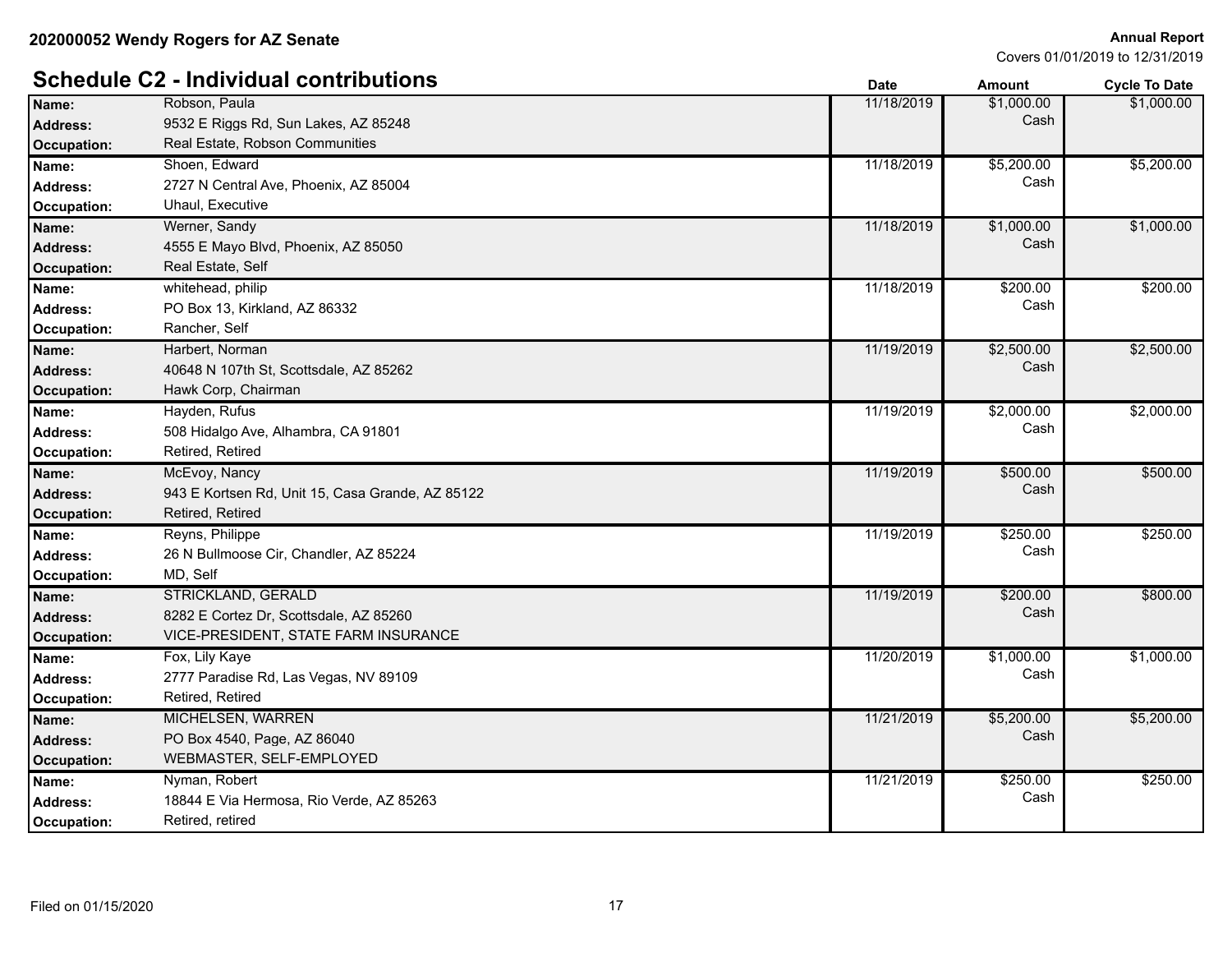|                 | <b>Schedule C2 - Individual contributions</b> | <b>Date</b> | <b>Amount</b> | <b>Cycle To Date</b> |
|-----------------|-----------------------------------------------|-------------|---------------|----------------------|
| Name:           | Bowers, Guy                                   | 11/22/2019  | \$500.00      | \$1,500.00           |
| <b>Address:</b> | PO Box 8090, Ruidoso, NM 88355                |             | Cash          |                      |
| Occupation:     | Retired, Retired                              |             |               |                      |
| Name:           | Semcer, Frank                                 | 11/22/2019  | \$2,500.00    | \$5,100.00           |
| <b>Address:</b> | 27503 Riverbank Dr, Bonita Springs, FL 34134  |             | Cash          |                      |
| Occupation:     | Executive, Micro Stamping Corp                |             |               |                      |
| Name:           | Sebby, Roger                                  | 11/25/2019  | \$200.00      | \$200.00             |
| <b>Address:</b> | 660 Carved Ter, Colorado Springs, CO 80919    |             | Cash          |                      |
| Occupation:     | Retired, Retired                              |             |               |                      |
| Name:           | Price, Anthony                                | 11/26/2019  | \$2,500.00    | \$3,000.00           |
| <b>Address:</b> | 485 Puddingstone Dr, San Dimas, CA 91773      |             | Cash          |                      |
| Occupation:     | retired, retired                              |             |               |                      |
| Name:           | Summer, Don                                   | 11/26/2019  | \$1,000.00    | \$1,000.00           |
| <b>Address:</b> | 801 Frontage Rd, Oxford, MS 38655             |             | Cash          |                      |
| Occupation:     | Professor, U of Miss                          |             |               |                      |
| Name:           | Miyazaki, Mildred                             | 11/28/2019  | \$2,800.00    | \$2,800.00           |
| <b>Address:</b> | 130 Granite Mountain Rd, Sedona, AZ 86351     |             | Cash          |                      |
| Occupation:     | Retired, Retired                              |             |               |                      |
| Name:           | Barshay, Andrey                               | 12/02/2019  | \$250.00      | \$250.00             |
| <b>Address:</b> | PO Box 25091, Scott AFB, IL 62225             |             | Cash          |                      |
| Occupation:     | Home Inspector, Self                          |             |               |                      |
| Name:           | Gregor, John                                  | 12/02/2019  | \$250.00      | \$250.00             |
| <b>Address:</b> | 10040 E Happy Valley Rd, Scottsdale, AZ 85255 |             | Cash          |                      |
| Occupation:     | Retired, Retired                              |             |               |                      |
| Name:           | Kinney, Ray                                   | 12/02/2019  | \$500.00      | \$500.00             |
| <b>Address:</b> | 17415 Club Hill Ct, Dallas, TX 75248          |             | Cash          |                      |
| Occupation:     | Executive, Circuit Breaker Sales              |             |               |                      |
| Name:           | <b>LABRIOLA, FRANCIS</b>                      | 12/02/2019  | \$1,000.00    | \$2,000.00           |
| <b>Address:</b> | 12013 S Honah Lee Ct, Phoenix, AZ 85044       |             | Cash          |                      |
| Occupation:     | RETIRED, RETIRED                              |             |               |                      |
| Name:           | Arena, John                                   | 12/04/2019  | \$250.00      | \$250.00             |
| <b>Address:</b> | 3500 E Lincoln Dr, Phoenix, AZ 85018          |             | Cash          |                      |
| Occupation:     | Retired, Retired                              |             |               |                      |
| Name:           | Claborn, David                                | 12/04/2019  | \$1,000.00    | \$1,000.00           |
| <b>Address:</b> | 5910 E 27th PI, Yuma, AZ 85365                |             | Cash          |                      |
| Occupation:     | Owner, Quail Construction                     |             |               |                      |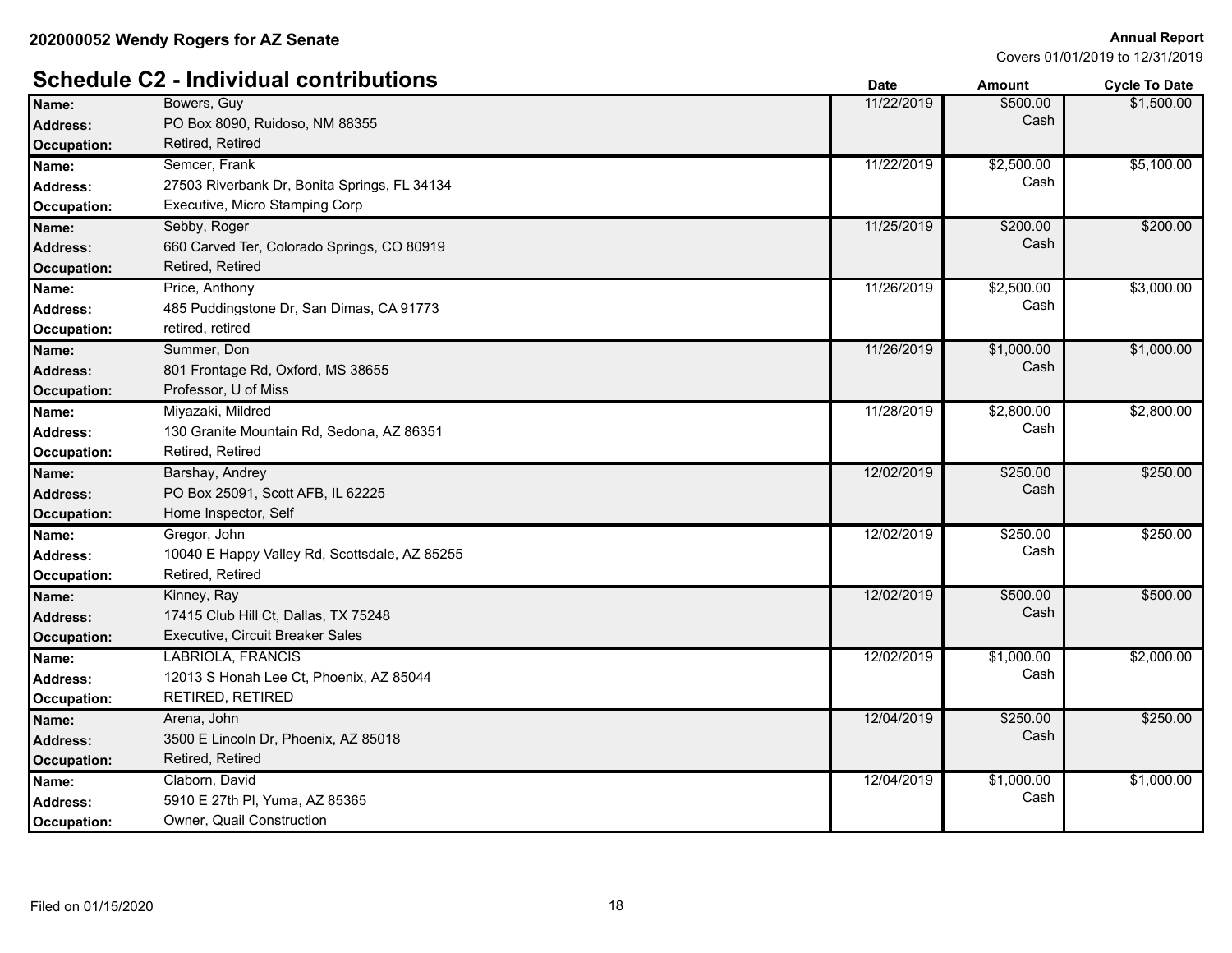# **Schedule C2 - Individual contributions Date Amount Cycle To Date**

|                 | Schedule C2 - Individual contributions         | <b>Date</b> | <b>Amount</b> | <b>Cycle To Date</b> |
|-----------------|------------------------------------------------|-------------|---------------|----------------------|
| Name:           | Korpan, Richard                                | 12/04/2019  | \$250.00      | \$1,000.00           |
| <b>Address:</b> | 31483 Morning Star Dr, Evergreen, CO 80439     |             | Cash          |                      |
| Occupation:     | Retired, Retired                               |             |               |                      |
| Name:           | Wilson, Audrey                                 | 12/04/2019  | \$200.00      | \$200.00             |
| <b>Address:</b> | 16 N Star Vale Dr, Star Valley, AZ 85541       |             | Cash          |                      |
| Occupation:     | Retired, Retired                               |             |               |                      |
| Name:           | Luurtserma, Wanda                              | 12/06/2019  | \$5,200.00    | \$5,200.00           |
| <b>Address:</b> | 20166 N 85th PI, Scottsdale, AZ 85255          |             | Cash          |                      |
| Occupation:     | Retired, Retired                               |             |               |                      |
| Name:           | Elmore, Michael                                | 12/09/2019  | \$500.00      | \$500.00             |
| <b>Address:</b> | PO Box 3809, Gillette, WY 82717                |             | Cash          |                      |
| Occupation:     | Rancher, Self                                  |             |               |                      |
| Name:           | Jansen, Harvey                                 | 12/09/2019  | \$250.00      | \$250.00             |
| Address:        | 9302 E Bellevue St, Tucson, AZ 85715           |             | Cash          |                      |
| Occupation:     | Owner, Jansen & Defoor, CPA                    |             |               |                      |
| Name:           | Kenmore, Hoyt                                  | 12/09/2019  | \$500.00      | \$500.00             |
| Address:        | 820 N Ponderosa Cir, Payson, AZ 85541          |             | Cash          |                      |
| Occupation:     | Retired, Retired                               |             |               |                      |
| Name:           | Reinhard, Donald                               | 12/09/2019  | \$500.00      | \$500.00             |
| Address:        | 75 Harvard Ave, Palmerton, PA 18071            |             | Cash          |                      |
| Occupation:     | Retired, Retired                               |             |               |                      |
| Name:           | Stieber, Jeana                                 | 12/09/2019  | \$250.00      | \$250.00             |
| Address:        | 410 N Evening Primrose Cir, Payson, AZ 85541   |             | Cash          |                      |
| Occupation:     | Retired, Retired                               |             |               |                      |
| Name:           | Delaney, Paul                                  | 12/13/2019  | \$5,200.00    | \$5,200.00           |
| <b>Address:</b> | 2899 N Garrett Ln, Flagstaff, AZ 86001         |             | Cash          |                      |
| Occupation:     | Retired, Retired                               |             |               |                      |
| Name:           | Harvey, Anita                                  | 12/17/2019  | \$500.00      | \$500.00             |
| <b>Address:</b> | 2735 S Pima Cir, Cottonwood, AZ 86326          |             | Cash          |                      |
| Occupation:     | CPA, Self                                      |             |               |                      |
| Name:           | Shuster, Sharon                                | 12/19/2019  | \$1,000.00    | \$1,000.00           |
| <b>Address:</b> | 2200 N Central Ave, Ste 205, Phoenix, AZ 85004 |             | Cash          |                      |
| Occupation:     | Homemaker, Self                                |             |               |                      |
| Name:           | <b>GARVIN, TIM</b>                             | 12/20/2019  | \$500.00      | \$2,500.00           |
| <b>Address:</b> | 8543 E Camelback Rd, Scottsdale, AZ 85251      |             | Cash          |                      |
| Occupation:     | Handy Man, City Property Management            |             |               |                      |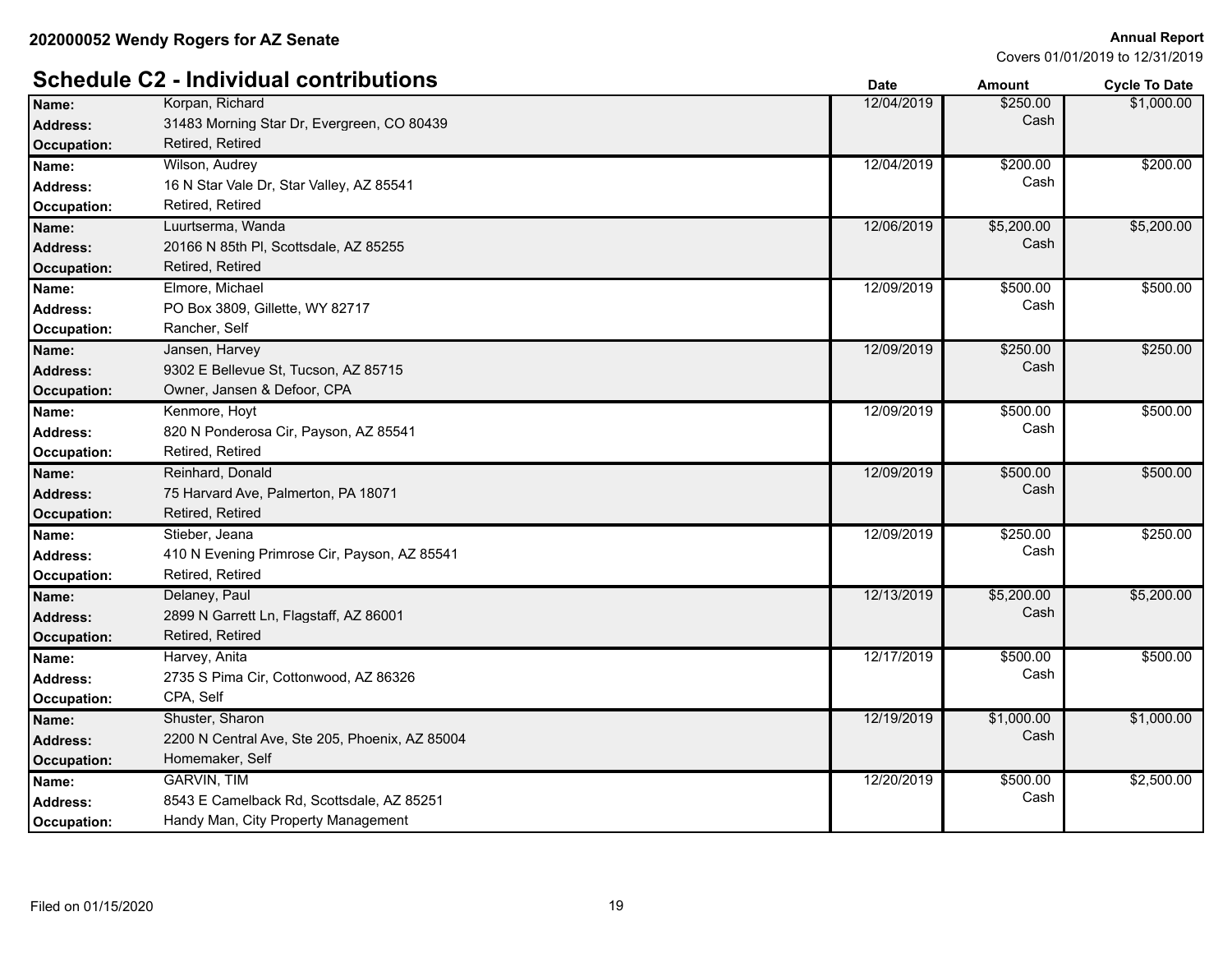#### **Schedule C2 - Individual contributions Date Date** *Date* **<b>Amount Cycle To Date** Langner, Fred PO Box 18970, Fountain Hills, AZ 85269 **Address:** Cash **Name:** 12/20/2019 \$1,000.00 \$1,000.00 **Occupation:** CEO, Concept Development Co Lillard, Royce 5245 S 39th St, Phoenix, AZ 85040 **Address:** Cash **Name:** 12/21/2019 \$1,000.00 \$1,000.00 **Occupation:** President, Lansdale Semiconductor Clark, Kirk PO Box 938, McAllen, TX 78505 **Address:** Cash **Name:** 12/23/2019 \$200.00 \$200.00 **Occupation:** Auto Dealer, Self Edmund, Robert 6321 N Calle Tregua Serena, Tucson, AZ 85750 **Address:** Cash **Name:** 12/23/2019 **6 Edmund, Robert 12/23/2019 6 Edmund, Robert 12012** 12/23 **1201** 6 Edmund, Robert 12023 **1203** \$3,000.00 **Occupation:** CEO, Edmund Optics Filippone, Linda 4202 68th St, Lubbock, TX 79413 **Address:** Cash **Name:** 12/23/2019 \$250.00 \$250.00 **Occupation:** Retired, Retired Berylson, John 38 Highgate, Wellesley Hills, MA 02481 **Address:** Cash **Name:** 12/26/2019 \$1,000.00 \$1,000.00 **Occupation:** Executive, JD Partners Ekstrom, Christopher **Name:** 12/26/2019 \$5,200.00 25 Highland Park Vlg, Ste 100, Dallas, TX 75205 **Address:** Cash \$5,200.00 **Occupation:** Real Estate, Self Employed Weaver, Donna 2999 E Ponderosa Ln, Hayden Lake, ID 83835 **Address:** Cash **Name:** 12/26/2019 \$250.00 \$250.00 **Occupation:** Retired, Retired Suman, Gerlad 16145 Table Mountain Pkwy, Golden, CO 80403 **Address:** Cash **Name:** Suman, Gerlad \$250.00 \$250.00 \$250.00 \$250.00 \$250.00 \$250.00 \$250.00 \$250.00 \$250.00 \$250.00 \$250.00 \$250 \$250.00 **Occupation:** Retired, Retired Wintersteen, James 27 Myrtle Ave, Mill Valley, CA 94941 **Address:** Cash **Name:** 12/29/2019 Wintersteen, James **12000.00 12/2019 12/29/2019 12/29/2019** \$1,000.00 \$1,700.00 **Occupation:** Retired, Retired Brown, Gary 5669 W Copperhead Dr, Tucson, AZ 85742 **Address:** Cash **Name:** 12/30/2019 \$250.00 \$500.00 **Occupation:** Retired, Retired Rogers, Spence Address: 500 Westover Dr, Sanford, NC 27330 **Address:** Cash **Name:** Rogers, Spence **12/30/2019** \$250.00 \$250.00 **Occupation:** Political Consultant, Self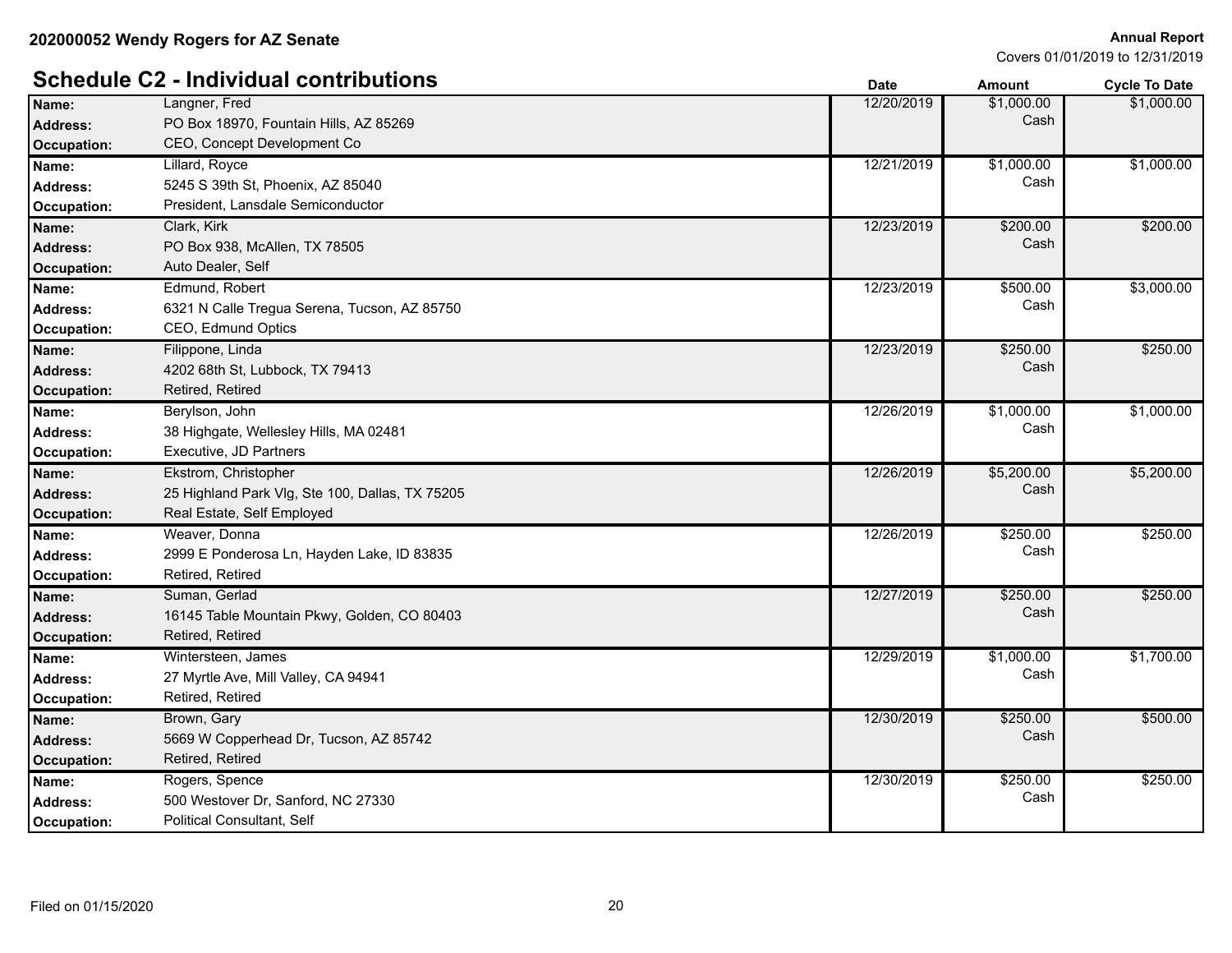Covers 01/01/2019 to 12/31/2019

# **Schedule C2 - Individual contributions**

|                                       | <u> JUIJEUUJE UZ - IIIUIVIUUAI UUIILIIJUUUJIS</u> | Date       | Amount       | <b>Cycle To Date</b> |
|---------------------------------------|---------------------------------------------------|------------|--------------|----------------------|
| Name:                                 | Bryan, Redick                                     | 12/31/2019 | \$500.00     | \$500.00             |
| <b>Address:</b>                       | 1219 Sierry Peaks Dr. Prescott, AZ 86305          |            | Cash         |                      |
| <b>Occupation:</b>                    | Retired, retired                                  |            |              |                      |
| Name:                                 | McBride, Herman                                   | 12/31/2019 | \$250.00     | \$750.00             |
| Address:                              | 14601 Ohio 65, Jackson Center, OH 45334           |            | Cash         |                      |
| Occupation:                           | Owner, Rising Sun Express                         |            |              |                      |
| Name:                                 | Smith, Troy                                       | 12/31/2019 | \$500.00     | \$500.00             |
| Address:                              | 324 N San Dimas Ave, San Dimas, CA 91773          |            | Cash         |                      |
| Occupation:                           | CPA, Dependable Tax Services                      |            |              |                      |
| Total of Individual Contributions     |                                                   |            | \$269,679.00 |                      |
| Total of Refunds Given                |                                                   |            | \$0.00       |                      |
| Net Total of Individual Contributions |                                                   |            | \$269,679.00 |                      |
|                                       |                                                   |            |              |                      |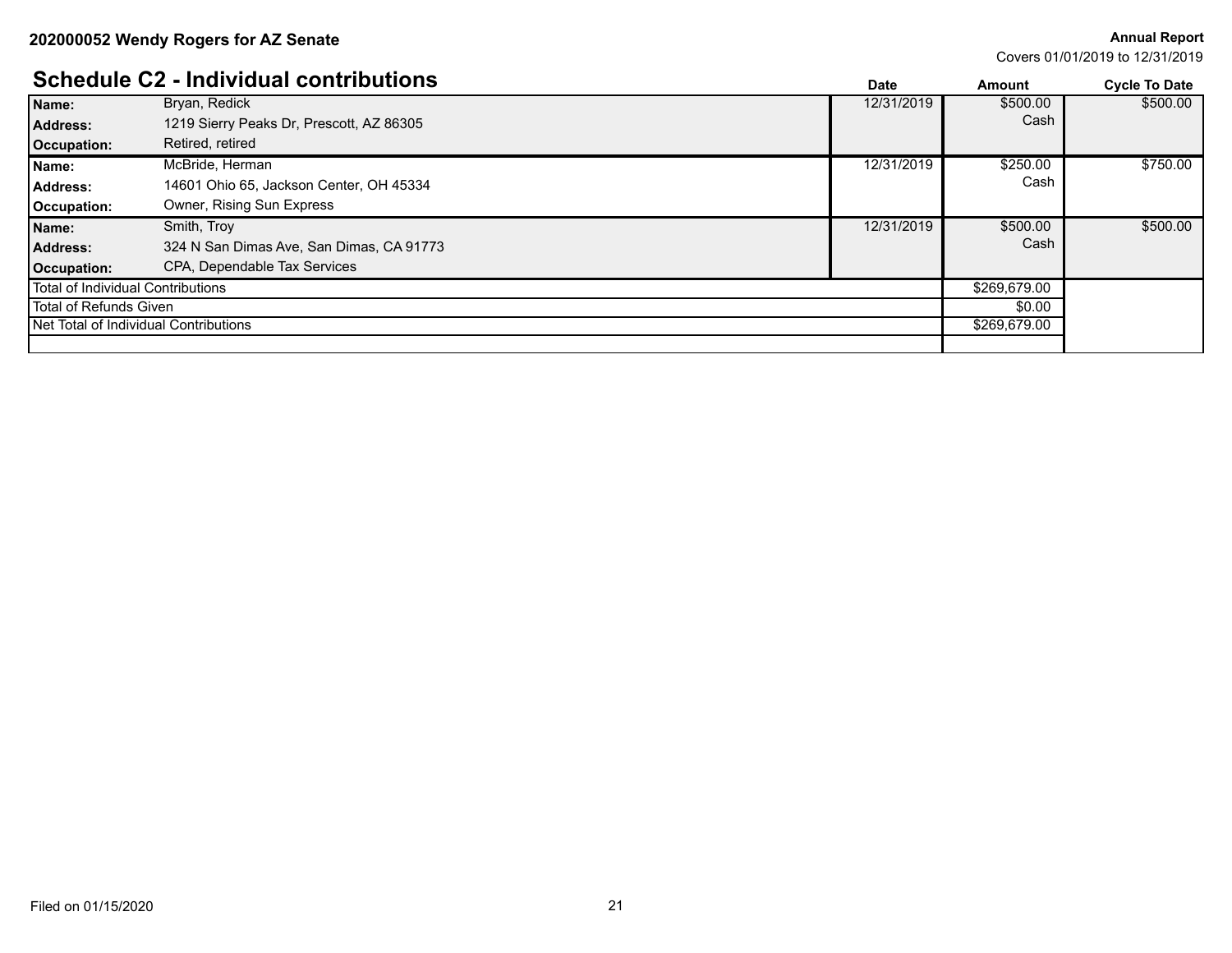Covers 01/01/2019 to 12/31/2019

# **Schedule C5 - Contributions of \$50 or less (small)**  $D_{\text{ate}}$  and  $D_{\text{ate}}$  amount  $D_{\text{ate}}$   $D_{\text{ate}}$

|                                       | Dale       | AIIIvuin    | <b>OVLIE TO DATE</b> |
|---------------------------------------|------------|-------------|----------------------|
| <b>Multiple Contributors</b><br>Name: | 12/31/2019 | \$44,716.39 | \$44,716.39          |
| Address:                              |            | Cash        |                      |
| <b>Total of Small Contributions</b>   |            | \$44,716.39 |                      |
| Total of Refunds Given                |            | \$0.00      |                      |
| Net Total of Small Contributions      |            | \$44,716.39 |                      |
|                                       |            |             |                      |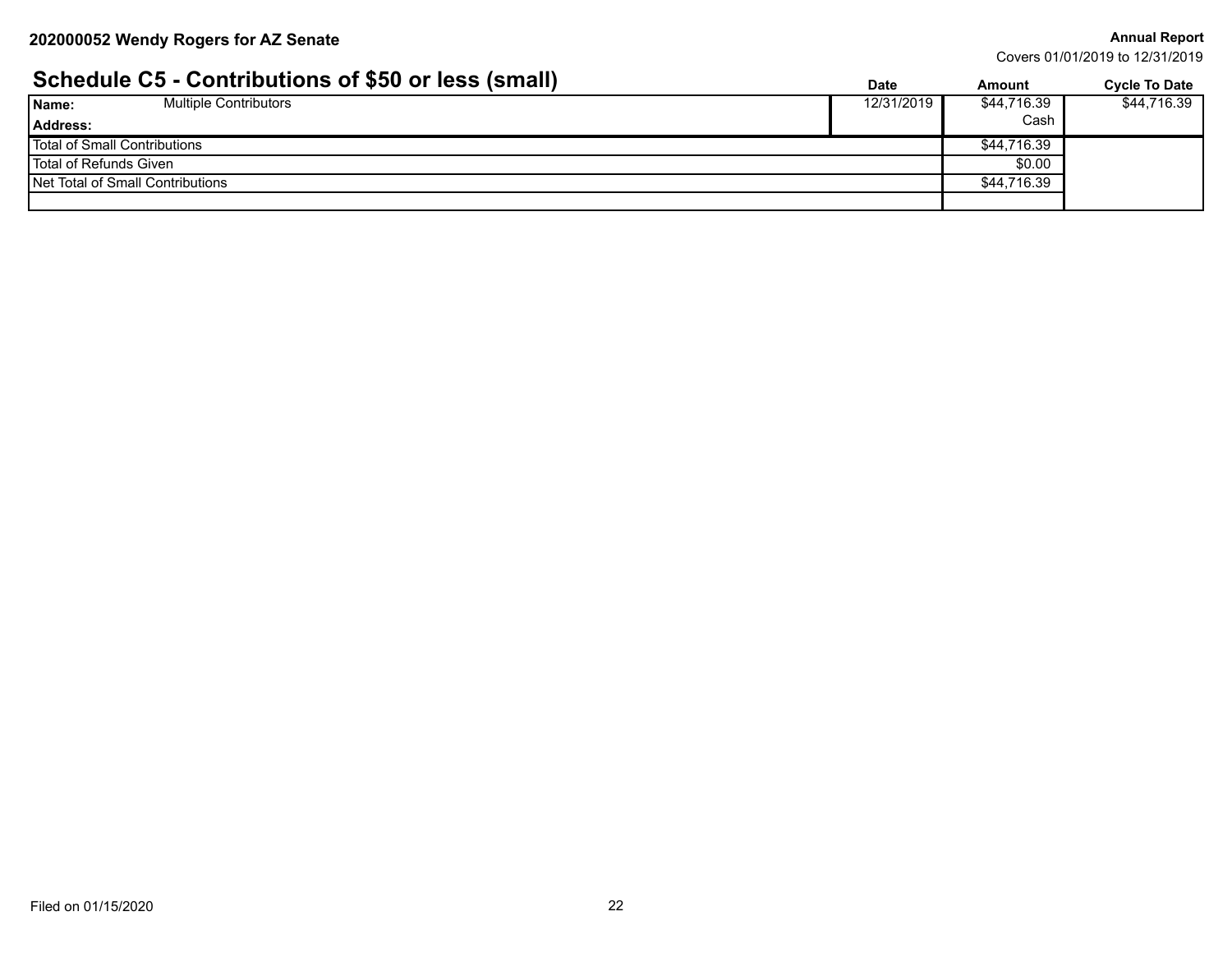|                  | <b>Schedule E1 - Operating expenses</b>                         | <b>Date</b> | Amount     | <b>Cycle To Date</b> |
|------------------|-----------------------------------------------------------------|-------------|------------|----------------------|
| Name:            | Liz Curtis & Associates                                         | 04/01/2019  | \$500.00   | \$9,280.51           |
| <b>Address:</b>  | 5 Halifax Ct, Marlton, NJ 08053                                 |             | Cash       |                      |
| <b>Category:</b> | Professional Services - Accountant/bookkeeper                   |             |            |                      |
| Name:            | Go Right Strategies, Inc.                                       | 04/02/2019  | \$6,480.00 | \$87,216.38          |
| <b>Address:</b>  | 4237 Arbor Mill Cir., Orange Park, FL 32065                     |             | Cash       |                      |
| <b>Category:</b> | Communications - Advertising                                    |             |            |                      |
| Name:            | Go Right Strategies, Inc.                                       | 04/02/2019  | \$2,500.00 | \$87,216.38          |
| <b>Address:</b>  | 4237 Arbor Mill Cir., Orange Park, FL 32065                     |             | Cash       |                      |
| <b>Category:</b> | Professional Services - Consultants                             |             |            |                      |
| Name:            | <b>Harland Clarke</b>                                           | 04/09/2019  | \$75.12    | \$75.12              |
| <b>Address:</b>  | 10931 Laureate Dr, San Antonio, TX 78249                        |             | Cash       |                      |
| <b>Category:</b> | Overhead - Office supplies                                      |             |            |                      |
| Name:            | <b>UPS Store</b>                                                | 04/10/2019  | \$26.32    | \$119.65             |
| <b>Address:</b>  | Broadway Blvd, Tucson, AZ 85710                                 |             | Cash       |                      |
| Category:        | Overhead - Other                                                |             |            |                      |
| Memo:            | Postage                                                         |             |            |                      |
| Name:            | Liz Curtis & Associates                                         | 04/16/2019  | \$280.51   | \$9,280.51           |
| <b>Address:</b>  | 5 Halifax Ct, Marlton, NJ 08053                                 |             | Cash       |                      |
| <b>Category:</b> | Overhead - PO Box rental                                        |             |            |                      |
| Name:            | Go Right Strategies, Inc.                                       | 04/19/2019  | \$1,165.00 | \$87,216.38          |
| <b>Address:</b>  | 4237 Arbor Mill Cir., Orange Park, FL 32065                     |             | Cash       |                      |
| <b>Category:</b> | Communications - Advertising                                    |             |            |                      |
| Name:            | Rogers, Wendy                                                   | 04/22/2019  | \$1,081.58 | \$8,138.22           |
| <b>Address:</b>  | 2700 S Woodlands Village Blvd, Ste 300-242, Flagstaff, AZ 86001 |             | Cash       |                      |
| Occupation:      | Lt Col, USAF (ret), Self Employed                               |             |            |                      |
| Category:        | Travel - Airfare                                                |             |            |                      |
| Name:            | Go Right Strategies, Inc.                                       | 05/01/2019  | \$2,500.00 | \$87,216.38          |
| <b>Address:</b>  | 4237 Arbor Mill Cir., Orange Park, FL 32065                     |             | Cash       |                      |
| <b>Category:</b> | Professional Services - Consultants                             |             |            |                      |
| Name:            | Liz Curtis & Associates                                         | 05/03/2019  | \$750.00   | \$9,280.51           |
| <b>Address:</b>  | 5 Halifax Ct, Marlton, NJ 08053                                 |             | Cash       |                      |
| <b>Category:</b> | Professional Services - Accountant/bookkeeper                   |             |            |                      |
| Name:            | Taylor Rodeo Inc                                                | 05/24/2019  | \$250.00   | \$250.00             |
| <b>Address:</b>  | PO Box 5, Taylor, AZ 85939                                      |             | Cash       |                      |
| Category:        | Miscellaneous - Other                                           |             |            |                      |
| Memo:            | <b>Event Ticket</b>                                             |             |            |                      |
| Name:            | <b>HERITAGE HOUSE 76</b>                                        | 05/28/2019  | \$453.12   | \$453.12             |
| Address:         | 919 S Main St, , Snowflake, AZ 85937                            |             | Cash       |                      |
| Category:        | Miscellaneous - Other                                           |             |            |                      |
| Memo:            | <b>Event Registration</b>                                       |             |            |                      |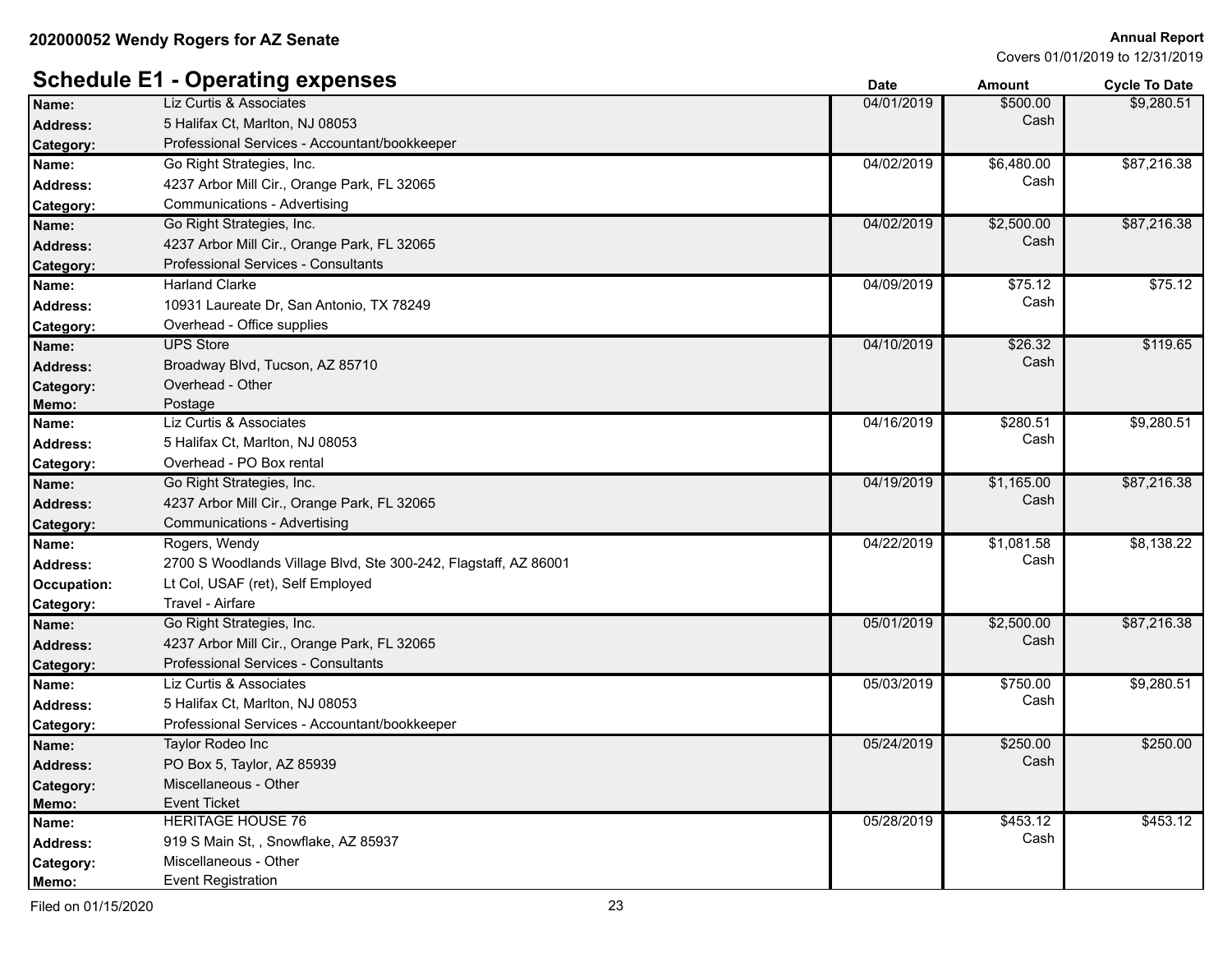|                  | <b>Schedule E1 - Operating expenses</b>                         | <b>Date</b> | <b>Amount</b> | <b>Cycle To Date</b> |
|------------------|-----------------------------------------------------------------|-------------|---------------|----------------------|
| Name:            | Go Right Strategies, Inc.                                       | 05/30/2019  | \$2,500.00    | \$87,216.38          |
| Address:         | 4237 Arbor Mill Cir., Orange Park, FL 32065                     |             | Cash          |                      |
| Category:        | Professional Services - Consultants                             |             |               |                      |
| Name:            | Liz Curtis & Associates                                         | 06/06/2019  | \$750.00      | \$9,280.51           |
| <b>Address:</b>  | 5 Halifax Ct, Marlton, NJ 08053                                 |             | Cash          |                      |
| Category:        | Professional Services - Accountant/bookkeeper                   |             |               |                      |
| Name:            | <b>Heritage House</b>                                           | 06/07/2019  | \$99.53       | \$99.53              |
| <b>Address:</b>  | 919 S Main St, Snowflake, AZ 85937                              |             | Cash          |                      |
| Category:        | Communications - Other                                          |             |               |                      |
| Memo:            | Campaign Materials                                              |             |               |                      |
| Name:            | <b>Steven Thomas</b>                                            | 06/07/2019  | \$215.10      | \$3,201.13           |
| <b>Address:</b>  | 3919 Valley Ridge Dr, Fairfax, VA 22033                         |             | Cash          |                      |
| Category:        | Professional Services - Other                                   |             |               |                      |
| Memo:            | <b>Fundraising Services</b>                                     |             |               |                      |
| Name:            | <b>USPS</b>                                                     | 06/07/2019  | \$70.00       | \$140.00             |
| <b>Address:</b>  | P O BOX, TUCSON, AZ 85705                                       |             | Cash          |                      |
| <b>Category:</b> | Overhead - Other                                                |             |               |                      |
| Memo:            | Postage                                                         |             |               |                      |
| Name:            | Go Right Strategies, Inc.                                       | 06/10/2019  | \$3,390.00    | \$87,216.38          |
| <b>Address:</b>  | 4237 Arbor Mill Cir., Orange Park, FL 32065                     |             | Cash          |                      |
| Category:        | Professional Services - Mailing services                        |             |               |                      |
| Name:            | Rogers, Wendy                                                   | 06/14/2019  | \$755.52      | \$8,138.22           |
| Address:         | 2700 S Woodlands Village Blvd, Ste 300-242, Flagstaff, AZ 86001 |             | Cash          |                      |
| Occupation:      | Lt Col, USAF (ret), Self Employed                               |             |               |                      |
| Category:        | Travel - Mileage                                                |             |               |                      |
| Name:            | <b>Ace Graphics</b>                                             | 06/17/2019  | \$766.81      | \$1,697.51           |
| <b>Address:</b>  | 11287 E Placita Molino, Tucson, AZ 85749                        |             | Cash          |                      |
| Category:        | Communications - Postcards                                      |             |               |                      |
| Name:            | Go Right Strategies, Inc.                                       | 06/25/2019  | \$3,870.00    | \$87,216.38          |
| Address:         | 4237 Arbor Mill Cir., Orange Park, FL 32065                     |             | Cash          |                      |
| Category:        | Professional Services - Consultants                             |             |               |                      |
| Name:            | <b>WELLS FARGO</b>                                              | 06/27/2019  | \$12.00       | \$449.90             |
| Address:         | 1, FLAGSTAFF, AZ 86001                                          |             | Cash          |                      |
| Category:        | Administration - Bank fees/service charge                       |             |               |                      |
| Name:            | Liz Curtis & Associates                                         | 07/02/2019  | \$1,000.00    | \$9,280.51           |
| <b>Address:</b>  | 5 Halifax Ct, Marlton, NJ 08053                                 |             | Cash          |                      |
| <b>Category:</b> | Professional Services - Accountant/bookkeeper                   |             |               |                      |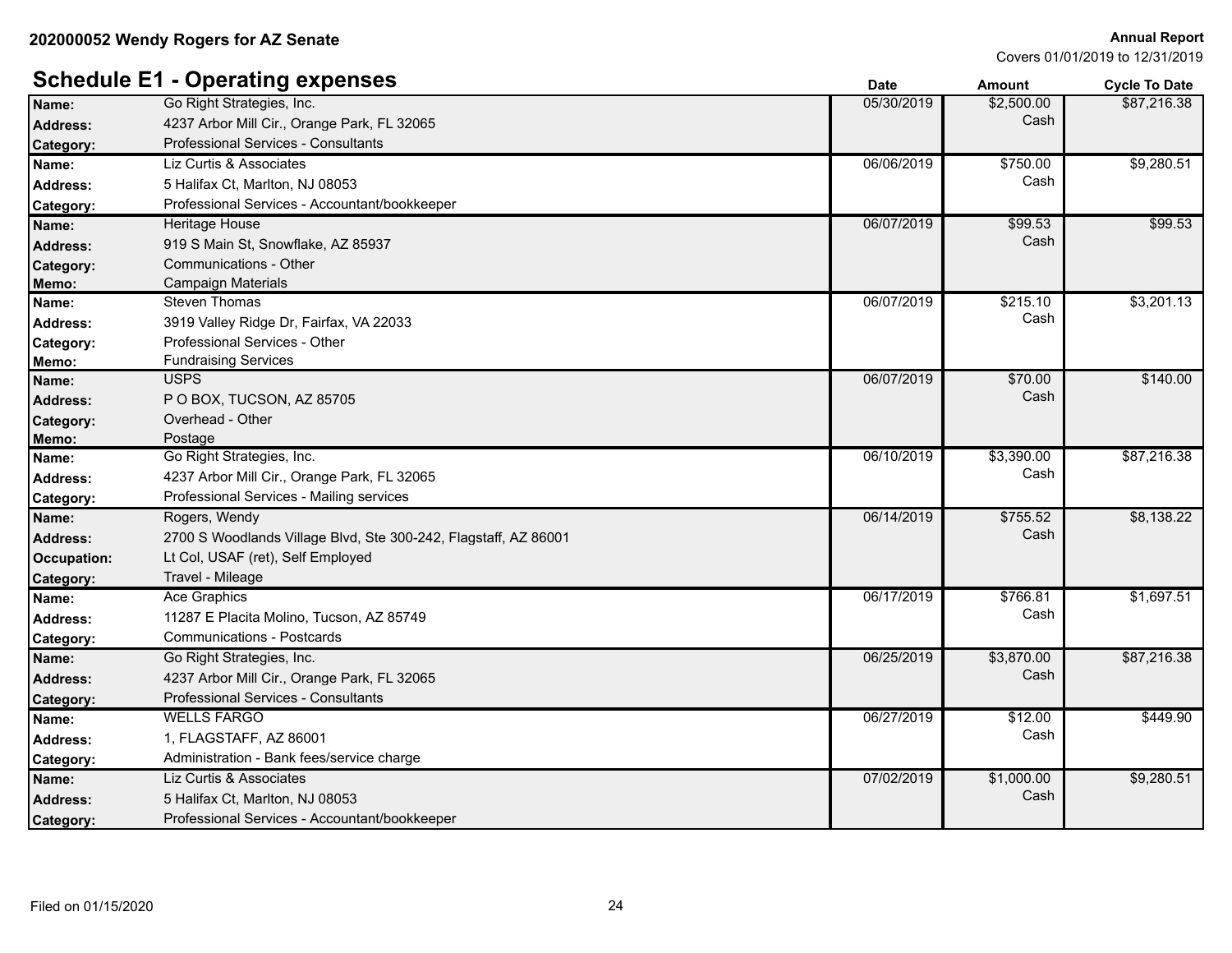#### **Schedule E1 - Operating expenses Date Date Date Amount Cycle To Date Cycle To Date Name:** Flagstaff Chamber of Commerce **Name:** 67/03/2019 **67/03/2019 575.00** 100 W Route 66, Flagstaff, AZ 86001 **Address:** Cash \$75.00 **Category:** Miscellaneous - Other **Memo:** Event Registration Go Right Strategies, Inc. **Name:** 07/11/2019 \$7,000.00 4237 Arbor Mill Cir., Orange Park, FL 32065 **Address:** Cash \$87,216.38 **Category:** Communications - Mailings Go Right Strategies, Inc. **Name:** 07/11/2019 \$650.46 4237 Arbor Mill Cir., Orange Park, FL 32065 **Address:** Cash \$87,216.38 **Category:** Professional Services - Polling/Research Go Right Strategies, Inc. **Name:** 07/11/2019 \$560.00 4237 Arbor Mill Cir., Orange Park, FL 32065 **Address:** Cash \$87,216.38 **Category:** Professional Services - Consultants Ace Graphics 11287 E Placita Molino, Tucson, AZ 85749 **Address:** Cash **Name:** Ace Graphics **2006 3757.08** \$1,697.51 **Category:** Communications - Flyers/handouts/door hangers Rogers, Wendy Address: 2700 S Woodlands Village Blvd, Ste 300-242, Flagstaff, AZ 86001 **Address:** Cash **Name:** 07/15/2019 \$343.64 \$8,138.22 **Occupation:** Lt Col, USAF (ret), Self Employed **Category:** Travel - Mileage Steven Thomas 3919 Valley Ridge Dr, Fairfax, VA 22033 **Address:** Cash **Name:** 07/15/2019 \$735.75 \$3,201.13 **Category:** Professional Services - Other **Memo:** Fundraising Services White Mountain Tees 919 S Main St, Snowflake, AZ 85937 **Address:** Cash **Name:** 07/15/2019 \$64.00 \$64.00 **Category:** Miscellaneous - Other **Memo:** TShirts **Name:** Committe, Gila County **Committe and County Construction Construction Construction Construction Construction** PO Box 3877, Payson, AZ 85547 **Address:** Cash \$120.00 **Category:** Miscellaneous - Other **Memo:** Event Registration AIRBNB Address: San Brannan St, San Francisco, CA 94103 **Address: Cash San Trancisco, CA 94103** Cash Cash Cash Cash Cash **Name:** 07/26/2019 \$800.00 \$800.00 **Category:** Travel - Lodging Go Right Strategies, Inc. **Name:** 07/31/2019 \$2,500.00 4237 Arbor Mill Cir., Orange Park, FL 32065 **Address:** Cash \$87,216.38 **Category:** Professional Services - Consultants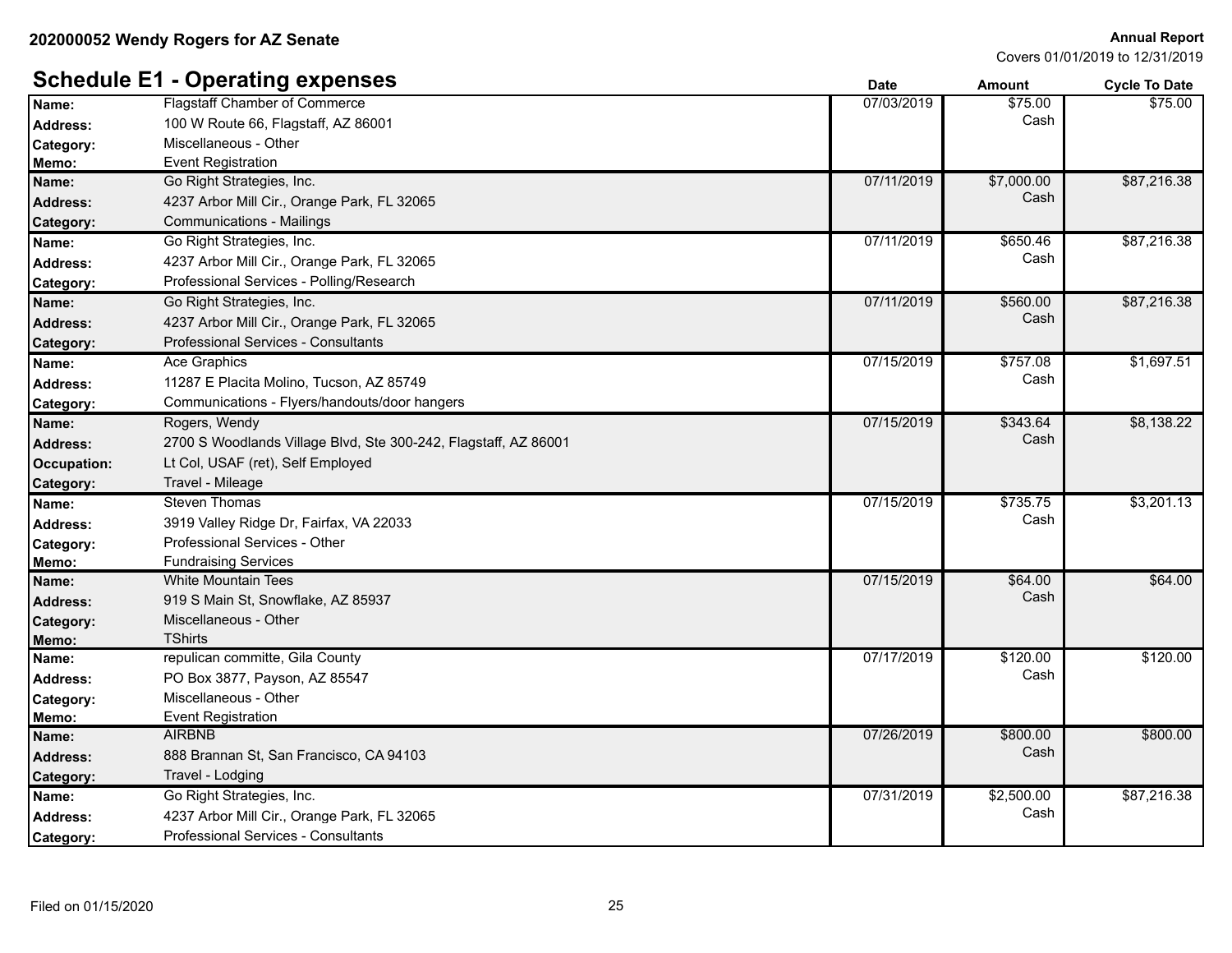|                  | <b>Schedule E1 - Operating expenses</b>                         | <b>Date</b> | <b>Amount</b> | <b>Cycle To Date</b> |
|------------------|-----------------------------------------------------------------|-------------|---------------|----------------------|
| Name:            | Liz Curtis & Associates                                         | 08/01/2019  | \$1,000.00    | \$9,280.51           |
| <b>Address:</b>  | 5 Halifax Ct, Marlton, NJ 08053                                 |             | Cash          |                      |
| Category:        | Professional Services - Accountant/bookkeeper                   |             |               |                      |
| Name:            | Google                                                          | 08/02/2019  | \$25.65       | \$68.07              |
| <b>Address:</b>  | 1600 Amphitheatre Pkwy, Mountain View, CA 94043                 |             | Cash          |                      |
| Category:        | Professional Services - Informtion Tech Services                |             |               |                      |
| Name:            | Rogers, Wendy                                                   | 08/02/2019  | \$2,329.50    | \$8,138.22           |
| <b>Address:</b>  | 2700 S Woodlands Village Blvd, Ste 300-242, Flagstaff, AZ 86001 |             | Cash          |                      |
| Occupation:      | Lt Col, USAF (ret), Self Employed                               |             |               |                      |
| Category:        | Travel - Mileage                                                |             |               |                      |
| Name:            | Steven Thomas                                                   | 08/02/2019  | \$370.03      | \$3,201.13           |
| <b>Address:</b>  | 3919 Valley Ridge Dr, Fairfax, VA 22033                         |             | Cash          |                      |
| Category:        | Professional Services - Other                                   |             |               |                      |
| Memo:            | <b>Fundraising Services</b>                                     |             |               |                      |
| Name:            | <b>WELLS FARGO</b>                                              | 08/08/2019  | \$10.50       | \$449.90             |
| <b>Address:</b>  | 1, FLAGSTAFF, AZ 86001                                          |             | Cash          |                      |
| Category:        | Administration - Bank fees/service charge                       |             |               |                      |
| Name:            | AWeber                                                          | 08/13/2019  | \$149.00      | \$406.00             |
| <b>Address:</b>  | 1100 Manor Dr, Chalfont, PA 18914                               |             | Cash          |                      |
| Category:        | Professional Services - Informtion Tech Services                |             |               |                      |
| Name:            | THE UPS STORE                                                   | 08/14/2019  | \$25.01       | \$107.52             |
| <b>Address:</b>  | #4850, PHOENIX, AZ 85042                                        |             | Cash          |                      |
| Category:        | Travel - Other                                                  |             |               |                      |
| Memo:            | Postage                                                         |             |               |                      |
| Name:            | City of Snowflake                                               | 08/22/2019  | \$40.00       | \$40.00              |
| <b>Address:</b>  | 81 West 1st South, Snowflake, AZ 85937                          |             | Cash          |                      |
| <b>Category:</b> | Miscellaneous - Other                                           |             |               |                      |
| Memo:            | <b>Event Ticket</b>                                             |             |               |                      |
| Name:            | Go Right Strategies, Inc.                                       | 08/27/2019  | \$10,200.00   | \$87,216.38          |
| <b>Address:</b>  | 4237 Arbor Mill Cir., Orange Park, FL 32065                     |             | Cash          |                      |
| Category:        | Professional Services - Mailing services                        |             |               |                      |
| Name:            | Go Right Strategies, Inc.                                       | 08/27/2019  | \$2,500.00    | \$87,216.38          |
| <b>Address:</b>  | 4237 Arbor Mill Cir., Orange Park, FL 32065                     |             | Cash          |                      |
| Category:        | Professional Services - Consultants                             |             |               |                      |
| Name:            | <b>WELLS FARGO</b>                                              | 08/27/2019  | \$30.00       | \$449.90             |
| <b>Address:</b>  | 1, FLAGSTAFF, AZ 86001                                          |             | Cash          |                      |
| Category:        | Administration - Bank fees/service charge                       |             |               |                      |
| Name:            | Liz Curtis & Associates                                         | 08/30/2019  | \$1,000.00    | \$9,280.51           |
| <b>Address:</b>  | 5 Halifax Ct, Marlton, NJ 08053                                 |             | Cash          |                      |
| Category:        | Professional Services - Accountant/bookkeeper                   |             |               |                      |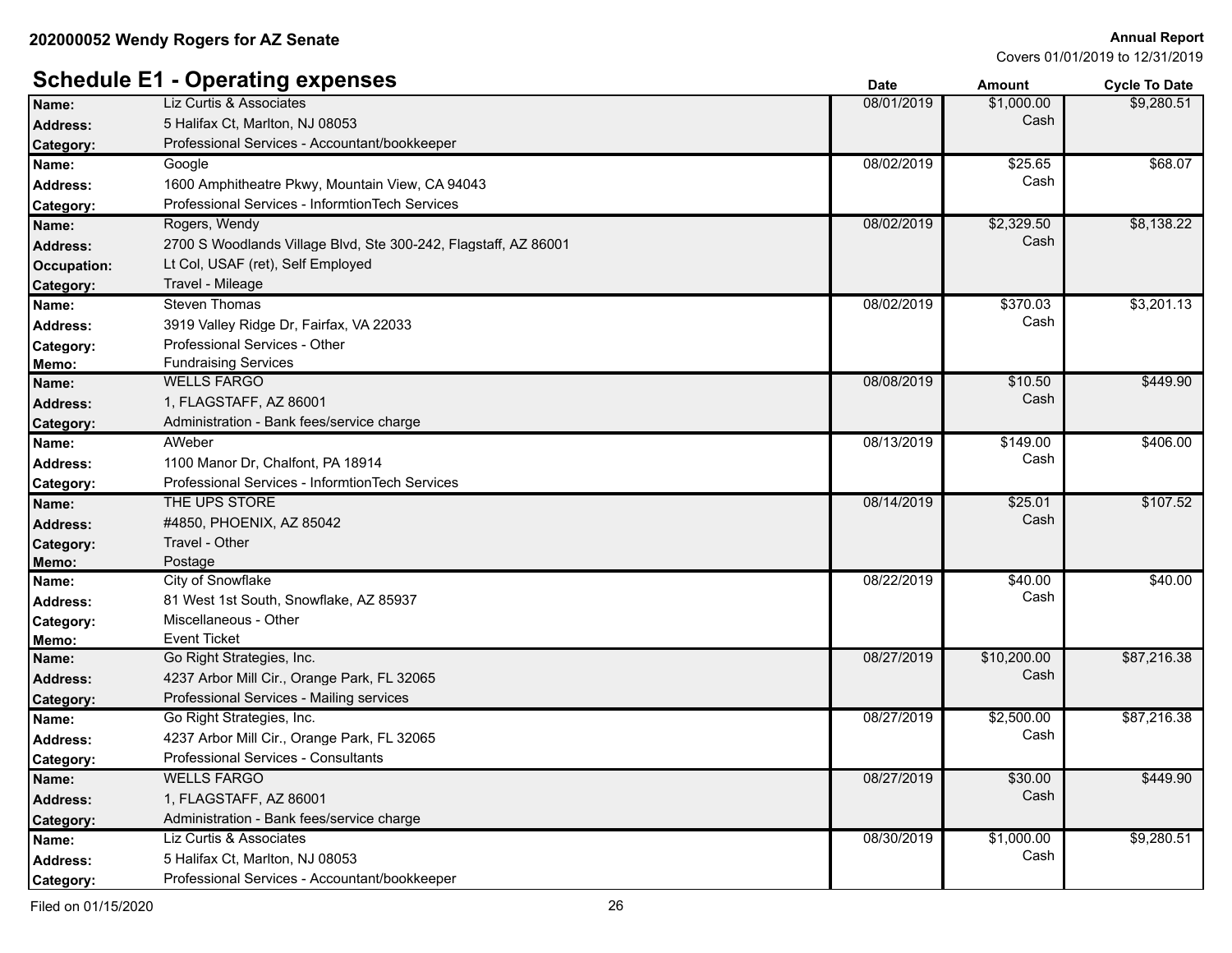|                  | <b>Schedule E1 - Operating expenses</b>                         | <b>Date</b> | <b>Amount</b> | <b>Cycle To Date</b> |
|------------------|-----------------------------------------------------------------|-------------|---------------|----------------------|
| Name:            | <b>WELLS FARGO</b>                                              | 08/30/2019  | \$35.50       | \$449.90             |
| <b>Address:</b>  | 1, FLAGSTAFF, AZ 86001                                          |             | Cash          |                      |
| Category:        | Administration - Bank fees/service charge                       |             |               |                      |
| Name:            | Google                                                          | 09/03/2019  | \$23.16       | \$68.07              |
| <b>Address:</b>  | 1600 Amphitheatre Pkwy, Mountain View, CA 94043                 |             | Cash          |                      |
| Category:        | Professional Services - InformtionTech Services                 |             |               |                      |
| Name:            | <b>Steven Thomas</b>                                            | 09/03/2019  | \$498.00      | \$3,201.13           |
| <b>Address:</b>  | 3919 Valley Ridge Dr, Fairfax, VA 22033                         |             | Cash          |                      |
| Category:        | Professional Services - Other                                   |             |               |                      |
| Memo:            | <b>Fundraising Services</b>                                     |             |               |                      |
| Name:            | Rogers, Wendy                                                   | 09/06/2019  | \$1,364.42    | \$8,138.22           |
| <b>Address:</b>  | 2700 S Woodlands Village Blvd, Ste 300-242, Flagstaff, AZ 86001 |             | Cash          |                      |
| Occupation:      | Lt Col, USAF (ret), Self Employed                               |             |               |                      |
| Category:        | Travel - Mileage                                                |             |               |                      |
| Name:            | <b>WELLS FARGO</b>                                              | 09/10/2019  | \$13.50       | \$449.90             |
| <b>Address:</b>  | 1, FLAGSTAFF, AZ 86001                                          |             | Cash          |                      |
| Category:        | Administration - Bank fees/service charge                       |             |               |                      |
| Name:            | AWeber                                                          | 09/13/2019  | \$50.00       | \$406.00             |
| <b>Address:</b>  | 1100 Manor Dr. Chalfont, PA 18914                               |             | Cash          |                      |
| Category:        | Professional Services - Informtion Tech Services                |             |               |                      |
| Name:            | <b>WELLS FARGO</b>                                              | 09/30/2019  | \$42.50       | \$449.90             |
| <b>Address:</b>  | 1, FLAGSTAFF, AZ 86001                                          |             | Cash          |                      |
| Category:        | Administration - Bank fees/service charge                       |             |               |                      |
| Name:            | Liz Curtis & Associates                                         | 10/01/2019  | \$1,000.00    | \$9,280.51           |
| <b>Address:</b>  | 5 Halifax Ct, Marlton, NJ 08053                                 |             | Cash          |                      |
| Category:        | Professional Services - Accountant/bookkeeper                   |             |               |                      |
| Name:            | Go Right Strategies, Inc.                                       | 10/02/2019  | \$3,010.00    | \$87,216.38          |
| <b>Address:</b>  | 4237 Arbor Mill Cir., Orange Park, FL 32065                     |             | Cash          |                      |
| Category:        | Professional Services - Consultants                             |             |               |                      |
| Name:            | Google                                                          | 10/03/2019  | \$6.42        | \$68.07              |
| Address:         | 1600 Amphitheatre Pkwy, Mountain View, CA 94043                 |             | Cash          |                      |
| Category:        | Overhead - Software                                             |             |               |                      |
| Name:            | <b>Steven Thomas</b>                                            | 10/03/2019  | \$970.50      | \$3,201.13           |
| <b>Address:</b>  | 3919 Valley Ridge Dr, Fairfax, VA 22033                         |             | Cash          |                      |
| Category:        | Professional Services - Other                                   |             |               |                      |
| Memo:            | <b>Fundraising Services</b>                                     |             |               |                      |
| Name:            | <b>WELLS FARGO</b>                                              | 10/08/2019  | \$13.50       | \$449.90             |
| <b>Address:</b>  | 1, FLAGSTAFF, AZ 86001                                          |             | Cash          |                      |
| <b>Category:</b> | Administration - Bank fees/service charge                       |             |               |                      |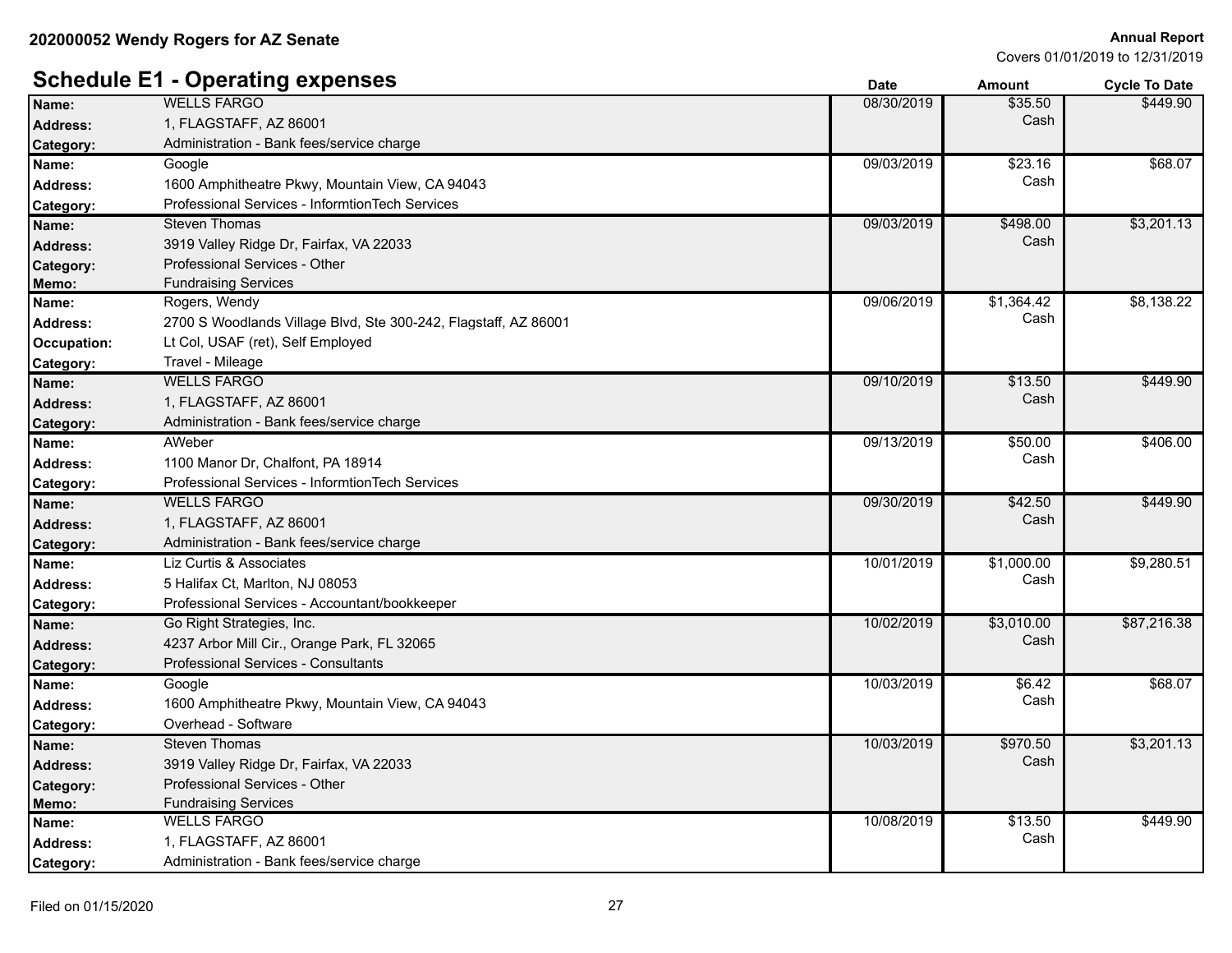|                  | <b>Schedule E1 - Operating expenses</b>         | <b>Date</b> | <b>Amount</b> | <b>Cycle To Date</b> |
|------------------|-------------------------------------------------|-------------|---------------|----------------------|
| Name:            | AWeber                                          | 10/15/2019  | \$69.00       | \$406.00             |
| <b>Address:</b>  | 1100 Manor Dr. Chalfont, PA 18914               |             | Cash          |                      |
| Category:        | Professional Services - InformtionTech Services |             |               |                      |
| Name:            | <b>ACE GRAPHICS</b>                             | 10/16/2019  | \$150.00      | \$185.90             |
| <b>Address:</b>  | 11287 E Placita Molino, , Tucson, AZ 85749      |             | Cash          |                      |
| Category:        | Communications - Flyers/handouts/door hangers   |             |               |                      |
| Name:            | <b>UPS Store</b>                                | 10/24/2019  | \$93.33       | \$119.65             |
| <b>Address:</b>  | Broadway Blvd, Tucson, AZ 85710                 |             | Cash          |                      |
| Category:        | Overhead - Other                                |             |               |                      |
| Memo:            | Postage                                         |             |               |                      |
| Name:            | <b>USPS</b>                                     | 10/25/2019  | \$70.00       | \$140.00             |
| <b>Address:</b>  | P O BOX, TUCSON, AZ 85705                       |             | Cash          |                      |
| Category:        | Administration - Other                          |             |               |                      |
| Memo:            | Postage                                         |             |               |                      |
| Name:            | Go Right Strategies, Inc.                       | 10/28/2019  | \$2,486.00    | \$87,216.38          |
| <b>Address:</b>  | 4237 Arbor Mill Cir., Orange Park, FL 32065     |             | Cash          |                      |
| Category:        | Communications - Advertising                    |             |               |                      |
| Name:            | Go Right Strategies, Inc.                       | 10/28/2019  | \$613.84      | \$87,216.38          |
| <b>Address:</b>  | 4237 Arbor Mill Cir., Orange Park, FL 32065     |             | Cash          |                      |
| Category:        | Communications - Other                          |             |               |                      |
| Memo:            | Polling                                         |             |               |                      |
| Name:            | Go Right Strategies, Inc.                       | 10/28/2019  | \$2,500.00    | \$87,216.38          |
| <b>Address:</b>  | 4237 Arbor Mill Cir., Orange Park, FL 32065     |             | Cash          |                      |
| Category:        | <b>Professional Services - Consultants</b>      |             |               |                      |
| Name:            | Go Right Strategies, Inc.                       | 10/28/2019  | \$227.18      | \$87,216.38          |
| Address:         | 4237 Arbor Mill Cir., Orange Park, FL 32065     |             | Cash          |                      |
| Category:        | Overhead - Software                             |             |               |                      |
| Name:            | Go Right Strategies, Inc.                       | 10/28/2019  | \$30.00       | \$87,216.38          |
| <b>Address:</b>  | 4237 Arbor Mill Cir., Orange Park, FL 32065     |             | Cash          |                      |
| Category:        | Professional Services - Consultants             |             |               |                      |
| Name:            | i360, LLC                                       | 10/28/2019  | \$1,898.00    | \$2,022.00           |
| <b>Address:</b>  | 29374 Network PI, Chicago, IL 60673             |             | Cash          |                      |
| Category:        | Professional Services - InformtionTech Services |             |               |                      |
| Name:            | Go Right Strategies, Inc.                       | 10/29/2019  | \$27,139.00   | \$87,216.38          |
| <b>Address:</b>  | 4237 Arbor Mill Cir., Orange Park, FL 32065     |             | Cash          |                      |
| <b>Category:</b> | Communications - Mailings                       |             |               |                      |
| Name:            | <b>WELLS FARGO</b>                              | 10/29/2019  | \$30.00       | \$449.90             |
| <b>Address:</b>  | 1, FLAGSTAFF, AZ 86001                          |             | Cash          |                      |
| <b>Category:</b> | Administration - Bank fees/service charge       |             |               |                      |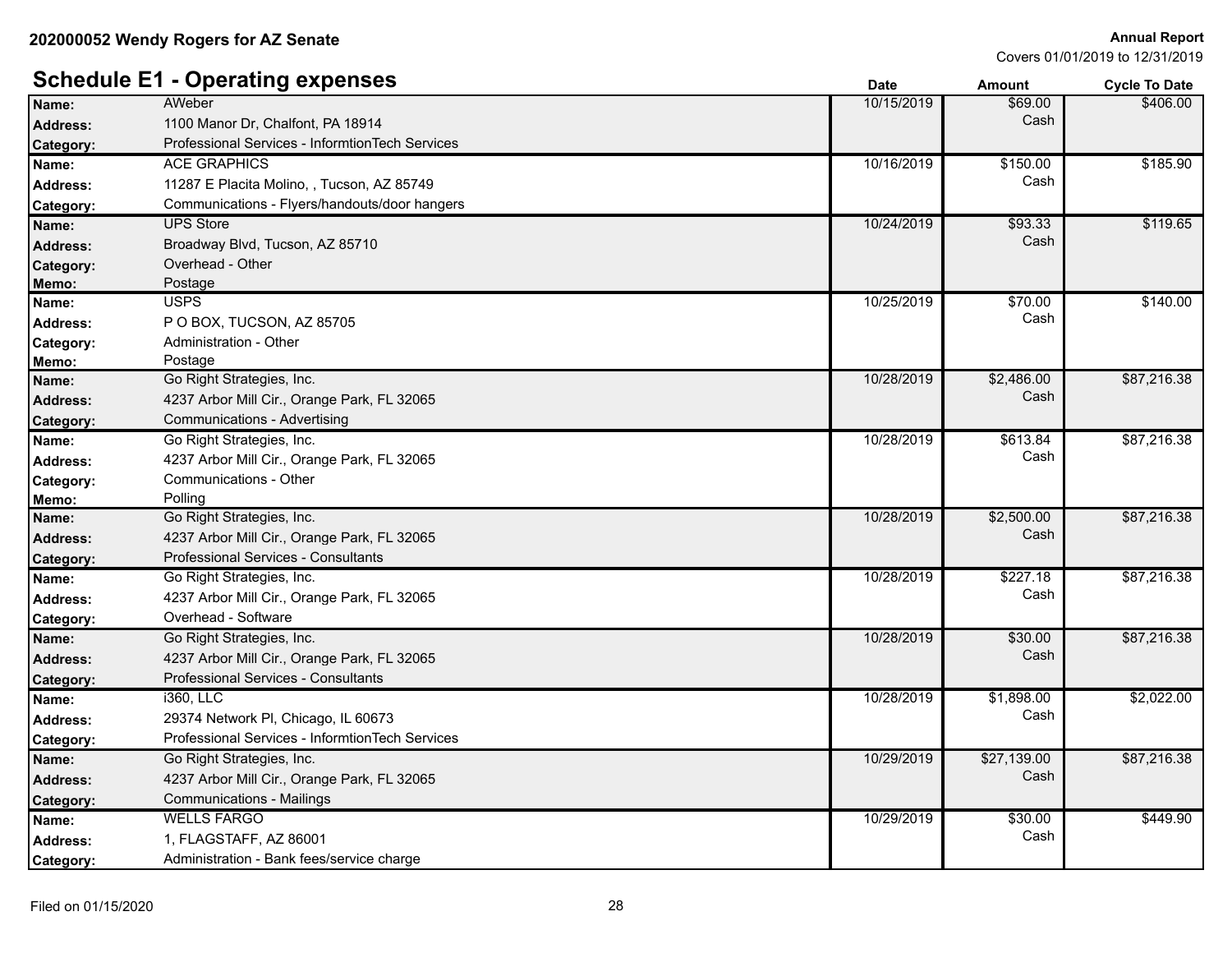#### **Schedule E1 - Operating expenses Date Date Date Amount Cycle To Date Cycle To Date** Liz Curtis & Associates **Name:** 10/30/2019 \$1,500.00 5 Halifax Ct, Marlton, NJ 08053 **Address:** Cash \$9,280.51 Category: Professional Services - Accountant/bookkeeper THE UPS STORE #4850, PHOENIX, AZ 85042 **Address:** Cash **Name:** THE UPS STORE \$82.51 \$107.52 **Category:** Overhead - Other **Memo:** Postage WELLS FARGO 1, FLAGSTAFF, AZ 86001 **Address:** Cash **Name:** 10/31/2019 \$43.00 \$449.90 **Category:** Administration - Bank fees/service charge ACE GRAPHICS 11287 E Placita Molino, , Tucson, AZ 85749 **Address:** Cash **Name:** 11/04/2019 \$35.90 \$185.90 **Category:** Communications - Postcards Google 1600 Amphitheatre Pkwy, Mountain View, CA 94043 **Address:** Cash **Name:** 11/04/2019 \$6.42 \$68.07 **Category:** Overhead - Software Steven Thomas 3919 Valley Ridge Dr, Fairfax, VA 22033 **Address:** Cash **Name:** 11/04/2019 Steven Thomas **120.00 Steven Thomas 11/04/2019 Steven Mannesotic Control of the Steven Mannesotic Control of the Steven Mannesotic Control of the Steven Mannesotic Control of the Steven Mannesotic Contro** \$3,201.13 **Category:** Professional Services - Other **Memo:** Fundraising Services WELLS FARGO 1, FLAGSTAFF, AZ 86001 **Address:** Cash **Name:** 11/08/2019 \$13.50 \$449.90 Category: Administration - Bank fees/service charge AWeber 1100 Manor Dr, Chalfont, PA 18914 **Address:** Cash **Name:** AWeber \$69.00 \$406.00 **Category:** Overhead - Software **Aristotle** 205 E. Pennsylvania Ave., SE, Washington, DC 20003 **Address:** Cash **Name:** 11/20/2019 \$350.00 \$350.00 **Category:** Overhead - Software i360, LLC 29374 Network Pl, Chicago, IL 60673 **Address:** Cash **Name:** 11/25/2019 360, LLC \$124.00 \$2,022.00 **Category:** Overhead - Software Rogers, Wendy Address: 2700 S Woodlands Village Blvd, Ste 300-242, Flagstaff, AZ 86001 **Address:** Cash **Name:** 11/26/2019 \$2,263.56 \$8,138.22 **Occupation:** Lt Col, USAF (ret), Self Employed Category: Travel - Other **Memo:** Mileage and Travel Liz Curtis & Associates **Name:** 11/27/2019 \$1,500.00 5 Halifax Ct, Marlton, NJ 08053 **Address:** Cash \$9,280.51 **Category:** Professional Services - Accountant/bookkeeper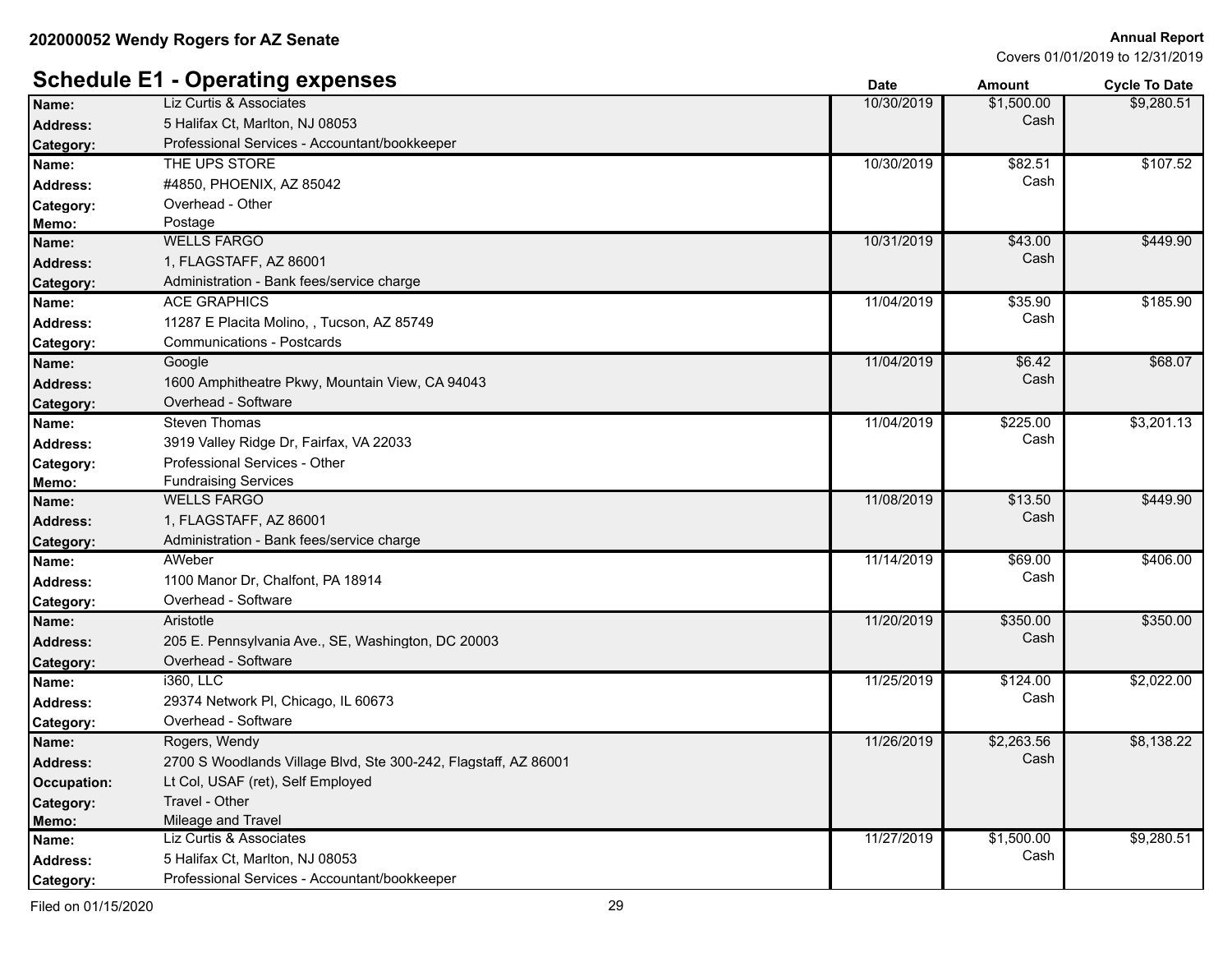|                 | <b>Schedule E1 - Operating expenses</b>         | <b>Date</b> | <b>Amount</b>           | <b>Cycle To Date</b> |
|-----------------|-------------------------------------------------|-------------|-------------------------|----------------------|
| Name:           | Go Right Strategies, Inc.                       | 11/28/2019  | \$2,500.00              | \$87,216.38          |
| <b>Address:</b> | 4237 Arbor Mill Cir., Orange Park, FL 32065     |             | Cash                    |                      |
| Category:       | Professional Services - Consultants             |             |                         |                      |
| Name:           | Go Right Strategies, Inc.                       | 11/28/2019  | \$2,470.00              | \$87,216.38          |
| <b>Address:</b> | 4237 Arbor Mill Cir., Orange Park, FL 32065     |             | Cash                    |                      |
| Category:       | Communications - Mailings                       |             |                         |                      |
| Name:           | Go Right Strategies, Inc.                       | 11/28/2019  | \$424.90                | \$87,216.38          |
| <b>Address:</b> | 4237 Arbor Mill Cir., Orange Park, FL 32065     |             | Cash                    |                      |
| Category:       | Miscellaneous - Other                           |             |                         |                      |
| Memo:           | Polling                                         |             |                         |                      |
| Name:           | <b>WELLS FARGO</b>                              | 11/29/2019  | \$96.50                 | \$449.90             |
| <b>Address:</b> | 1, FLAGSTAFF, AZ 86001                          |             | Cash                    |                      |
| Category:       | Administration - Bank fees/service charge       |             |                         |                      |
| Memo:           | Bank fees                                       |             |                         |                      |
| Name:           | Google                                          | 12/02/2019  | \$6.42<br>Cash          | \$68.07              |
| <b>Address:</b> | 1600 Amphitheatre Pkwy, Mountain View, CA 94043 |             |                         |                      |
| Category:       | Overhead - Software                             |             |                         |                      |
| Memo:           | <b>Internet Services</b>                        |             |                         |                      |
| Name:           | Ace Graphics                                    | 12/05/2019  | \$173.62                | \$1,697.51           |
| <b>Address:</b> | 11287 E Placita Molino, Tucson, AZ 85749        |             | Cash                    |                      |
| Category:       | <b>Communications - Postcards</b>               |             |                         |                      |
| Memo:           | Printing                                        |             |                         |                      |
| Name:           | <b>Steven Thomas</b>                            | 12/05/2019  | \$186.75                | \$3,201.13           |
| <b>Address:</b> | 3919 Valley Ridge Dr, Fairfax, VA 22033         |             | Cash                    |                      |
| Category:       | Professional Services - Other                   |             |                         |                      |
| Memo:           | <b>Fundraising Services</b>                     |             |                         |                      |
| Name:           | <b>UPS Store</b>                                | 12/05/2019  | $\sqrt{$49.14}$<br>Cash | \$49.14              |
| <b>Address:</b> | #442, Tucson, AZ 85704                          |             |                         |                      |
| Category:       | Miscellaneous - Other                           |             |                         |                      |
| Memo:           | Postage                                         |             |                         |                      |
| Name:           | <b>WELLS FARGO</b>                              | 12/09/2019  | \$13.50                 | \$449.90             |
| <b>Address:</b> | 1, FLAGSTAFF, AZ 86001                          |             | Cash                    |                      |
| Category:       | Administration - Bank fees/service charge       |             |                         |                      |
| Memo:           | <b>Bank Fees</b>                                |             |                         |                      |
| Name:           | AWeber                                          | 12/16/2019  | \$69.00                 | \$406.00             |
| <b>Address:</b> | 1100 Manor Dr, Chalfont, PA 18914               |             | Cash                    |                      |
| Category:       | Overhead - Software                             |             |                         |                      |
| Memo:           | <b>Email Sending Service</b>                    |             |                         |                      |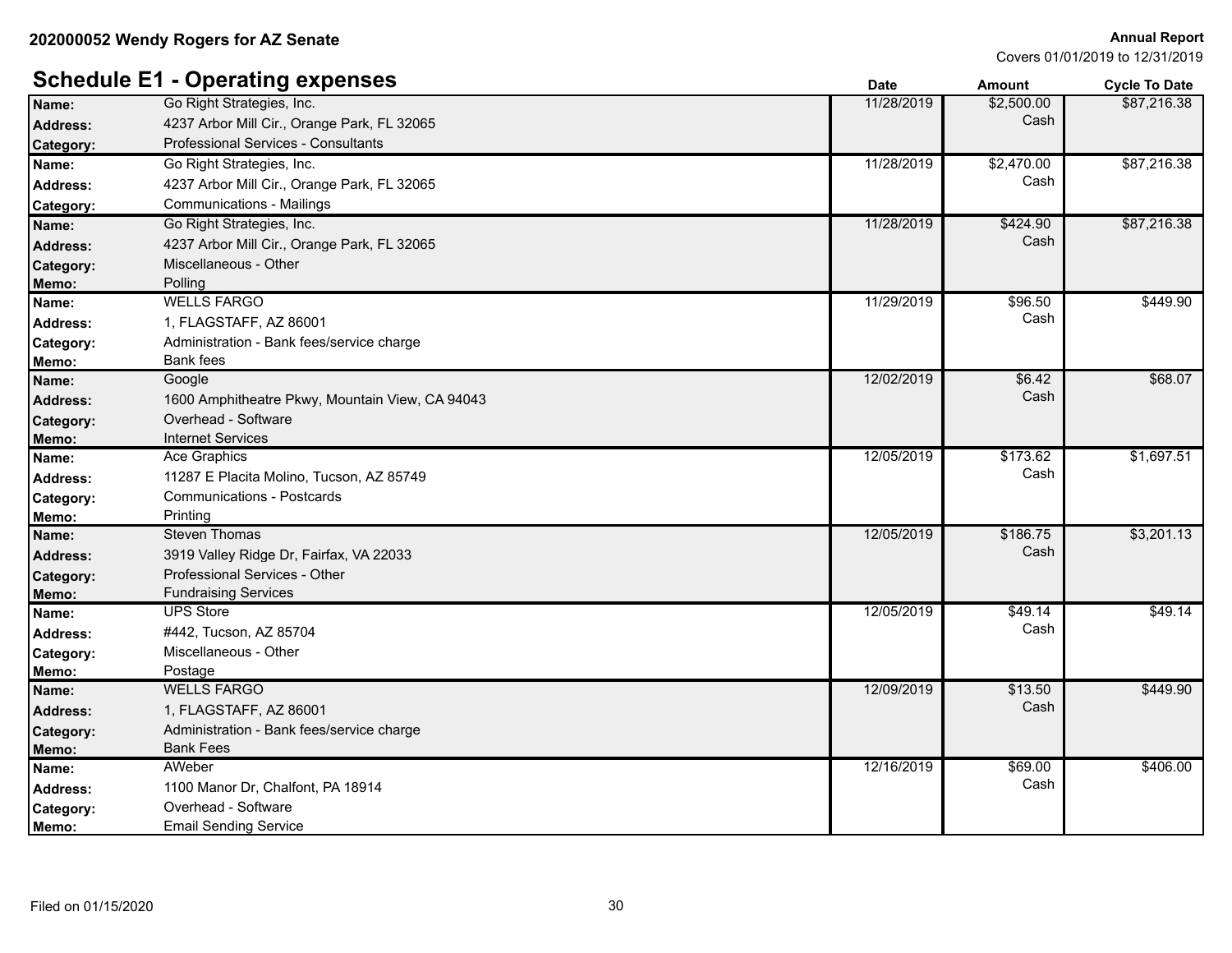Covers 01/01/2019 to 12/31/2019

# **Schedule E1 - Operating expenses**

|                                                 | Scributie LT - Operating experises            | <b>Date</b> | Amount       | <b>Cycle To Date</b> |
|-------------------------------------------------|-----------------------------------------------|-------------|--------------|----------------------|
| Name:                                           | Aristotle                                     | 12/17/2019  | \$350.00     | \$350.00             |
| <b>Address:</b>                                 | 205 Pennsylvania Ave SE, Washington, DC 20003 |             | Cash         |                      |
| <b>Category:</b>                                | Overhead - Software                           |             |              |                      |
| Memo:                                           | Software                                      |             |              |                      |
| Name:                                           | Anedot Inc                                    | 12/31/2019  | \$6,376.04   | \$6,376.04           |
| Address:                                        | 10156 Perkins Rd, Baton Rouge, LA 70810       |             | Cash         |                      |
| Category:                                       | Miscellaneous - Other                         |             |              |                      |
| Memo:                                           | <b>Payment Processing Fees</b>                |             |              |                      |
| Name:                                           | <b>WELLS FARGO</b>                            | 12/31/2019  | \$95.90      | \$449.90             |
| <b>Address:</b>                                 | 1, FLAGSTAFF, AZ 86001                        |             | Cash         |                      |
| <b>Category:</b>                                | Administration - Bank fees/service charge     |             |              |                      |
| Memo:                                           | <b>Bank Fees</b>                              |             |              |                      |
| <b>Total of Operating Expenses</b>              |                                               |             | \$122,134.74 |                      |
| Total of Refunds, Rebates, and Credits Received |                                               | \$0.00      |              |                      |
| Net Total of Operating Expenses                 |                                               |             | \$122,134.74 |                      |
|                                                 |                                               |             |              |                      |